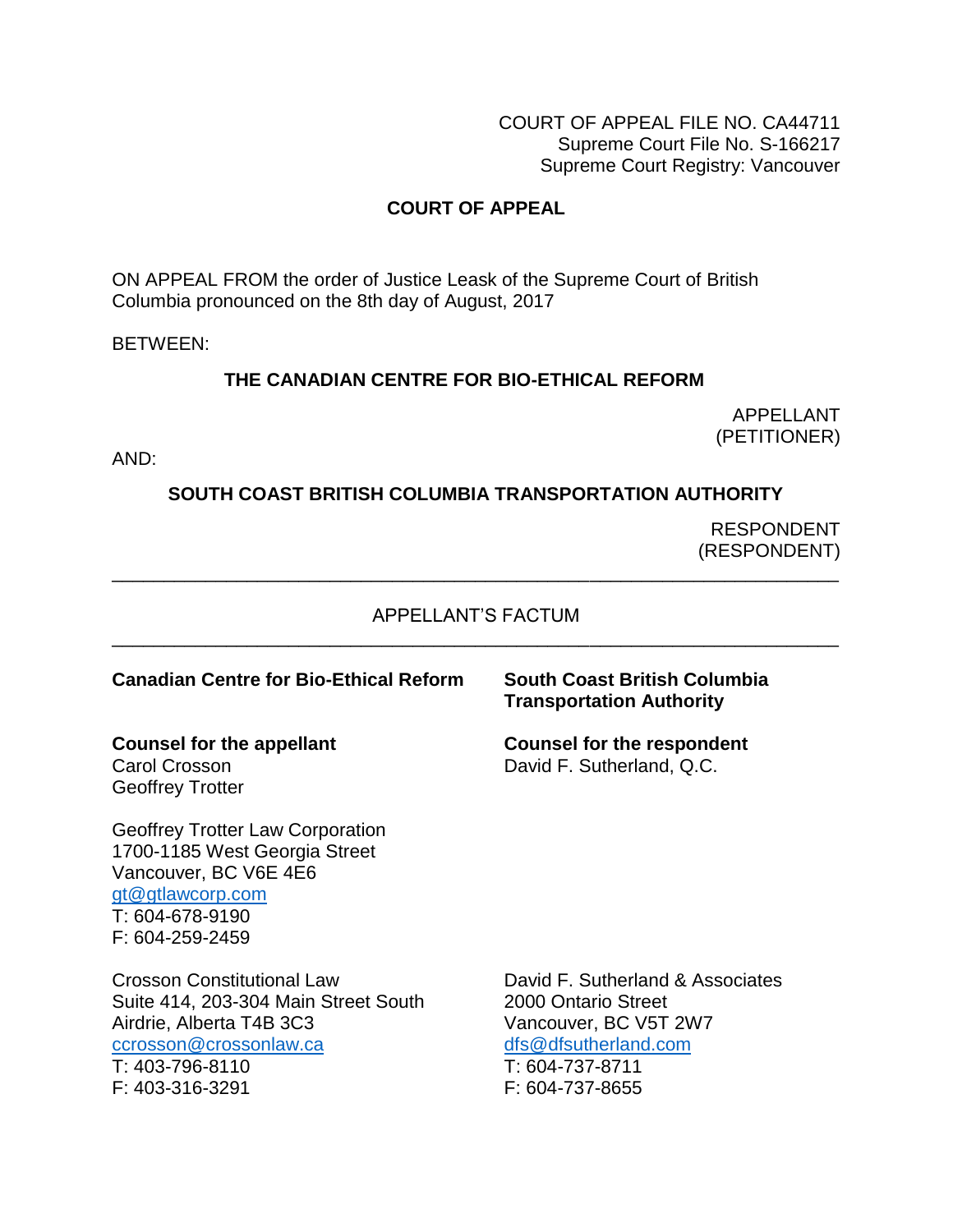# **INDEX**

| А.                                                                                                                                                           |  |
|--------------------------------------------------------------------------------------------------------------------------------------------------------------|--|
| The Decision of TransLink's Jean Beaudoin under Judicial Review 1<br>В.                                                                                      |  |
| C.                                                                                                                                                           |  |
|                                                                                                                                                              |  |
|                                                                                                                                                              |  |
|                                                                                                                                                              |  |
| i.                                                                                                                                                           |  |
| Standard of Review applicable to preliminary judicial review issues 5<br>ii.                                                                                 |  |
| iii.                                                                                                                                                         |  |
| В.                                                                                                                                                           |  |
| The learned chambers judge erred on the preliminary judicial review issues7<br>C.                                                                            |  |
| The chambers judge erred in taking judicial notice of a website not in                                                                                       |  |
| The chambers judge erred in considering a new s. 1 justification which<br>ii.                                                                                |  |
| Ultimate Charter Issue: The Decision limited CCBR's freedom of expression<br>D.<br>more than was reasonably necessary in order to meet TransLink's statutory |  |
| i.                                                                                                                                                           |  |
| the City's statutory objective: a prohibition on only the most extreme forms<br>ii.                                                                          |  |
| The Decision was not rationally connected to TransLink's statutory<br>iii.                                                                                   |  |
| a)                                                                                                                                                           |  |
| Narrow scope of implied power to infringe Charter rights 16<br>b)                                                                                            |  |
| Unsupported speculation of 'psychological harm' to children does<br>$\mathsf{C}$                                                                             |  |
| d)                                                                                                                                                           |  |
| The Decision was not minimally impairing of CCBR's freedom of<br>iv.                                                                                         |  |
|                                                                                                                                                              |  |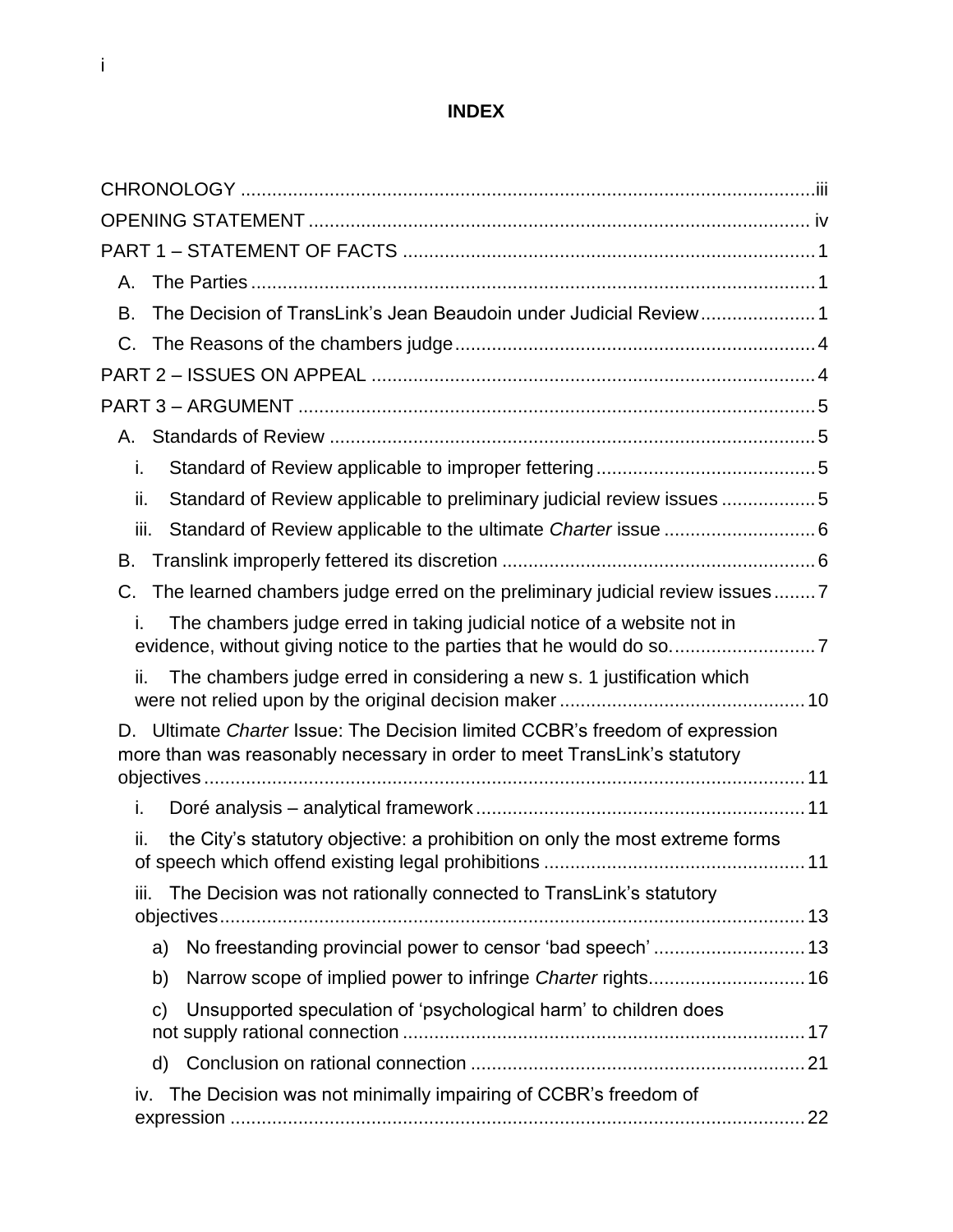| v. The Decision had a disproportionate effect on CCBR freedom of |  |
|------------------------------------------------------------------|--|
|                                                                  |  |
|                                                                  |  |
|                                                                  |  |
|                                                                  |  |
|                                                                  |  |
|                                                                  |  |
|                                                                  |  |
|                                                                  |  |
|                                                                  |  |
|                                                                  |  |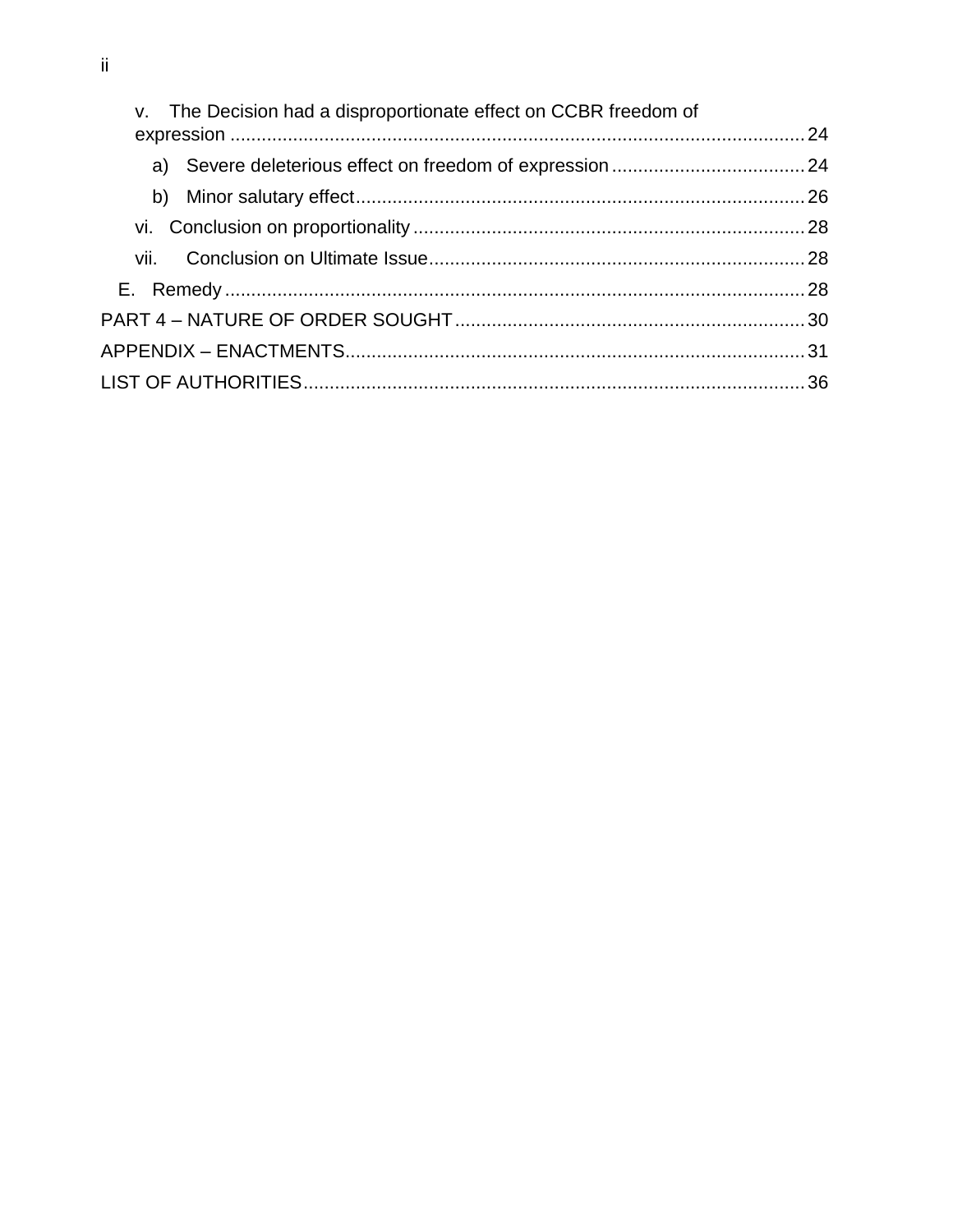# **CHRONOLOGY**

<span id="page-3-0"></span>The appellant, Canadian Centre for Bio-Ethical Reform ("CCBR"), relies upon its Statement of Facts contained in Part 1 of this Factum and, in the interest of avoiding duplication, does not rely upon a separate chronology.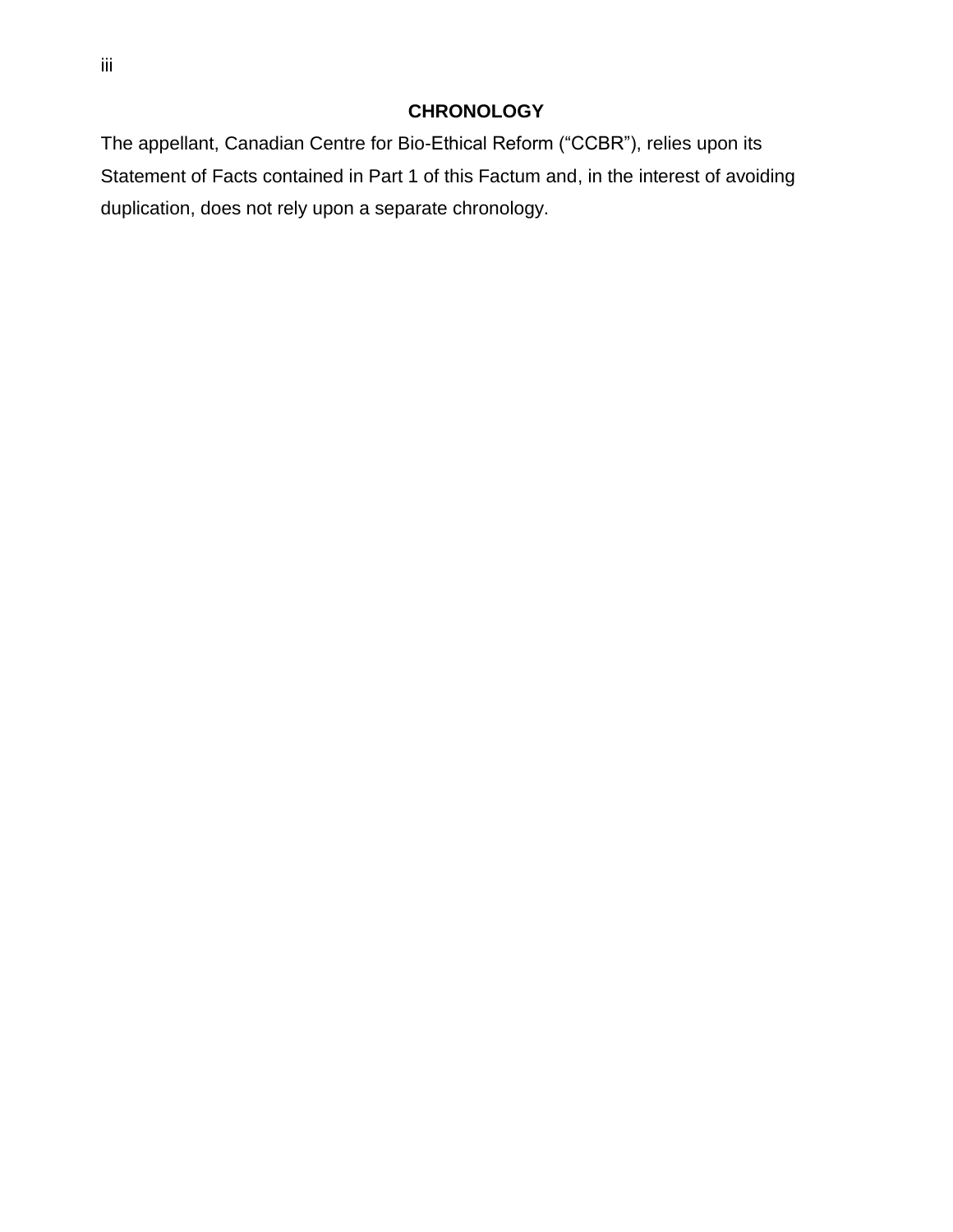#### **OPENING STATEMENT**

<span id="page-4-0"></span>This appeal concerns the freedom to make political statements which prompt strong public debate. This Court must choose between applying the Supreme Court's broad protection for freedom of expression which exists precisely to protect the controversial views of the minority, and allow the appeal, or to uphold the ruling below which represents a radical departure from the Supreme Court's jurisprudence.

In this case, a single TransLink official censored a minority political opinion from bus advertisements on the basis that in his "sole discretion," he considered it to be of "questionable taste," "offensive," or to concern "sensitive content." He also relied upon the opinion of a private, non-*Charter* bound entity that the message was "inaccurate or unclear." He fettered his discretion and failed to consider, much less proportionately balance, the appellant's *Charter* rights with TransLink's statutory objectives.

In *Greater Vancouver*,<sup>1</sup> the Supreme Court held that political advertising on busses is protected by the *Charter* and that "bus riders are expected to put up with some controversy in Canadian society." The Supreme Court set out narrow grounds upon which TransLink can refuse political advertising. None of them apply here.

The chambers judge subverted the judicial review process by considering evidence and justifications beyond those relied upon by the original decision maker, based his decision on the contents of a website which was not in evidence (and without even giving notice to the parties or inviting submissions), and upheld the censorship on the basis of a new justification – "psychological harm" – asserted by TransLink for the first time in the course of the litigation, without any evidence in the record.

The *Charter* protects political speech which the majority considers "false" or "repugnant or offensive." <sup>2</sup> The decision below creates a new freestanding power for provincial appointees to censor political speech on precisely these grounds, handing to the majority the ability to prohibit criticism of its orthodoxies, based on the whim of a single political appointee. It is bad law. In order to vindicate the constitutional right of all minorities to express their political views, the appeal must be allowed.

 $\overline{a}$ 

<sup>1</sup> *Greater Vancouver Transportation Authority v. Canadian Federation of Students*, 2009 SCC 31

<sup>2</sup> *R. v Zundel*, [1992] 2 S.C.R. 731; *Saskatchewan (HR Commission) v. Whatcott*, 2013 SCC 11 at para. 57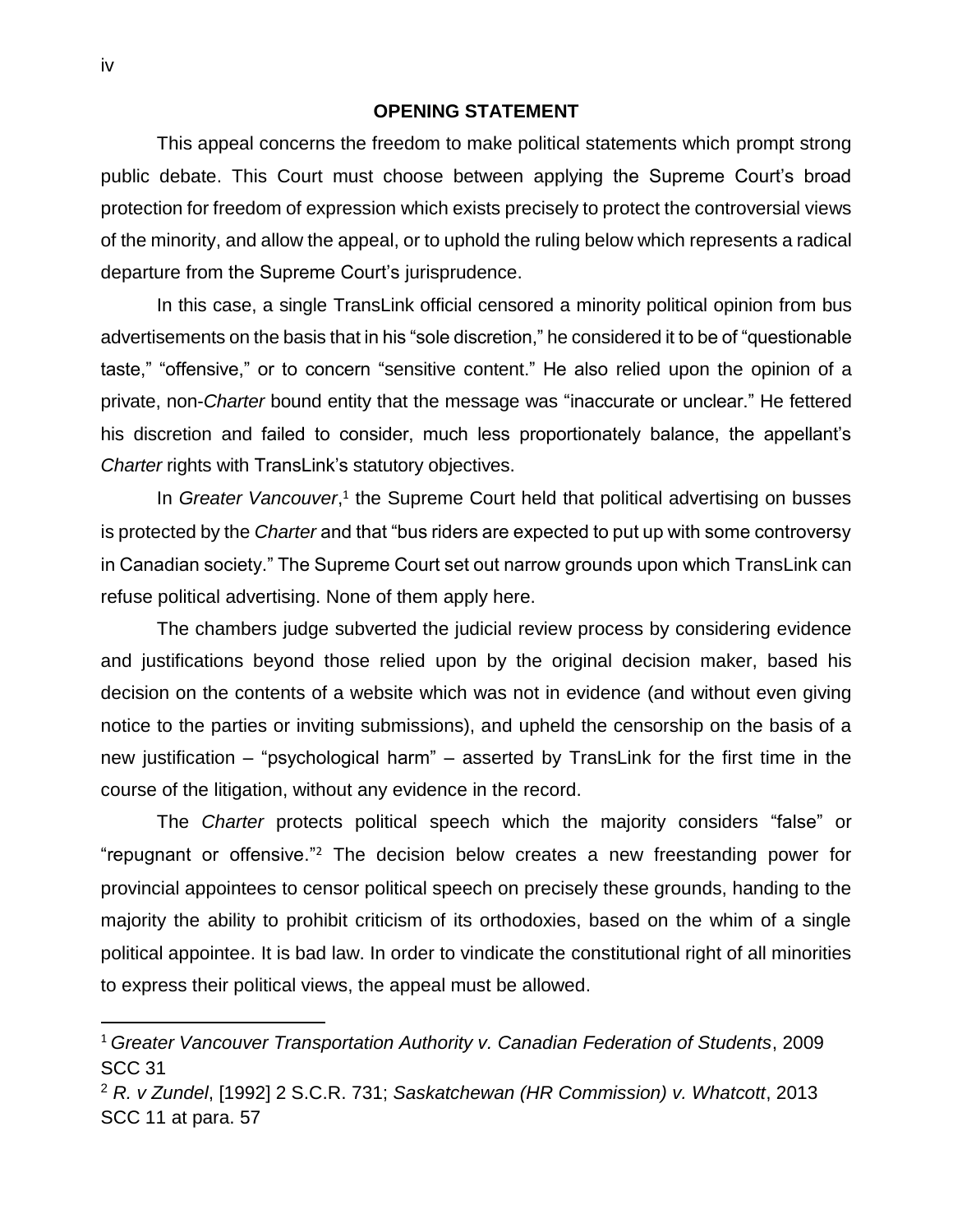## **PART 1 – STATEMENT OF FACTS**

#### <span id="page-5-1"></span><span id="page-5-0"></span>**A. The Parties**

- 1. The appellant, the Canadian Centre for Bio-Ethical Reform ("CCBR") is a non-profit society engaged in pro-life education across Canada, with a focus on fetal development and abortion. CCBR educates the public through providing literature, visual displays and oral presentations to the public, including high schools, universities and community organizations. In 2015, Nicholas McLeod was the Strategy and Project Director for CCBR.
- 2. Pursuant to statute, the South Coast British Columbia Transportation Authority ("TransLink") operates the transit system in Metro Vancouver.

 *[South Coast British Columbia Transportation Authority Act](https://www.canlii.org/en/bc/laws/stat/sbc-1998-c-30/latest/sbc-1998-c-30.html)*, [S.B.C. 1998, c. 30](https://www.canlii.org/en/bc/laws/stat/sbc-1998-c-30/latest/sbc-1998-c-30.html)

## <span id="page-5-2"></span>**B. The Decision of TransLink's Jean Beaudoin under Judicial Review**

3. On January 26, 2015, Maya Harada, Account Executive for Lamar Transit Advertising, the advertising agency which manages advertising for TransLink, refused to place an ad submitted by Mr. McLeod on behalf of the CCBR for an ad campaign on the exterior of busses.

Appellant's Appeal Book ("AAB"), pp. 5-6 4. Ms. Harada's reasons were that that "any graphic images of any fetuses will be declined" and "We have declined the images of the fetuses specifically due to its sensitive content." She also stated that "We find the images may be too direct and that perhaps using different images may still deliver your message but without the shock value of the image of the fetuses." This reason will be referred to herein as the "Lamar 1<sup>st</sup> basis: images of fetuses are too direct, shocking and sensitive."

AAB p. 6; emphasis added

5. The ad which the CCBR had applied to post is reproduced at Appeal Book page 30 and a copy is pasted below this paragraph. The ad displayed three graphics. The first two were of healthy pre-born babies, one indicated as being approximately seven weeks old, the second as approximately sixteen weeks. The third picture was a blank red circle, with no other visual image in it. Under the first two pictures, the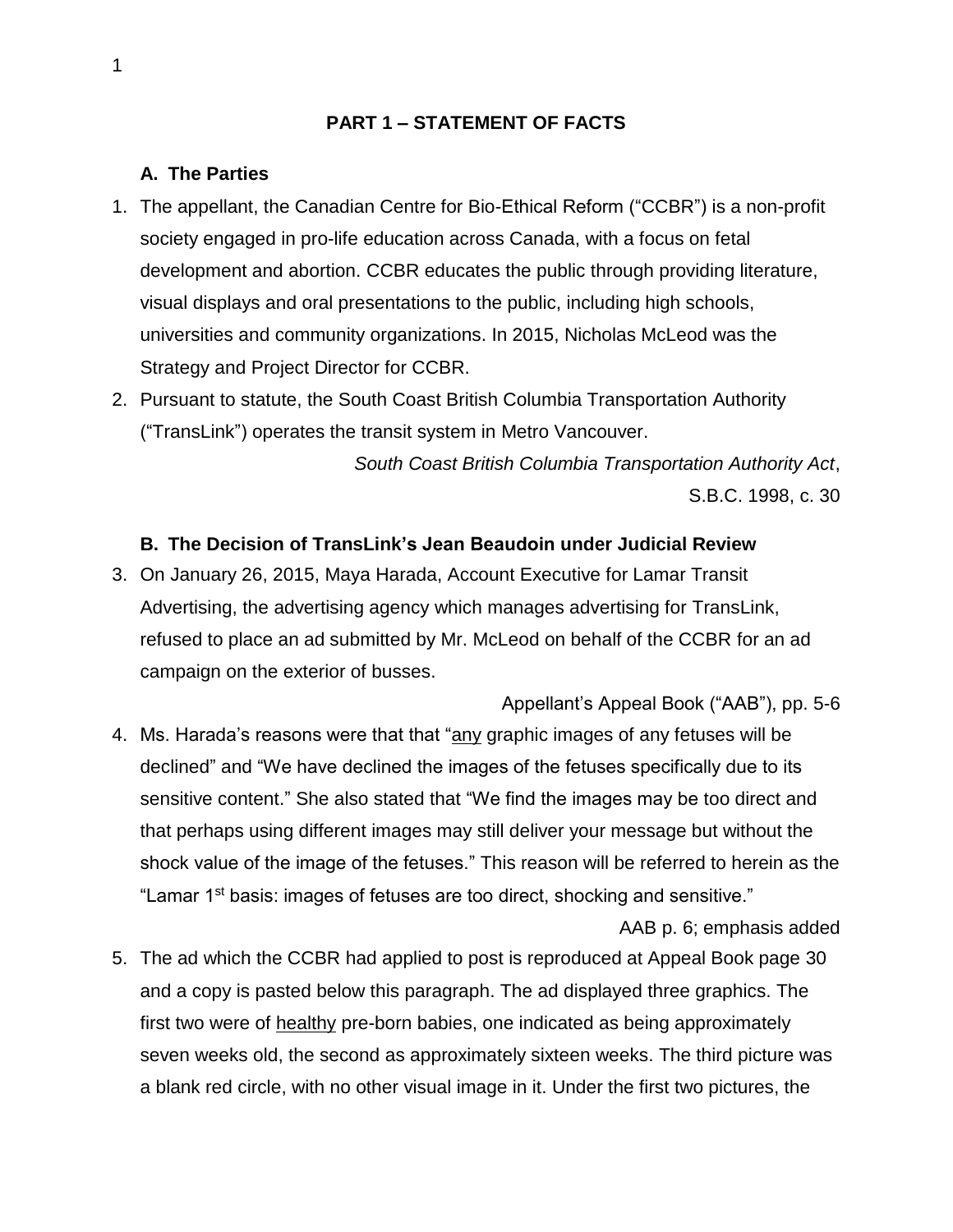captions below said "Growing." Inside the red circle, the caption read "Gone." On the right side of the pictures, the ad said "Abortion Kills Children," with the website address "endthekilling.ca" beneath. The ad does not depict dismembered, aborted fetuses.



AAB pp. 30; see also p. 2 para. 10 and p. 8

6. The ad seeks to educate the public on the subject of abortion, demonstrating through pictures that an abortion results in the loss of life of a pre-born child. The ad was to be part of a campaign which CCBR had commenced in order to educate the public on the subject of abortion. The ad served as an expression of a philosophical and political belief, sincerely held as a matter of conscience, regarding the value of human life, when life begins, and therefore when it should receive legal protection.

#### AAB p. 2 para. 9

- 7. On January 26, 2015, Byron Montgomery, Vice-President and General Manager of Lamar Advertising, explained that the refusal was based on section 2 of the Standards and Limitation section of TransLink's Corporate Policy for Advertising. AAB pp. 9-10, and p. 2 para. 11-12
- 8. Section 2 states: "No advertisement shall be accepted which TransLink, in the exercise of its sole discretion, considers to be of questionable taste, or in any way offensive in the style, content, or method of presentation." This will be referred to herein as the "Lamar  $2^{nd}$  basis: section 2 offensive or of questionable taste."

#### AAB p. 12

9. The first page of TransLink's Corporate Policy for Advertising also expressly references the Supreme Court's judgment in *Greater Vancouver* and states: … if TransLink chooses to accept advertising on the transit system, it must not limit a potential advertiser's freedom of expression by refusing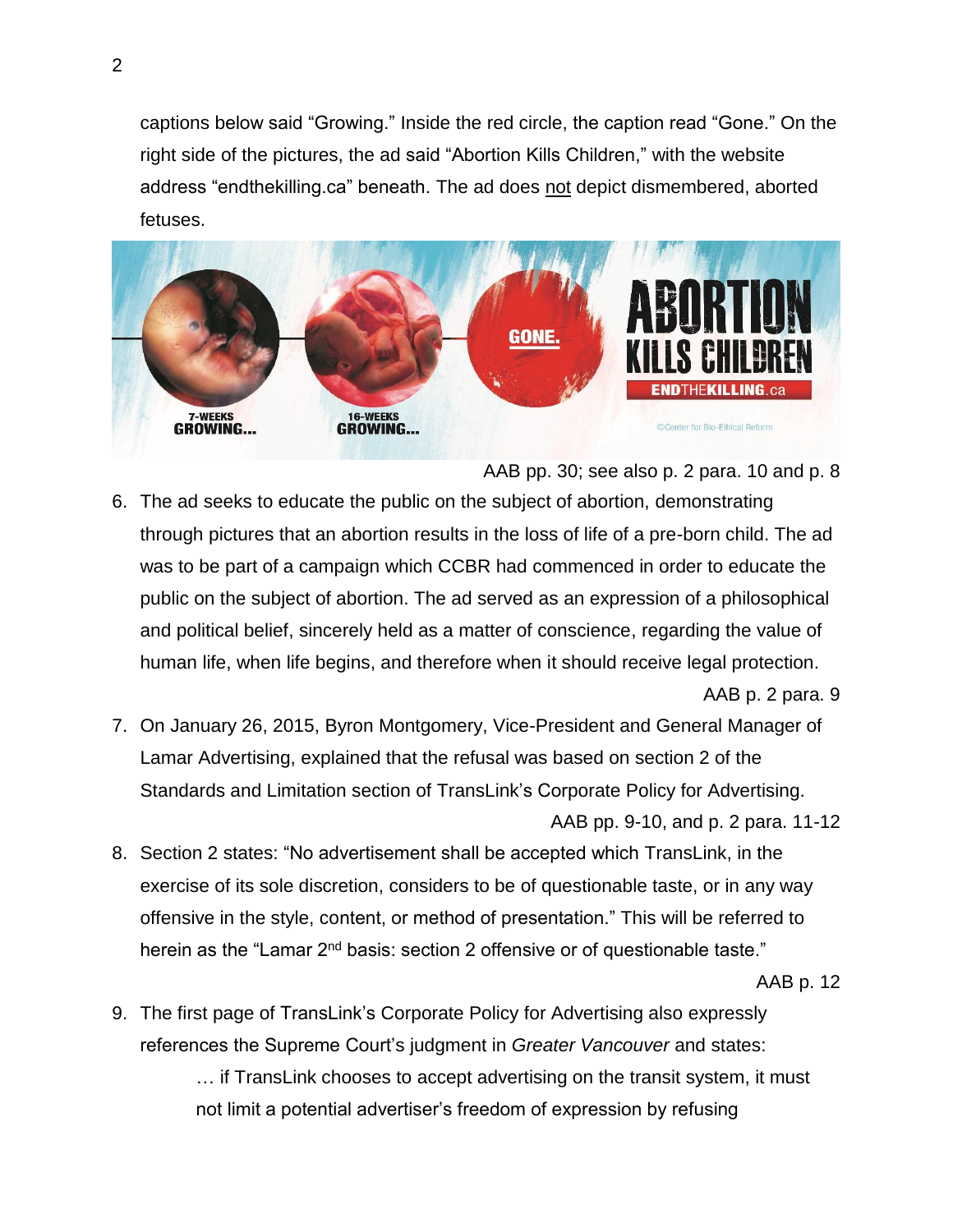advertisements except as permitted under Section 1 of the *Charter*… The standards and limitations on advertising content set out in this policy must be viewed in the context of TransLink's limited legal ability to deny advertisements under the *Charter* …"

AAB p. 11; [emphasis added] 10.After seeking the opinion of Advertising Standards Canada ("ASC") in regard to the CCBR ad, John Beaudoin, Director, Customer Engagement and Marketing for TransLink, informed CCBR on February 12, 2015, that TransLink refused to post the ad. Mr. Beaudoin gave no further reasons for the refusal beyond adopting the reasons of Ms. Harada of Lamar.

AAB p. 16

11.ASC is a private industry body which is not subject to the *Charter*.

AAB p. 24

12.CCBR, through counsel, asked Mr. Beaudoin for his feedback on any modifications which would make the ad acceptable to TransLink. Counsel also repeatedly requested information about an appeal. Counsel's last email went without response.

AAB pp. 15-18

- 13.Mr. Beaudoin suggested to CCBR that it could appeal the TransLink decision back to ASC, which had rendered an opinion (at that time still withheld from CCBR) on the ad to TransLink. Mr. Beaudoin did not offer a formal appeal to the CCBR. In any event, TransLink's own evidence and submissions to the chambers judge is that no such appeal would have been available at the time.
- AAB p. 3 (paras. 21, 24), pp. 16-18, p. 29 (final paragraph) 14.On February 19, 2015, Mr. Beaudoin forwarded the ASC opinion letter, in which ASC gave the opinion that the ad "would likely raise an issue under Clause 1 (Accuracy and Clarity) [of] the [ASC] Code", because:
	- a. in reference to use of the term "Abortion Kills Children," "ASC must be guided by Canadian law, which defines human life as beginning at live birth;" and
	- b. "The depiction of a fetus at 7 and 16 weeks, followed by the word 'Gone' conveys the general impression that most abortions are performed after 16 weeks of gestation."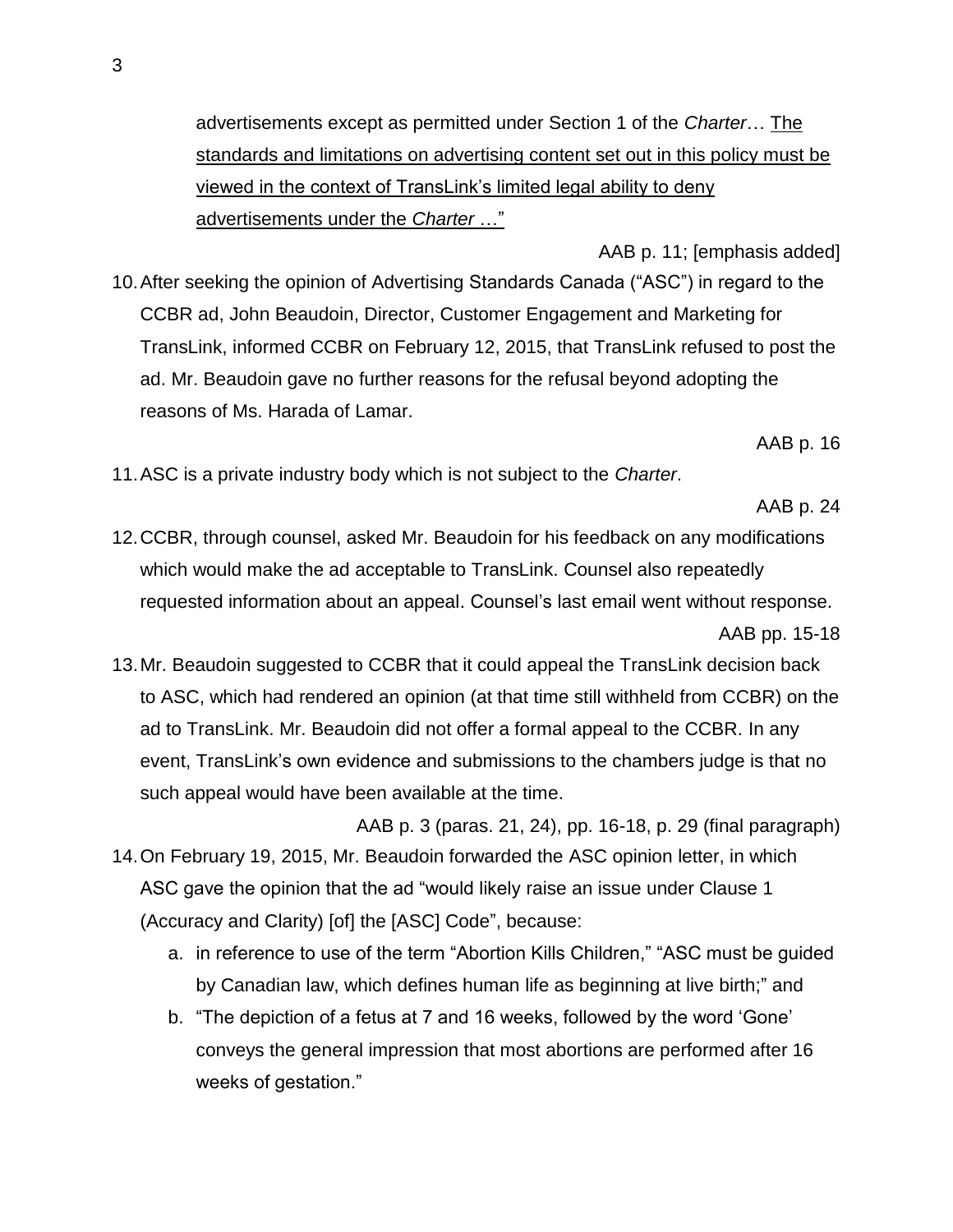- 15.The ASC letter also stated that if a complaint were received concerning the ad, ASC would entertain the complaint.
- 16.The basis for this reason will be referred to herein as "ASC basis: inaccurate and unclear re: when life begins and when abortions occur."

AAB pp. 19-20

# <span id="page-8-0"></span>**C. The Reasons of the chambers judge**

17.On evidentiary matters, the chambers judge made conflicting rulings:

- a. Allowing CCBR's pre-hearing application and excluding from evidence a new expert report which TransLink developed and sought to adduce for the first time on judicial review which did not exist at the time that Mr. Beaudoin rendered his decision (reasons for judgment, paras. 12-15);
- b. But then, without even giving notice to the parties to permit them to make any argument on the point, considering the contents of CCBR's website which had not been consulted by Mr. Beaudoin and which was not in evidence before the chambers judge (paras. 54-55).
- 18.On the merits, the chambers judge:
	- a. Followed the holding in *Greater Vancouver* that TransLink was subject to the *Charter* (paras. 41-44); and
	- b. Found that Mr. Beaudoin's decision to refuse CCBR's ad was constitutional on the basis that its "potentially upsetting images and phrases" could cause psychological harm to children (paras. 51-53), and could cause psychological harm to women (para. 54) who could be offended by the implications of its message, a determination that he found was "bolstered" by his extra-curial review of the petitioner's website (paras. 54-55).

## **PART 2 – ISSUES ON APPEAL**

<span id="page-8-1"></span>19.The Decision resulted from TransLink improperly fettering its discretion.

20.The learned chambers judge erred:

a. On the following preliminary issues on judicial review: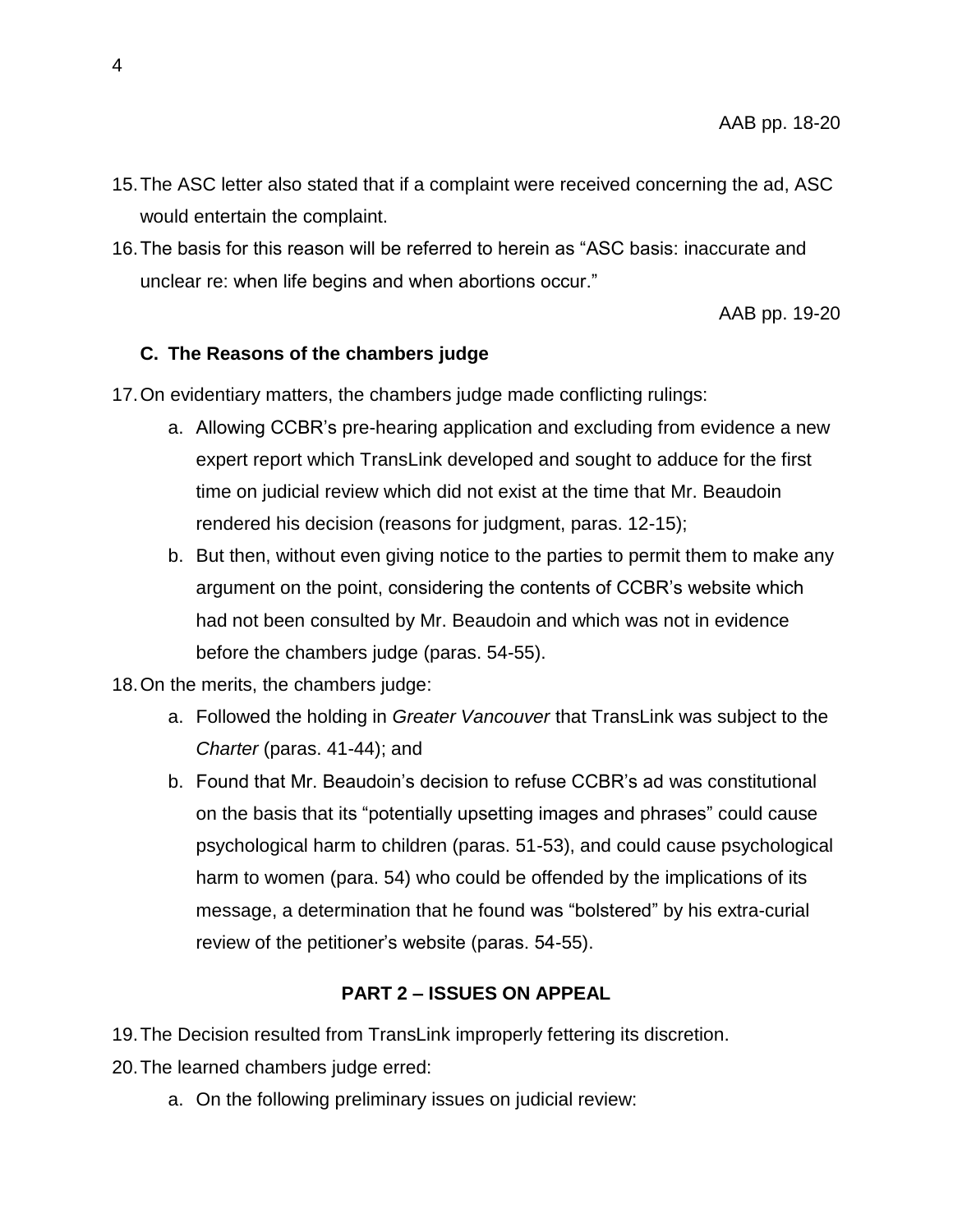- i. In taking judicial notice of the appellant's website, which was neither considered by Mr. Beaudoin nor in evidence before the chambers judge; and
- ii. In permitting TransLink to rely a new justification 'psychological harm' – which was not among Mr. Beaudoin's actual reasons for rejecting CCBR's ad; and
- b. On the ultimate issue on judicial review: in finding that the Decision did not limit CCBR's freedom of expression more than was reasonably necessary in order to meet TransLink's statutory objectives.

# **PART 3 – ARGUMENT**

## <span id="page-9-2"></span><span id="page-9-1"></span><span id="page-9-0"></span>**A. Standards of Review**

## **i. Standard of Review applicable to improper fettering**

21.The standard of review for improper fettering of discretion is correctness. Alternatively, even if the standard of review is conceived as reasonableness, the courts will not defer to a decision maker who restricts or disables its discretion. *Trinity Western University v. The Law Society of British Columbia*, 2015 BCSC 2326 at paras. 97-101, aff'd 2016 BCCA 423 paras. 65-91 (especially para. 91). *Stemijon Investments Ltd. v. Canada (Attorney General)*, 2011 FCA 299 at para. 24 *Kanthasamy v. Canada (Citizenship and Immigration)*, 2015 SCC 61 at paras. 45, 60;

## **ii. Standard of Review applicable to preliminary judicial review issues**

<span id="page-9-3"></span>22.The preliminary issues are questions of law, and reviewed on a correctness standard. *Housen v. Nikolaisen*, [2002 SCC 33](https://www.canlii.org/en/ca/scc/doc/2002/2002scc33/2002scc33.html) at para. 36

23.If the chambers judge was wrong to consider CCBR's website and the new ground of psychological harm, this court must correct those errors without deference and perform the *Doré* analysis of the original justifications based upon the original record.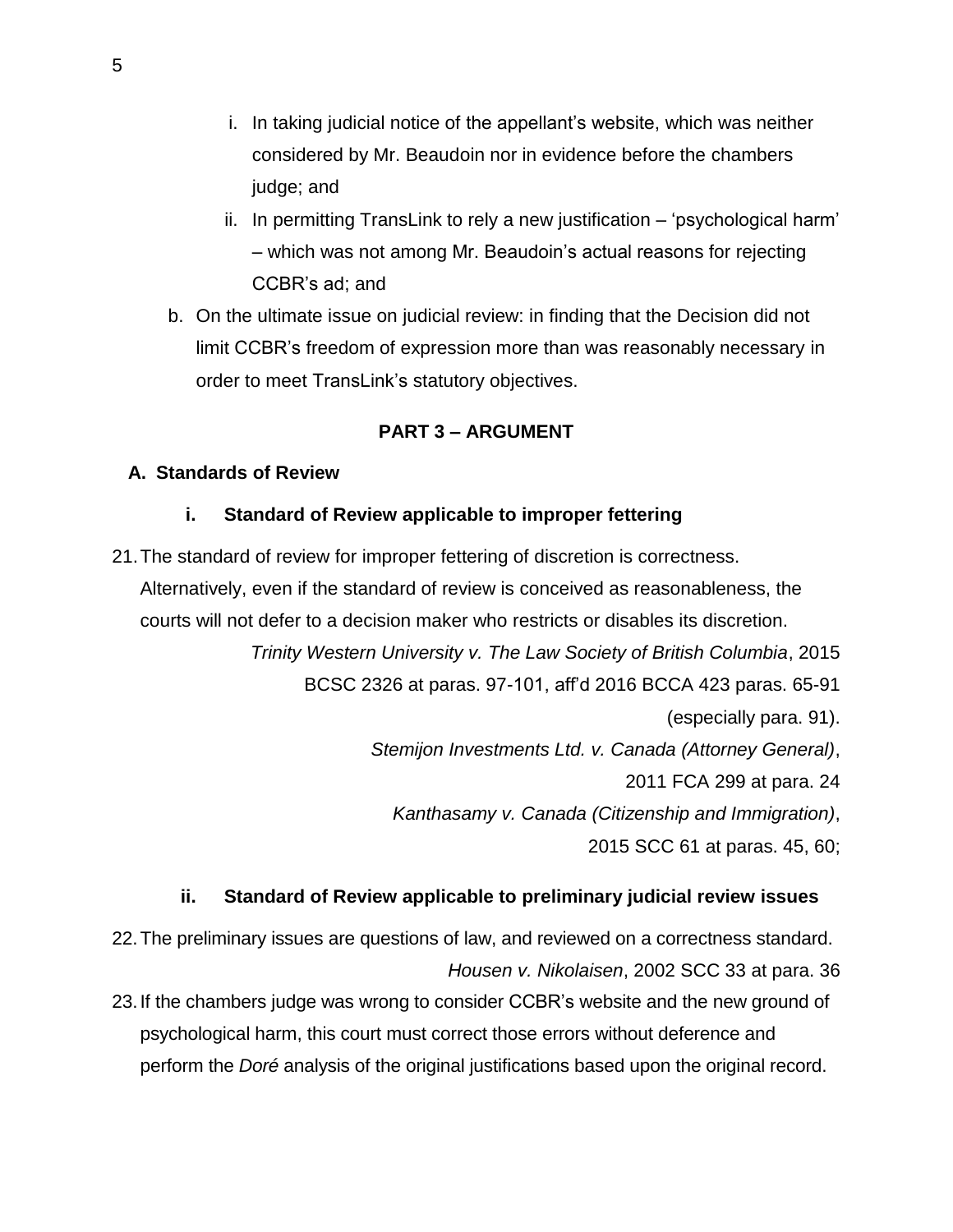## **iii. Standard of Review applicable to the ultimate** *Charter* **issue**

<span id="page-10-0"></span>24.This is an appeal of a judicial review decision. Accordingly:

[both] the reviewing judge's choice of standard of review, and the application of the facts to that standard, are questions of law. The Court of Appeal owes the reviewing judge no deference as to these conclusions. … this Court steps into the shoes of the reviewing judge and owes him or her no deference …

> *Bentley v. The Police Complaint Commissioner*, 2014 BCCA 181 at para. 29 [emphasis added]

25.The process of 'stepping into the shoes' of the lower court is such that the "appellate court's focus is, in effect, on the administrative decision."

*Prophet River First Nation v. British Columbia (Environment)*,

2017 BCCA 58 at paras. 45-46, citing

*Agraira v. Canada (Public Safety and Emergency Preparedness)*,

2013 SCC 36 at para. 46

- 26.The standard of review for determining whether a limitation on a *Charter* right in the administrative context has been demonstrably justified is set out in *Doré v. Barreau du Québec*, 2012 SCC 12 as supplemented by *Loyola High School v. Quebec (Attorney General)*, 2015 SCC 12. The Court determines whether the decision maker has proportionately balanced the protected *[Charter](https://www.canlii.org/en/ca/laws/stat/schedule-b-to-the-canada-act-1982-uk-1982-c-11/latest/schedule-b-to-the-canada-act-1982-uk-1982-c-11.html)* right with the applicable statutory objectives being pursued. This proportionality analysis is "robust" and requires that the *[Charter](https://www.canlii.org/en/ca/laws/stat/schedule-b-to-the-canada-act-1982-uk-1982-c-11/latest/schedule-b-to-the-canada-act-1982-uk-1982-c-11.html)* guarantee be limited no more than is necessary.
- 27.The chambers judge rightly chose the *Doré*/*Loyola* test, but erred in its application. This Court is to step into the shoes of the chambers judge and make its own determination as to whether or not the Decision represents a proportionate (including minimally impairing) balancing of CCBR's *Charter* rights with TransLink's statutory objectives. More will be said about the *Doré/Loyola* test later in this factum in the treatment of the ultimate issue under appeal.

## <span id="page-10-1"></span>**B. Translink improperly fettered its discretion**

28."Fettering of discretion occurs when, rather than exercising its discretion to decide the individual matter before it, an administrative body binds itself to policy…." *Trinity Western University v. The Law Society of British Columbia*, 2015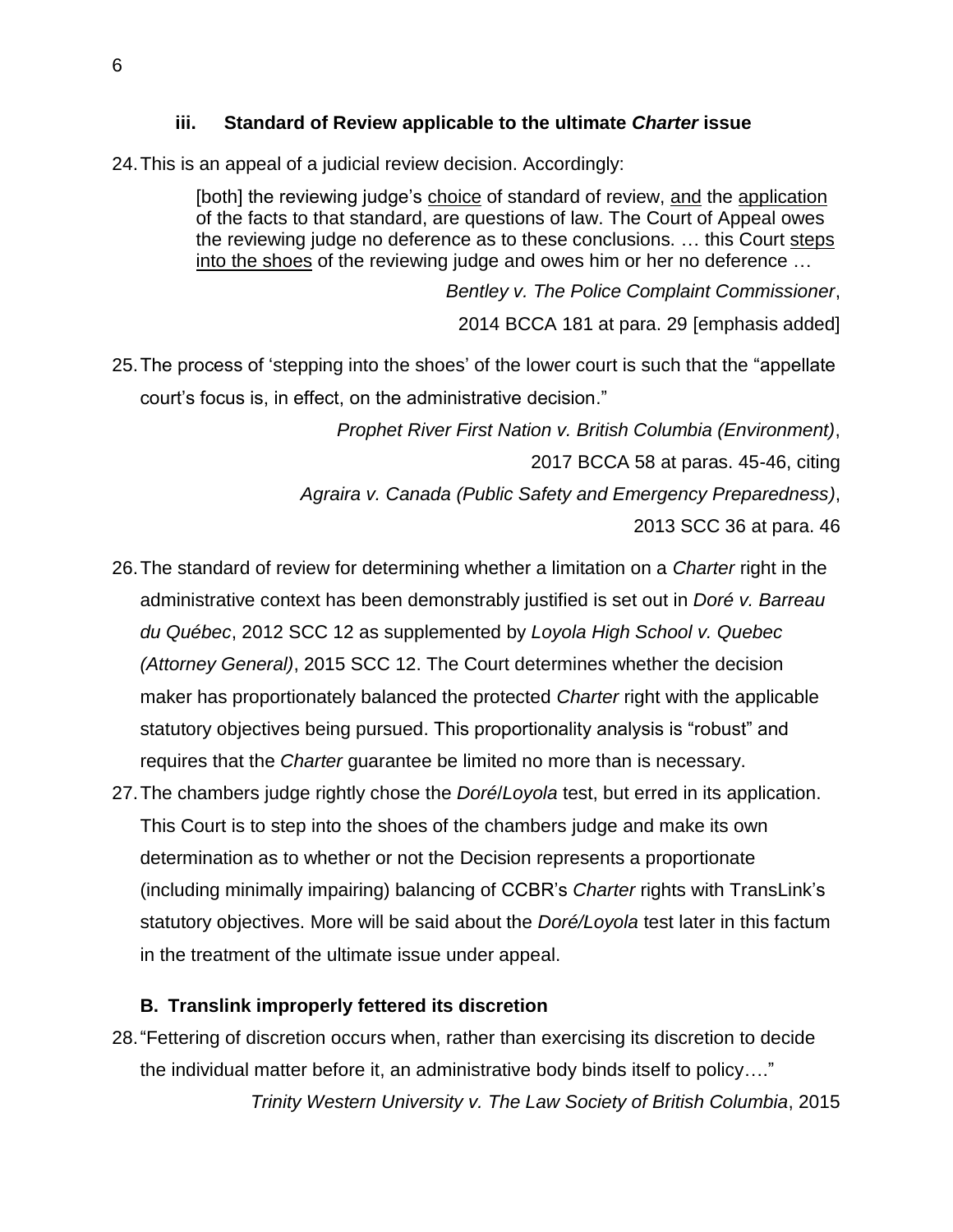BCSC 2326 at para. 97 and citations therein, aff'd 2016 BCCA 423

- 29.TransLink had the constitutional responsibility to determine whether posting CCBR's ad would or would not represent a proportionate balance of CCBR's *Charter* rights with TransLink's statutory objectives. Instead of properly considering that question, TransLink rejected the ad out of hand because it contained the photograph of a fetus.
- 30.Ms. Harada' first e-mail stated: "any graphic images of any fetuses will be declined." It did not matter to TransLink that the photographs were of perfectly healthy fetuses such as routinely appear in textbooks, on informational websites, or in advertisements for expectant mothers to purchase pre-natal 3D ultrasound 'photographs' of their baby in the womb. Mr. Beaudoin adopted Ms. Harada's reasons for having rejected the ad.

AAB, pp. 5-6, 16

31.No statute or regulation empowers TransLink expressly or by necessary implication to censor all ads containing any photographs of a fetus, regardless of whether such an ad could possibly threaten TransLink's ability to provide a safe and welcoming transit environment. By rejecting CCBR's ad due to the mere fact that the ad contained a photograph of a fetus, instead of performing a *Doré* analysis of whether rejecting the ad was consistent with its *Charter* obligations, TransLink through Mr. Beaudoin improperly fettered its discretion, and its decision must be set aside.

## <span id="page-11-0"></span>**C. The learned chambers judge erred on the preliminary judicial review issues**

- <span id="page-11-1"></span>**i. The chambers judge erred in taking judicial notice of a website not in evidence, without giving notice to the parties that he would do so.**
- 32.The chambers judge erred in law at para. 55 where he considered the content of portions of CCBR's website and found that they supported the proportionality of TransLink's censorship of CCBR's ad.
- 33.First, as a matter of law, what CCBR has said elsewhere is irrelevant to whether the Decision to censor the content of the one ad at issue in this proceeding proportionately balanced CCBR's *Charter* rights with TransLink's statutory objective. A speaker is not less entitled to the protection of s. 2(b) for a political view which it wants to express on the basis of what it has said at other times and places. The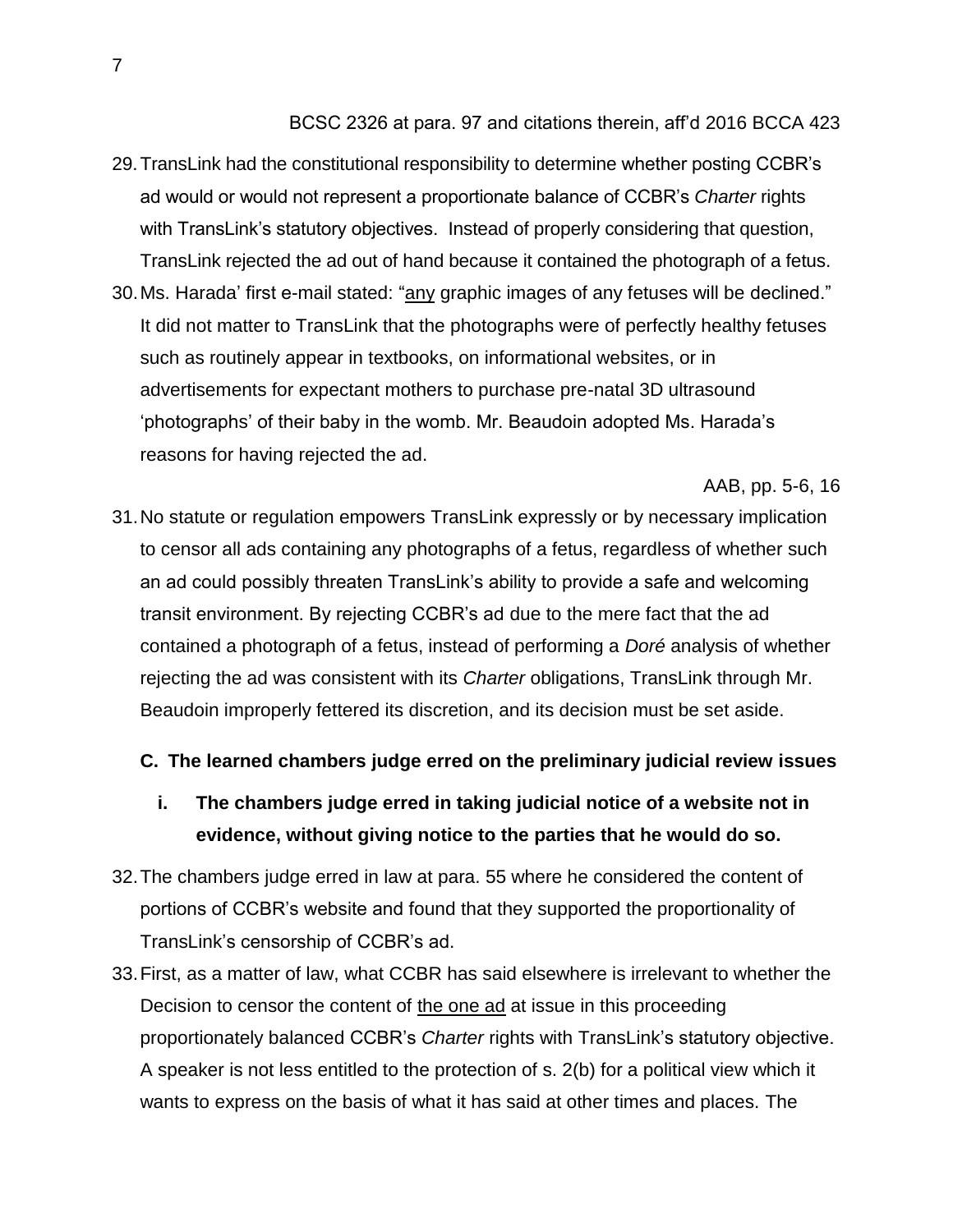inclusion of a website URL on an ad, just like the publication of a hyperlink, is "content-neutral" and only "communicate[s] that something exists, but do[es] not … communicate its content." Accordingly, the Supreme Court's holding that hyperlinks do not constitute publication is equally applicable in this context. The CCBR website was irrelevant to any matter in dispute in this proceeding, and thus inadmissible.

*Crookes v. Newton*, 2011 SCC 47 at paras. 30-31, 42 34.Second, the website was not in evidence before the chambers judge, and (apart from consulting online maps to determine approximate distances), "[w]ebsite material ... is generally not acceptable on any theory of judicial notice."

> *Canada (Attorney General) v. Misquadis*, 2003 FCA 370 at para. 16 *R. v. Balen*, 2012 ONSC 2209 at para. 61, and citations therein

- 35.Third, and related to the above, it was a breach of the *audi alteram partem* rule, which the Supreme Court of Canada has identified as "a component of the principles of natural justice and of procedural fairness," for the chambers judge to rule against CCBR on the basis of extra-curial evidence which CCBR had no notice would be considered (and which TransLink had not even asked the chambers judge to consider), as a result of which CCBR was deprived of an opportunity to:
	- a. present evidence to contextualize and inform the interpretation of the website portions viewed by the chambers judge; or

b. present arguments about the interpretation or significance of the website.

*JC v. Health Professions Review Board*, 2014 BCSC 372 at paras. 41-50, including quotation at para. 42 from *Telecommunications Workers Union v. Canada (Radiotelevision and Telecommunications Commission)*, [1995] 2 SCR 781 *R. v. Balen*, para. 62

36.Indeed, not only did the chambers judge fail to invite evidence or submissions from CCBR about the portions of the website which the chambers judge proposed to refer to, but the chambers judge did not even identify those web pages in his reasons for judgment. Even today, CCBR does not know which portions of its website the chambers judge is referring to at para. 55, and so CCBR is still handcuffed from being able to make submissions to this court on the issue. By failing to identify the extra-curial evidence of which he took judicial notice, the chambers judge has made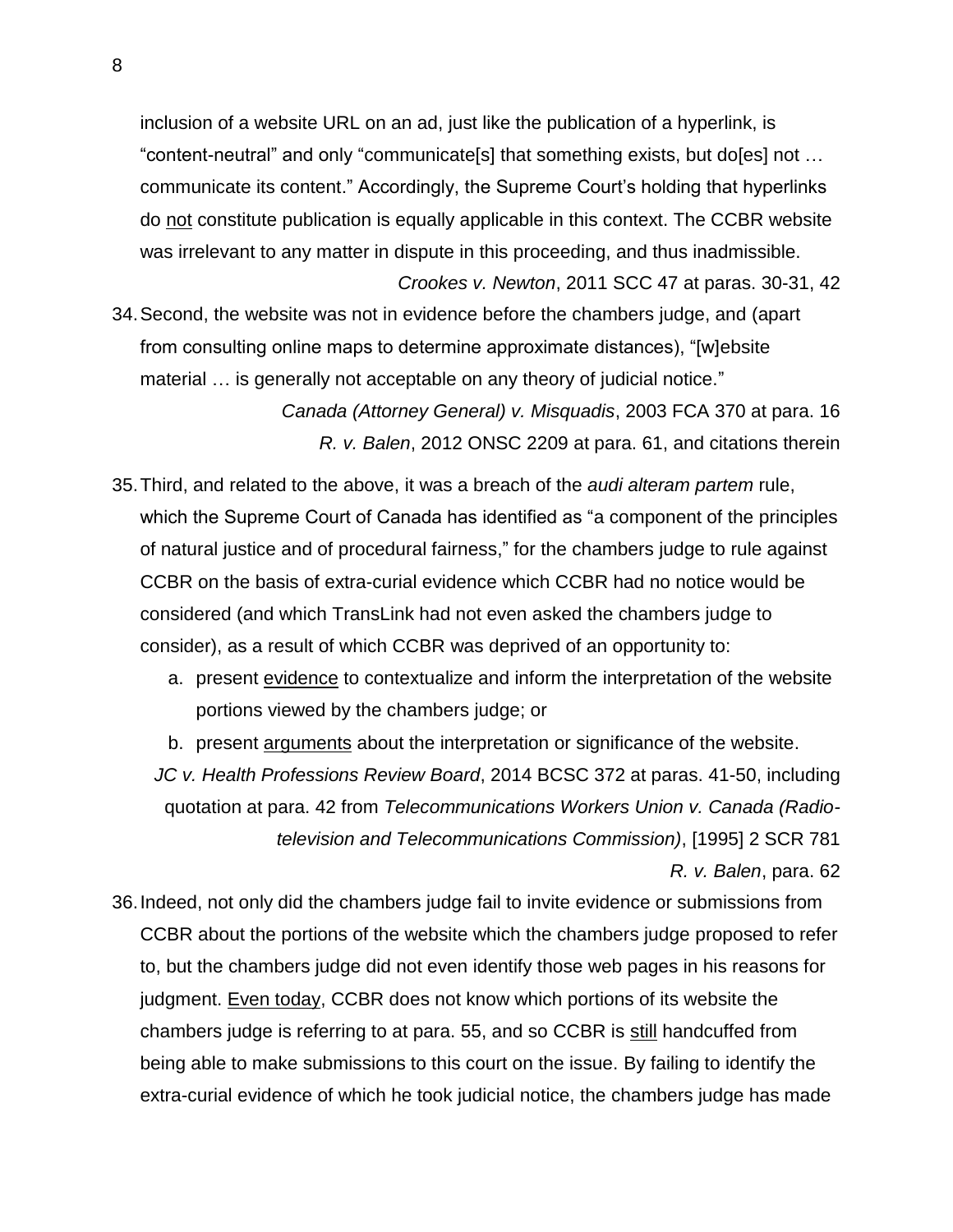meaningful appellate review impossible.

37.Fourth, there is no evidence that Mr. Beaudoin or anyone at TransLink ever viewed CCBR's website in coming to the Decision under judicial review. If Mr. Beaudoin considered the website or any other evidence in arriving at his decision, TransLink had the right to file an affidavit from Mr. Beaudoin to inform the chambers judge which other documents he consulted.

> *TD Bank v. British Columbia (Commissioner of Income Tax)*, 2017 BCCA 159, at para. 53

38.By choosing not to 'fill out' the record actually before Mr. Beaudoin, TransLink has opted to represent to the court that the only relevant material considered by Mr. Beaudoin was limited to the ad, the e-mails exchanged between CCBR/its counsel, and Lamar/TransLink; the opinion of Advertising Standards Canada, and TransLink's Corporate Advertising Policy.

AAB pp. 4-7, 11-20, 30

39.As the CCBR website was not considered by Mr. Beaudoin, it does not form part of the record on judicial review, and the chambers judge was "precluded at law from considering the extraneous material."

> *Albu v. The University of British Columbia*, 2015 BCCA 41 at para. 34; see generally paras. 33-37; reiterated in *Sobeys West Inc. v. College of Pharmacists of British Columbia*, 2016 BCCA 41 at paras. 52-53

40.Parties in constitutional litigation, as in any other litigation, are restricted to the record properly admitted, and can only seek findings of *Charter* infringements, and s. 1 justifications, for which admissible evidence exists. *Charter* arguments unfounded on the record will be dismissed.

> *Allen v Alberta*, 2015 ABCA 277 *E.T. v. Hamilton-Wentworth District School Board*, 2017 ONCA 893

41.The chambers judge erred in considering the CCBR website which in effect partially converted the judicial review into a trial *de novo*. The website evidence must be excluded from the record by this court prior to analyzing the ultimate issue.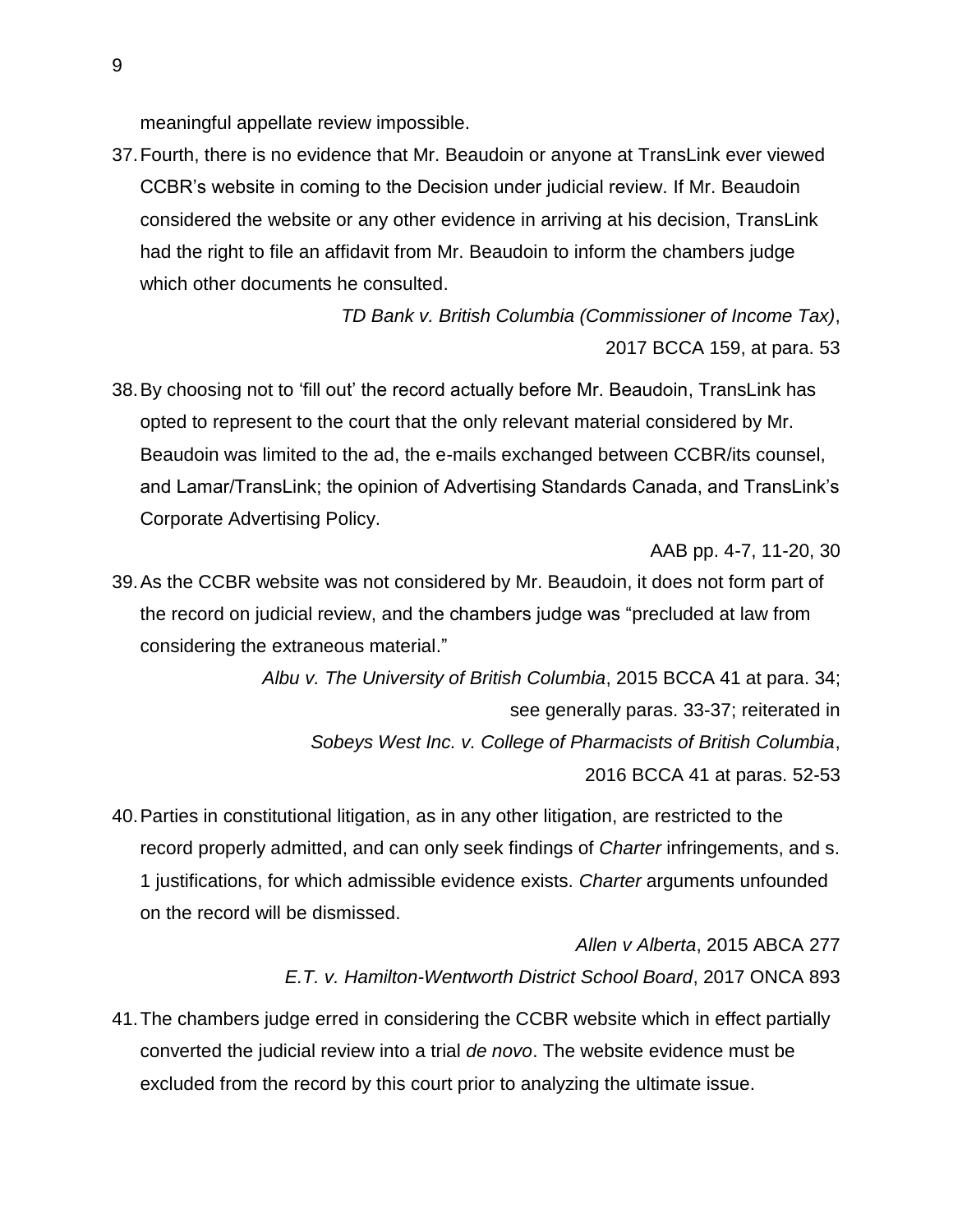- <span id="page-14-0"></span>**ii. The chambers judge erred in considering a new s. 1 justification which were not relied upon by the original decision maker**
- 42.The chambers judge upheld Mr. Beaudoin's decision largely on the basis that the advertisement could "cause psychological harm" to children (para. 51) and women (para. 54).
- <span id="page-14-1"></span>43.Not only is this finding unsupported by even a scintilla of evidence, but it was not the basis of the actual Decision under judicial review in this case. TransLink is prohibited, under judicial review principles, from seeking to uphold the impugned administrative decision on the basis of new grounds advanced for the first time during judicial review, which are not found in the reasons for decision of Mr. Beaudoin (namely, the three justifications set out in the Part 1 of this factum):

This sort of evidence is not admissible on judicial review: *Keeprite Workers' Independent Workers Union et al. and Keeprite Products Ltd.* (1980), 114 D.L.R. (3d) 162 (Ont. C.A.). The decision-maker had made his decision and he was functus: *Chandler v. Alberta Association of Architects*, [1989] 2 S.C.R. 848. After that time, he had no right, especially after a judicial review challenging his decision had been brought, to file an affidavit that supplements the bases for decision set out in the decision letter. His affidavit smacks of an after-the-fact attempt to bootstrap his decision, something that is not permitted…

*Stemijon, supra.* at para. 41; followed in *TD Bank v. British Columbia*, 2017 BCCA 159 at para. 53 See also *Ontario (Energy Board) v. Ontario Power Generation Inc.*,

2015 SCC 44 at paras. 64-65, 69 44.Government entities such as TransLink are restricted on judicial review to asserting

the same s. 1 justifications as appear in the original decision, regardless of whether the decision maker was an administrative tribunal or a 'line decision maker.'

*E.T.* at para. 120

45.The proper approach on judicial review is the same with respect to alleged justificatory grounds as it is with evidence: the court cannot entertain a s. 1 justification for a *Charter* infringement asserted for the first time by legal counsel for government on judicial review, which asserted justification is not contained in the reasons of the decision maker whose decision is being reviewed by the court. The chambers judge erred in converting the judicial review into a partial trial *de novo* in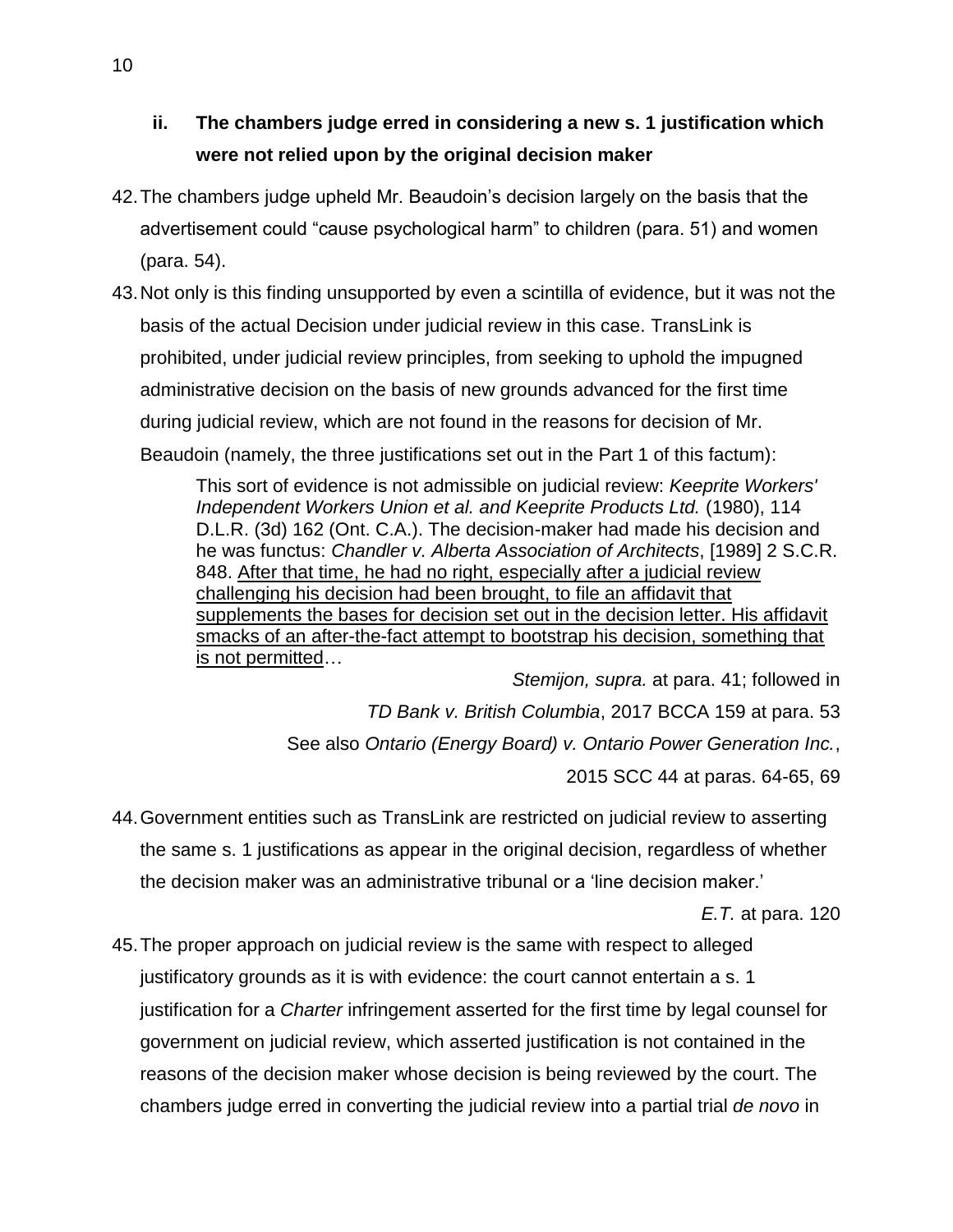this respect. The question for this court is whether Mr. Beaudoin's decision satisfied the *Doré* test with reference to the justifications actually identified/asserted by Mr. Beaudoin in 2015, without reference to the newly asserted justification of 'psychological harm,' which must be entirely excluded from the analysis.

<span id="page-15-0"></span>**D. Ultimate** *Charter* **Issue: The Decision limited CCBR's freedom of expression more than was reasonably necessary in order to meet TransLink's statutory objectives**

# <span id="page-15-1"></span>**i. Doré analysis – analytical framework**

46.The ultimate issue for this court is to determine whether the Decision reflects a proportionate balancing of the *Charter* right to freedom of expression with TransLink's statutory objective. Importantly, a proportionate decision is "one that gives effect, as fully as possible to the *Charter* protections at stake given the particular statutory mandate" and thus restricts *Charter* "no more than is necessary given the applicable statutory objectives." It "works the same justificatory muscles" as the *Oakes* test."

*Loyola* at paras. 39 and 114; *Doré* at para. 5

47.In setting out the *Doré/Loyola* analytical framework in last year's Trinity Western University law school decision, a unanimous 5-member panel of this court stated:

> [120] The key word is "proportionality"; the reviewing court must ensure that the discretionary administrative decision "interferes with the relevant *Charter* guarantee no more than is necessary given the statutory objectives." … [130] It is instructive to note that even in the case of a standard of review calibrated at "reasonableness", the range of "reasonable" outcomes can be exceedingly narrow indeed, effectively amounting to one correct answer.

48.CCBR submits later in this factum that the Decision fails all three of the inquiries under *Doré*: rational connection, minimal impairment, and proportionality of effects. However, before that proportionality exercise can be undertaken, TransLink's statutory objective must be correctly identified.

# <span id="page-15-2"></span>**ii. the City's statutory objective: a prohibition on only the most extreme**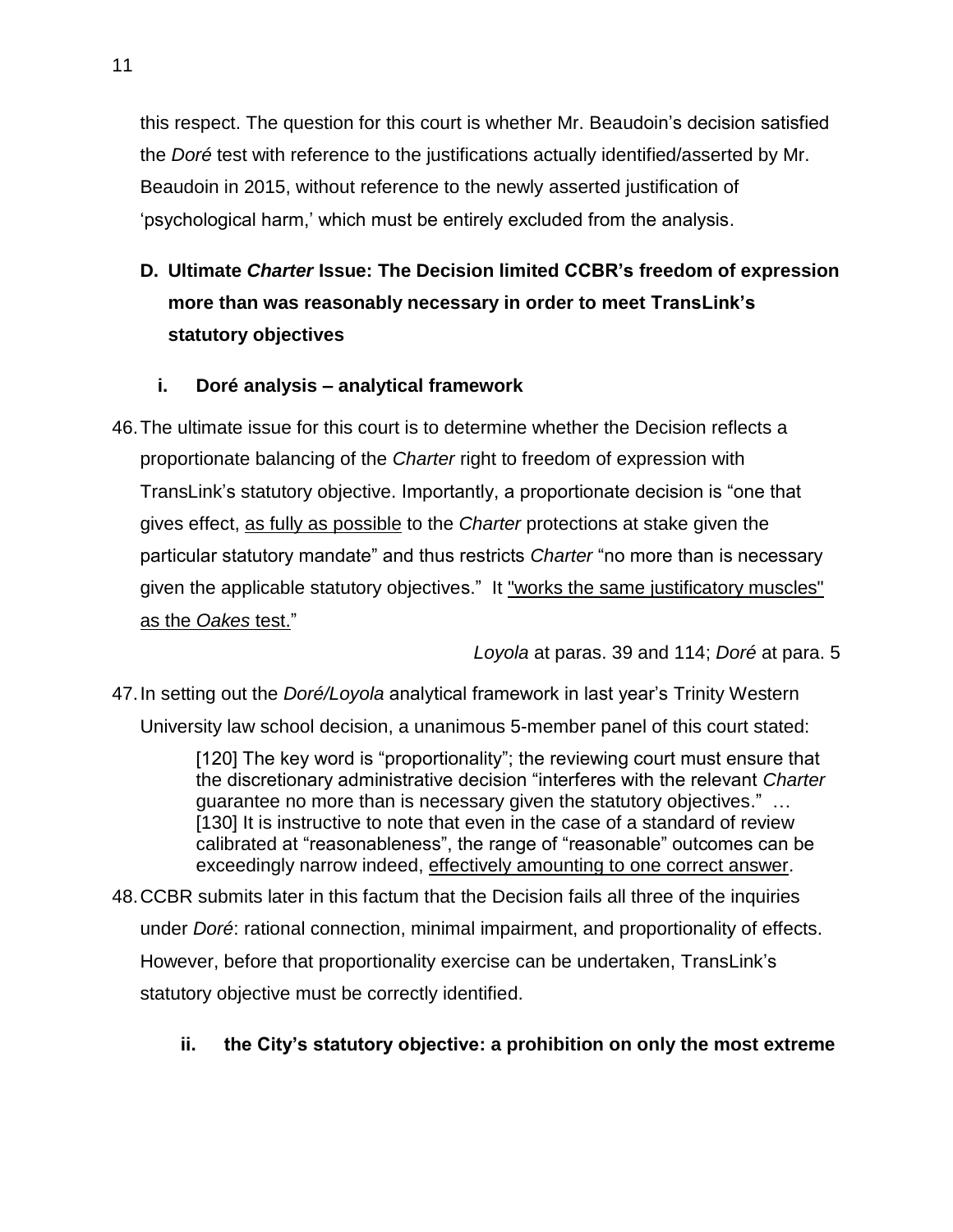# **forms of speech which offend existing legal prohibitions**

49.Under the *Doré* framework, it is crucial that the statutory objective be precisely defined. A failure to do so risks permitting the state to justify a *Charter* infringement through invocations of vague 'public goods' which are not in fact the objectives of the statutory provisions under whose power the claimant's *Charter* rights have been infringed, and which may even be (as here) beyond constitutional jurisdiction from a federalism perspective.

*Lund v. Boissoin*, 2012 ABCA 300 at para. 53

50.At para. 47 of the Reasons for Judgment, the chambers judge correctly accepted the finding at para. 76 of *Greater Vancouver* that the relevant statutory objective for the purpose of the *Doré* analysis is the provision of "a safe, welcoming public transit system." However, the chambers judge's reasons for judgment fail to engage with the balance of what the Supreme Court stated in that same paragraph, where the court emphasized that censorship of political speech would only be rationally connected to that statutory objective in very narrow circumstances:

> … It is not the political nature of an advertisement that creates a dangerous or hostile environment. Rather, it is only if the advertisement is offensive in that, for example, its content is discriminatory or it advocates violence or terrorism — regardless of whether it is commercial or political in nature — that the objective of providing a safe and welcoming transit system will be undermined. [emphasis added]

51.The Supreme Court of Canada went on to state that even if the ban on political advertising had met the rational connection test, it would have failed the minimal impairment and proportionality of effects tests on the following basis:

> [77] … Article 7 … refers to prevailing community standards as a measuring stick for whether an advertisement is likely "to cause offence to any person or group of persons or create controversy". While a community standard of tolerance may constitute a reasonable limit on offensive advertisements, excluding advertisements which "create controversy" is unnecessarily broad. Citizens, including bus riders, are expected to put up with some controversy in a free and democratic society. … In sum, the policies amount to a blanket exclusion of a highly valued form of expression in a public location that serves as an important place for public discourse. They therefore do not constitute a minimal impairment of freedom of expression. [emphasis added]

52.Thus, the statutory objective at issue of "a safe, welcoming public transit system" does not mean one free of controversy or offence. Rather, it means a transit system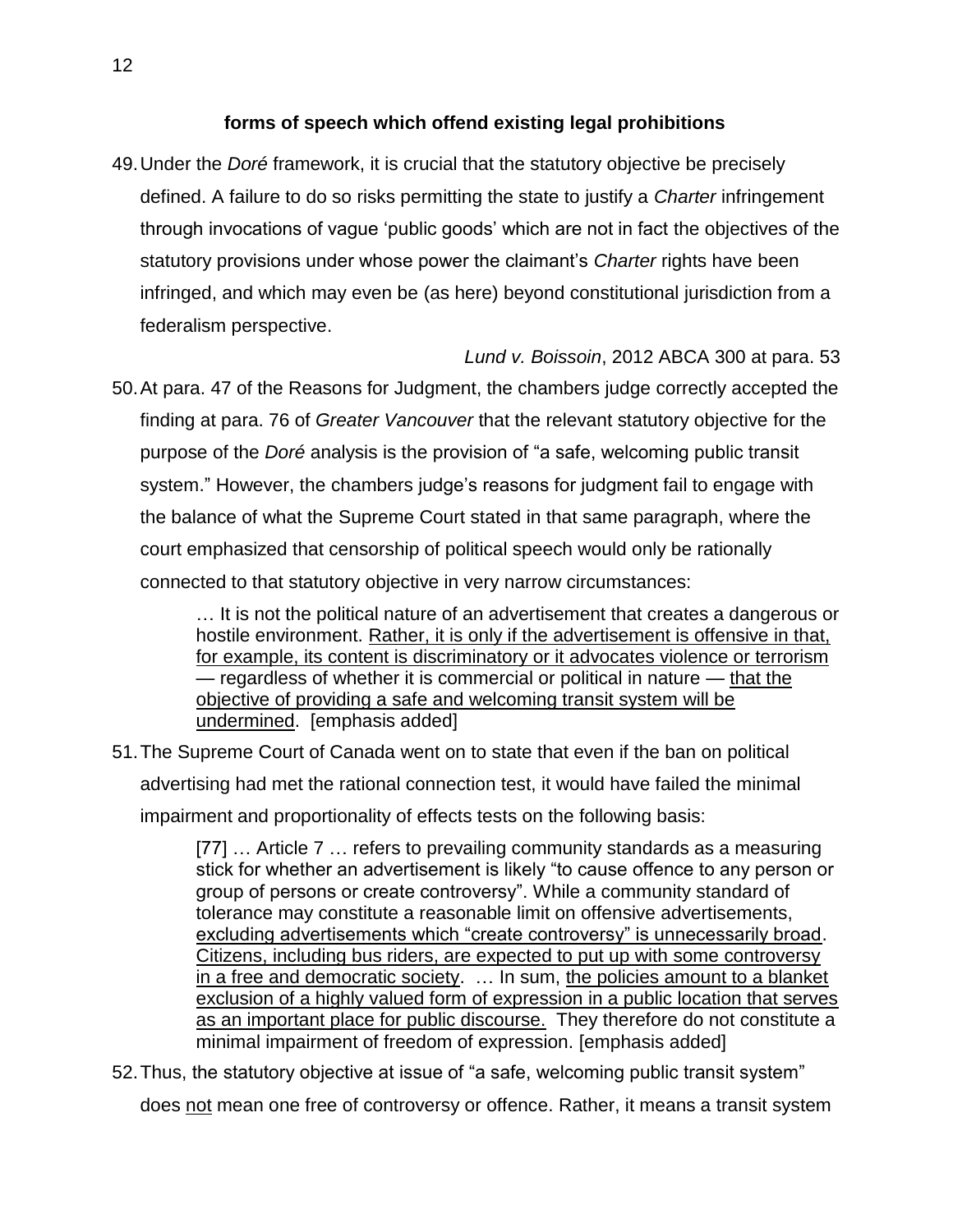free of the most extreme types of speech typified by content which is "discriminatory" or which "advocates violence or terrorism" – that is, speech which is validly prohibited by statute. The Supreme Court listed the only types of speech which are validly prohibited by statute: i.e. speech prohibited either under s. 7 of the BC *Human Rights Code* ('discriminatory publications'), or speech prohibited under various provisions of the *Criminal Code*, such as prohibitions on obscenity (s. 163), advocating genocide (s. 318 (1)), or public incitement of hatred (s. 319(1). The list is short precisely because, in a free and democratic society, speech prohibitions which survive constitutional scrutiny are few.

# <span id="page-17-0"></span>**iii. The Decision was not rationally connected to TransLink's statutory objectives**

#### **a) No freestanding provincial power to censor 'bad speech'**

- <span id="page-17-1"></span>53.CCBR had argued below that the ad at issue falls into neither of the twin justifications for transit censorship set out by the Supreme Court – the ad clearly offends neither the speech prohibitions in the BC *Human Rights Code* (as read down by the Supreme Court in *Whatcott*), nor any criminal law prohibition – and therefore that TransLink's statutory objective was simply not engaged by the ad at all.
- *Saskatchewan v. Whatcott*, 2013 SCC 11 at para. 57 54.The chambers judge rejected this submission at paras. 49-50 of the Reasons for Judgment, citing the Supreme Court's reference at para. 78 of *Greater Vancouver* to bans on tobacco advertising in *Canada (Attorney General) v. JTI-Macdonald Corp.*, 2007 SCC 30 ("*JTI*") and then stating "Clearly, tobacco advertising is neither discriminatory nor hateful, so the Supreme Court of Canada could not have meant that these are the only two bases upon which the respondent is permitted to reject advertising." On the purported strength of *JTI*, the chambers judge then upheld the censorship of CCBR's ad on the basis of psychological harm to children (para. 51) and women (para. 54), in the absence of any admissible evidence on the point.
- 55.The chambers judge's reasoning in this respect suffers from three fatal errors of law. Other sections of this factum focus on two of those errors (1. permitting TransLink to assert a new s. 1 justification – avoidance of 'psychological harm' – which was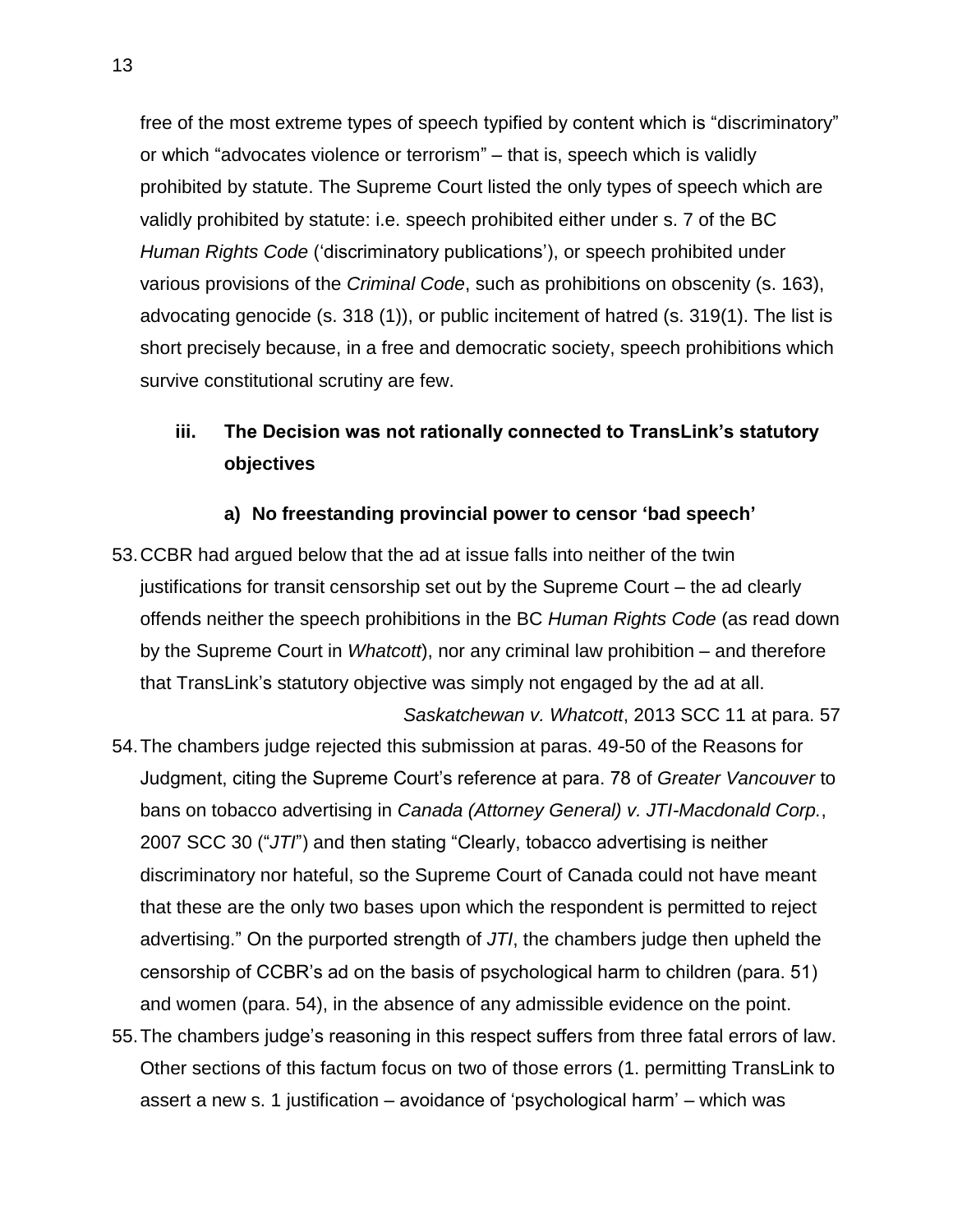manifestly not the actual reason for the Decision under judicial review; and 2. Doing so when there was literally zero evidence in front of, or considered by, TransLink capable of supporting an inference of psychological harm).

- 56.The third error of law, however, is crucial for the purpose of the present focus on statutory objectives, and it is simply this: the prohibitions on tobacco advertising in *JTI* were grounded in Parliament's exclusive criminal law power (*JTI* at para. 20), whereas TransLink, a creature of provincial statute, can only limit political expression to the extent authorized by a provincial head of power.
- 57.It is settled law that only the federal Parliament has the legislative competence to prohibit 'bad speech' *qua* speech.

*Reference re: Alberta Statutes*, [1938] SCR 100 [*Alberta Press Act*] at pp. 133-135 (Duff and Davis JJ.); 144-146 (Cannon J.) *Saumur v. City of Quebec*, [1953] 2 SCR 299 *Switzman v. Elbling and A.G. of Quebec*, [1957] SCR 285

58.That is why Canadian jurisprudence consistently restricts municipal authorities – like TransLink – to regulate the form, but not the content, of expression. Regulating form comes under provincial jurisdiction over matters such as aesthetics, traffic safety, and noise control, whereas content engages the federal criminal law power.

*Ramsden v. Peterborough (City)*, [1993] 2 S.C.R. 1084 59.If the BC legislature in the case at bar had passed a law establishing a new Ministry of Truth that was granted the "sole discretion" to censor political views considered by a state appointee to be of "questionable taste", "offensive", or to concern "sensitive content", or if a non-*Charter* entity opined that the political view was 'inaccurate or unclear' (the various grounds asserted by TransLink in this case, per Part 1 of this factum), that law – in addition to its obvious *Charter* flaws (limit not prescribed by law due to lack of intelligible standard, and s. 2(b) breach not saved under s. 1) – would be struck down under a division of powers analysis; indeed, it would be, on its facts, very similar to *Reference re: Alberta Statutes*.

> *Re Ontario Film and Video Appreciation Soc.* (1984), 45 O.R. (2d) 80 (C.A.) *R. v. Glad Day Bookshops* (2004), 70 O.R. (3d) 691 (S.C.J.) *Reference re: Alberta Statutes*, *supra*.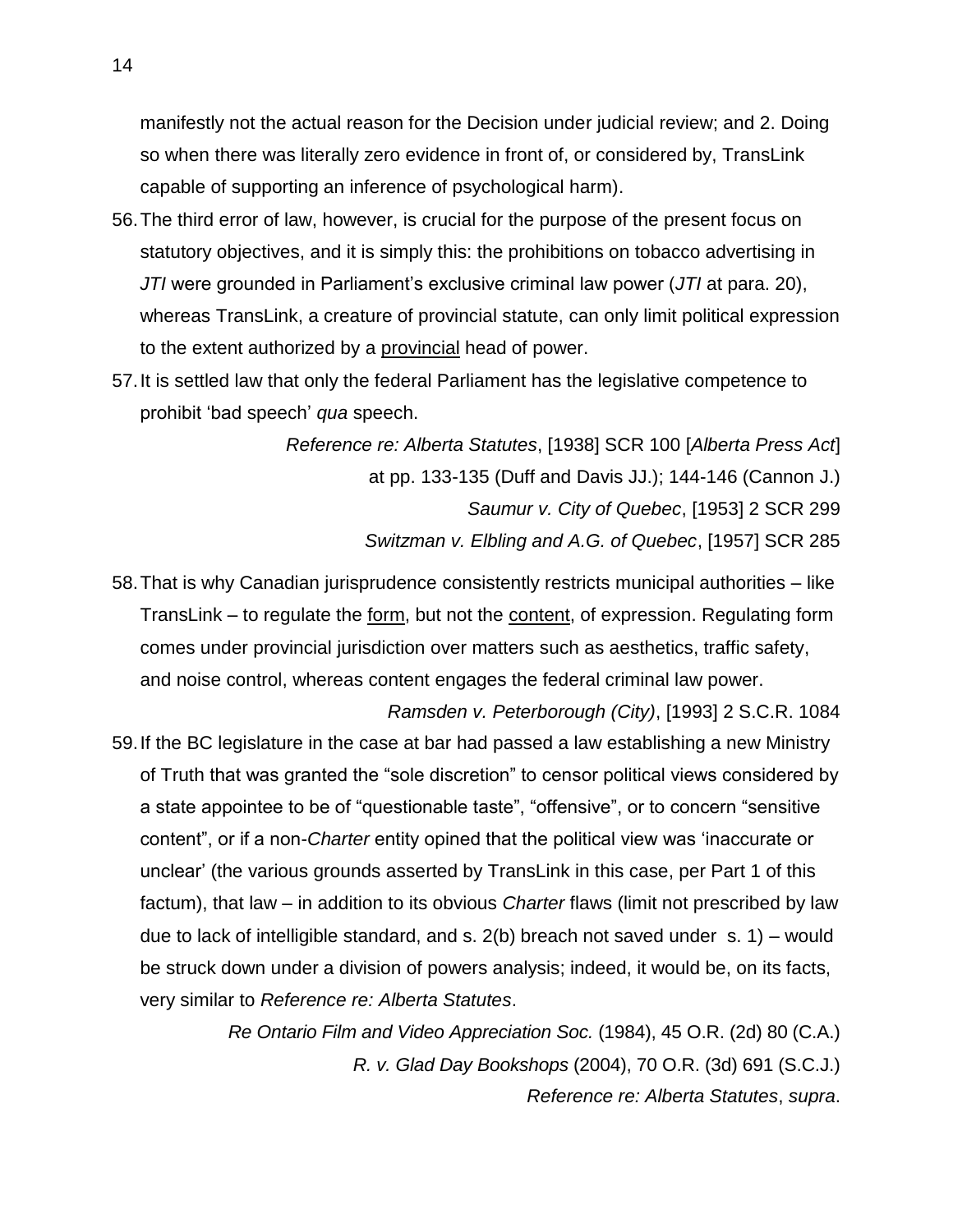- 60.It follows that the legislative authority for the narrow speech limitations permitted under *Greater Vancouver* must be appurtenant to a provincial head of power.
- 61.There is recent guidance from the Supreme Court of Canada on precisely this situation. *Whatcott* concerned limitations on what is loosely called 'hate speech' under a provincial human rights code. Since the criminal law power was not engaged, the speech could not be prohibited for containing 'bad ideas' *per se*. The unanimous Supreme Court held at paras. 47 and 62, that the only legislative objective which could be valid under a provincial head of power was one focused not on the speech or the ideas contained within it, but rather on speech which was objectively likely to contribute towards the legislative objective which validly fell within provincial competence, which was the prevention of discriminatory conduct in the province. The Supreme Court explained as follows:

[48] A prohibition of hate speech will not eliminate the emotion of hatred from the human experience. Employed in the context of human rights legislation, these prohibitions aim to eliminate the most extreme type of expression that has the potential to incite or inspire discriminatory treatment against protected groups on the basis of a prohibited ground. In applying hate prohibitions, courts must assess whether the impugned expression is likely to expose a protected group to hatred and potentially lead to the activity that the legislature seeks to eliminate. This ties the analysis to the legislative purpose and works to prevent the prohibition from capturing more expressive activity than is necessary to achieve that objective.

[49] … The repugnant content of expression may sidetrack litigants from the proper focus of the analysis.

[50] [After citing *Irwin Toy*] … If the repugnancy or offensiveness of an idea does not exclude it from *Charter* protection under s. 2(*b*), it cannot, in itself, be sufficient to justify a limitation on expression under a s. 1 analysis. A blanket prohibition on the communication of repugnant ideas would offend the core of freedom of expression and could not be viewed as a minimal impairment of that right.

[emphasis added; see generally paras. 47-54]

62.The foregoing analytical approach to the statutory objective is crucial in the case at bar. As a result of those principles, the Supreme Court in *Whatcott* directed that human rights tribunals could only find speech to be prohibited by provincial human rights codes based on an objective analysis (para. 56) of likely effects of the expression (para. 58), and that:

> [57] … the legislative term "hatred" or "hatred or contempt" is to be interpreted as being restricted to those extreme manifestations of the emotion described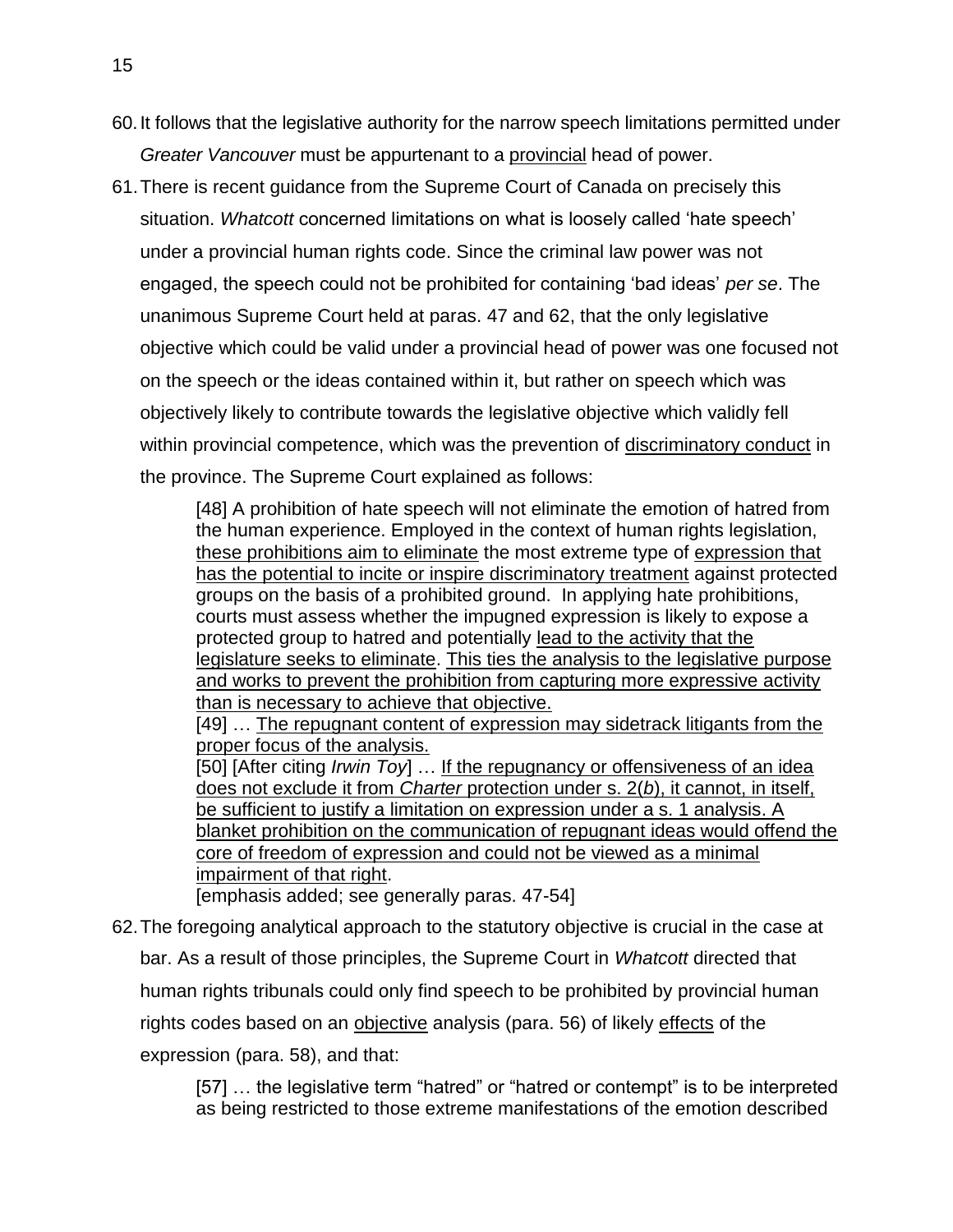by the words "detestation" and "vilification". This filters out expression which, while repugnant and offensive, does not incite the level of abhorrence, delegitimization and rejection that risks causing discrimination or other harmful effects.

63.The narrow scope given to speech censorship under provincial heads of power in *Whatcott* is instructive for the case at bar. But the power in the case at bar is in fact even narrower than in *Whatcott* for the additional reason that *Whatcott* concerned an express legislative provision censoring speech, whereas the case at bar concerns speech censorship by necessary implication only.

# **b) Narrow scope of implied power to infringe** *Charter* **rights**

<span id="page-20-0"></span>64.The "interpretive presumption of constitutionality" provides that the legislature "is presumed to intend to enact *Charter*-compliant legislation."

> *R. v. Ruzic*, 2001 SCC 24 at para. 26 *R. v. Ahmad*, 2011 SCC 6, at para. 32

- 65.In situations like the case at bar, dealing with broad statutory language where "a statutory provision is capable of an interpretation that is constitutional and one that is not, then the courts should choose the construction that conforms with the *Charter*." *Ruzic* at para. 26.
- 66.As a result, "it is impossible to interpret legislation conferring discretion as conferring a power to infringe the *Charter*, unless, of course, that power is expressly conferred or necessarily implied," and "statutory silences should be read down to not authorize breaches of the Charter, unless this cannot be done because such an authorization arises by necessary implication."

*R. v. Conway*, 2010 SCC 22 at paras. 41-44*,* quoting *Slaight Communications Inc. v. Davidson*, [1989] 1 S.C.R. 1038 at 1079*i* and *Eaton v. Brant County Board of Education*, [1997] 1 S.C.R. 241 at para. 3 [emphasis added]. See also: *Schachter v. Canada*, [1992] 2 SCR 679 at 719*i*-720*e*; and *Greater Vancouver* at para. 51, in turn quoting *R. v. Therens*, [1985] 1 S.C.R. 613 at 645b (Le Dain J.) adopted by majority 619a-c.

67.Where the legislative authorization to limit a *Charter* right is only implied, and not express, the scope of that power must, as a matter of logic, be limited to the minimum capable of attaining the objects of the statute. To give a broader scope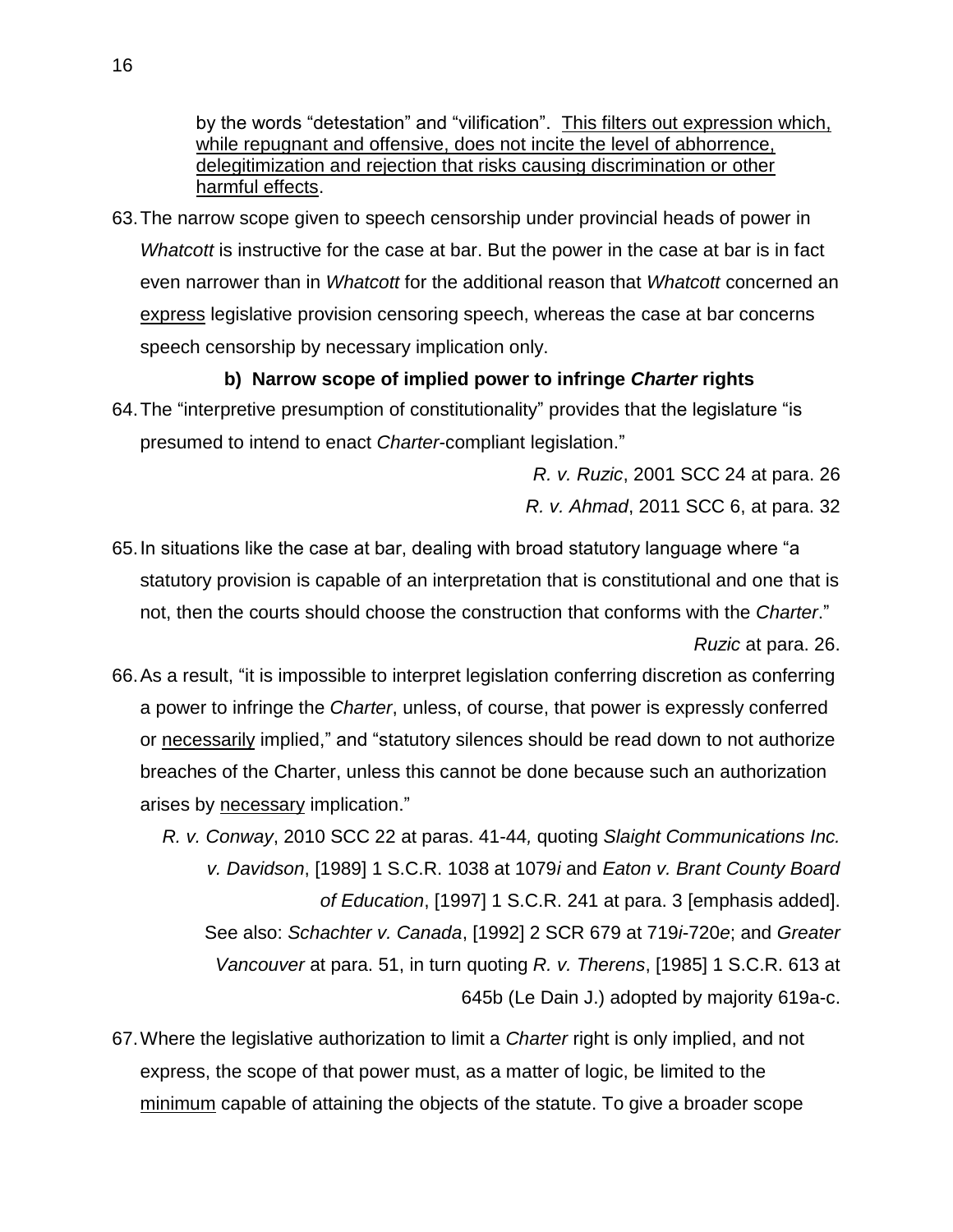than this minimum would be to expand the Supreme Court's doctrine of necessary implication into a doctrine of optional or convenient implication.

68.Nothing in TransLink's constating statute comes anywhere close to expressly authorizing TransLink to censor speech. The Supreme Court, in *Greater Vancouver*, accepted that TransLink had that power by necessary implication only, and set out the two narrow categories upon which TransLink had the legislative mandate to censor speech. The Supreme Court did not identify any further bases upon which speech censorship was legislatively authorized. Neither should this court.

# **c) Unsupported speculation of 'psychological harm' to children does not supply rational connection**

- <span id="page-21-0"></span>69.At paragraphs 51-53, the chambers judge held that TransLink was justified in prohibiting the ad because "children would be vulnerable to its message." He reasoned that, "given its proposed location, the advertisement could potentially cause psychological harm to children, and, to that extent, its rejection for publication was reasonable on the respondent's part." (para. 51). On this point, he cited *Canadian Centre for Bio-Ethical Reform v. Grande Prairie (City)*, 2016, ABQB 734 (presently on appeal), where an Alberta court of first instance reasoned that it must be reasonable to restrict content in public spaces because children are present.
- 70.As argued previously under "preliminary issues," psychological harm was never asserted by Mr. Beaudoin as the basis for the Decision, and cannot be relied upon by TransLink on judicial review. What follows in this section is CCBR's alternative argument in the event that the court concludes that it does for some reason need to consider the 'psychological harm' justification.

See citations at para. [43,](#page-14-1) *supra.*

## **The presence of children**

71.As noted by the Supreme Court in *Greater Vancouver*, "bus riders are expected to put up with some controversy in Canadian society." In saying this, the court was obviously aware that children would be present in all location where bus advertisements would be visible. The reasons of the chambers judge in effect overrule the Supreme Court of Canada on this point, in the absence of any of the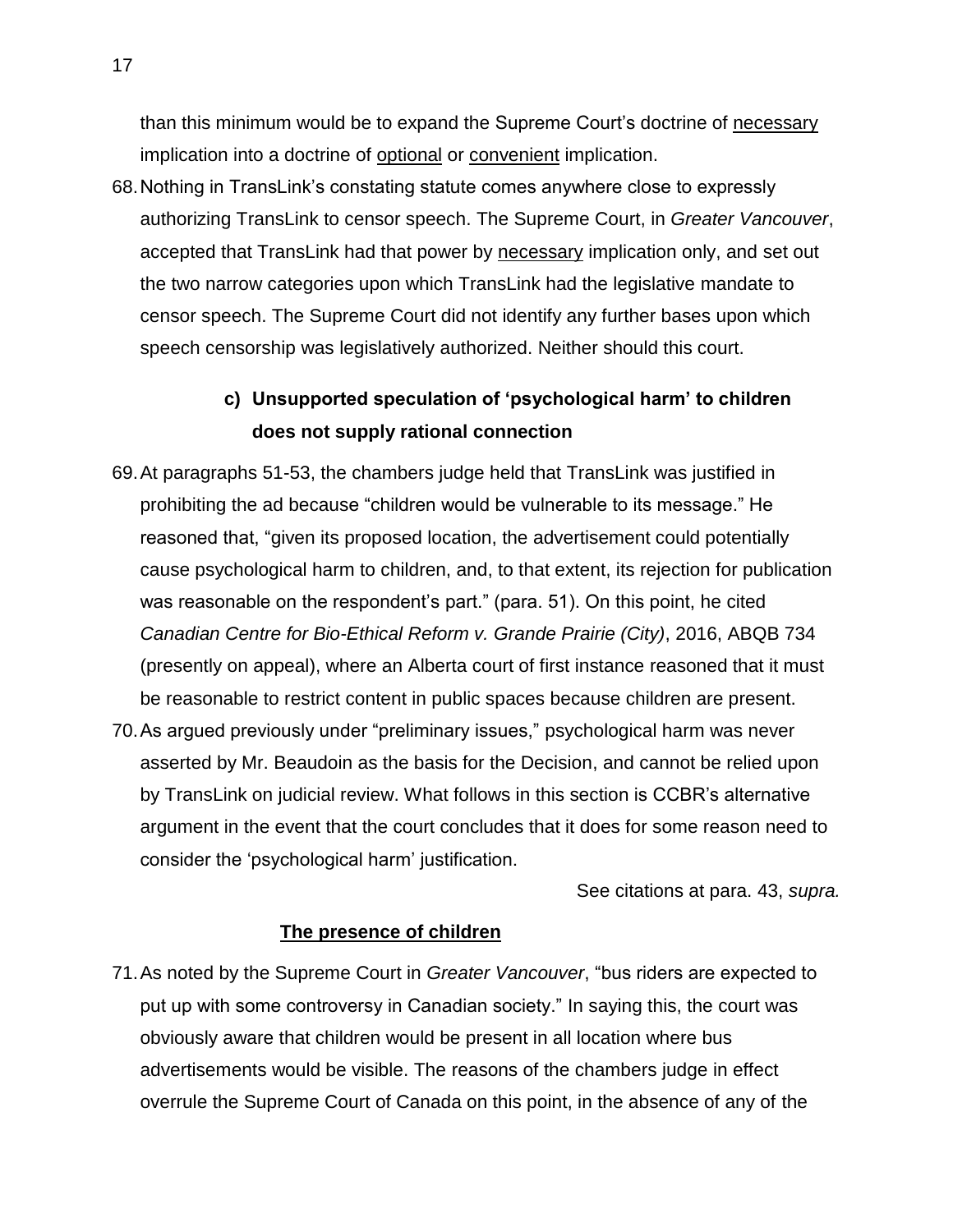*Bedford* criteria being met.

72.In *R. v. Zundel*, McLachlin J. (as she then was) noted that the freedom of expression extends to protecting "beliefs which the majority regard as wrong or false", in situations concerning "a contest between the majoritarian view of what is true or right and an unpopular minority view". Her Ladyship noted that "the view of the majority has no need of constitutional protection; it is tolerated in any event."

[1992] 2 SCR 731, para. 22

73.The communication of controversial political messages will occur primarily in public places to which children have access. To prohibit controversial political messages from all places where children might see them is to prohibit political messages from virtually all public places in Canada, including, "The public square [which] is, paradigmatically, a place traditionally used to express public dissent."

> *Bracken v. Fort Erie (Town)*, 2017 ONCA 668, citing *Montréal (City) v. 2592-1366 Québec Inc.*, 2005 SCC 62 at para. 61.

- 74.The presence of children was significant in *JTI* because, of course, children cannot legally purchase tobacco in Canada, and are therefore not even a legitimate target of tobacco advertising. Political opinions are not so restricted.
- 75.While the presence of children can be considered as part of the total factual matrix in the *Doré*/section 1 analysis, there would need to be, at a minimum, objective evidence of harm – not merely of upset or controversy – to supply a rational connection for censorship of political speech.

# **speculation about psychological harm does not supply rational connection**

- 76.The chambers judge held that the rejection of the ad was reasonable because "given its proposed location, the advertisement could potentially cause psychological harm to children" (para. 51) as well as women (para. 54).
- 77.There are at least four fatal errors to the reasoning of the chambers judge, in addition to the fact that it constituted impermissible bootstrapping which should not have been considered in the first place.
- 78.First, s. 2(b) of the *Charter* exists specifically to protect controversial messages, the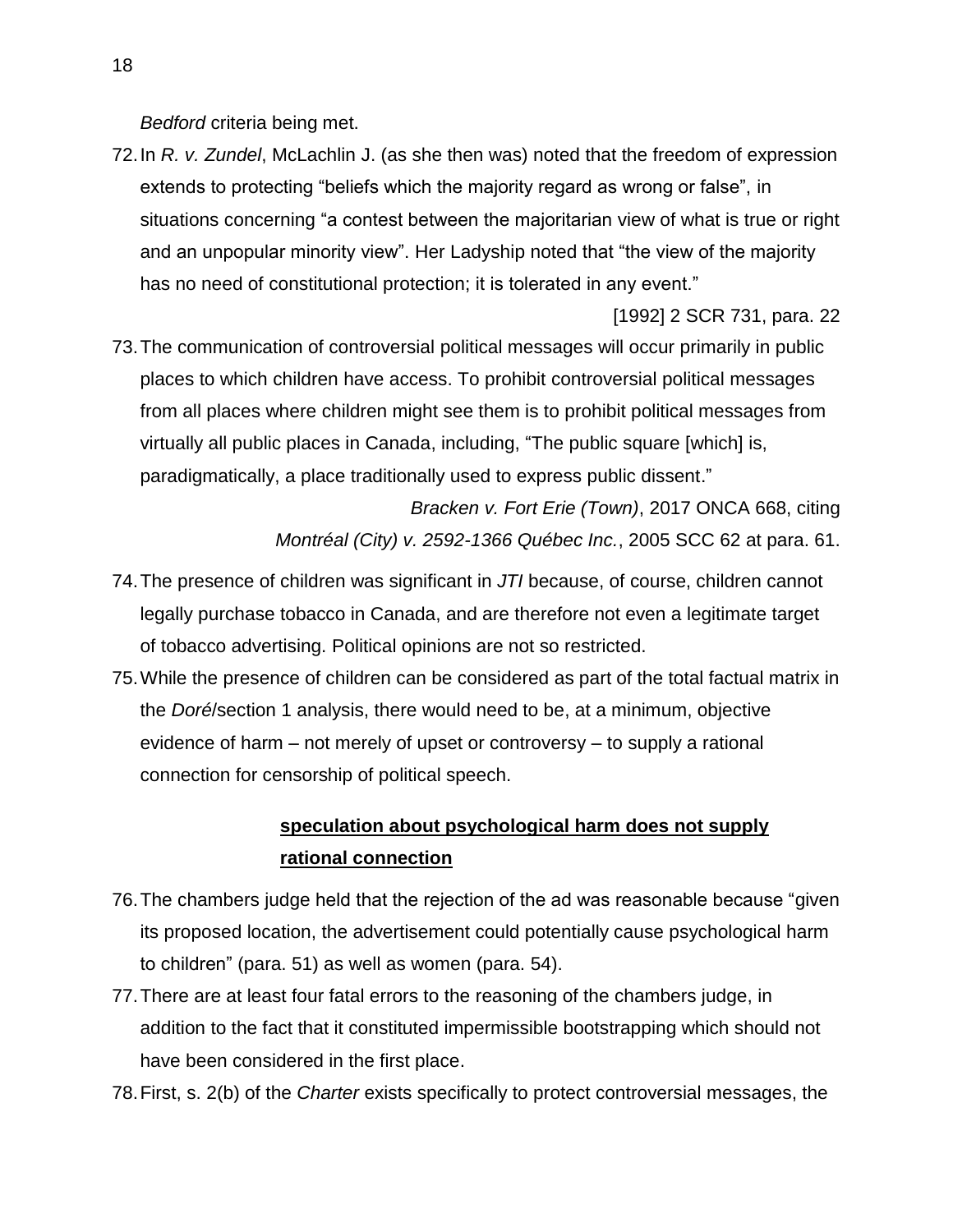very types of messages which a majority can be tempted to label – without evidence – as likely to cause "psychological harm." As stated by Justice McIntyre for the majority in *Dolphin Delivery*,

"If all mankind minus one were of one opinion, and only one person were of the contrary opinion, mankind would be no more justified in silencing that one person, than he, if he had power, would be justified in silencing mankind." "All silencing of discussion is an assumption of infallibility"

"… ages are no more infallible than individuals; every age having held many opinions which subsequent ages have deemed not only false but absurd; and it is as certain that many opinions now general will be rejected by future ages, as it is that many, once general, are rejected by the present."

> *Retail, Wholesale & Department Store Union, Local 580 v. Dolphin Delivery Ltd.,* [1986] 2 S.C.R. 573 at 583

- 79.A recent decision of the Ontario Court of Appeal emphasizes how subjective negative responses to political expression do not constitute 'harm' (whether psychological or otherwise) capable of supplying a rational connection for censorship of political opinion.
- 80.In *Bracken v. Fort Erie (Town),* 2017 ONCA 668, Mr. Bracken protested loudly outside his Town Hall, and Town employees, perceiving him as 'violent,' put the Town hall on lockdown and called the police who issued him a trespass notice and removed him in handcuffs. The application judge upheld the trespass notice, finding that assertions of unproven violent protest were enough to justify the Town's forceful ending of his expression of political opinion. The Ontario Court of Appeal reversed, stating that:

Political protesters can be subject to restrictions to prevent them from disrupting others, but they are not required to limit their upset in order to engage their constitutional right to engage in protest. …In a free and democratic society, citizens are not to be handcuffed and removed from public space traditionally used for the expression of dissent because of the discomfort their protest causes.

*Bracken* at paras. 49 and 82

81.Controversial messages may provoke upset in listeners who may label it 'psychological harm' as a way to seek to justify censorship of the speaker. But in the absence of expert evidence, it is not objective harm capable of justifying censorship of political speech at law.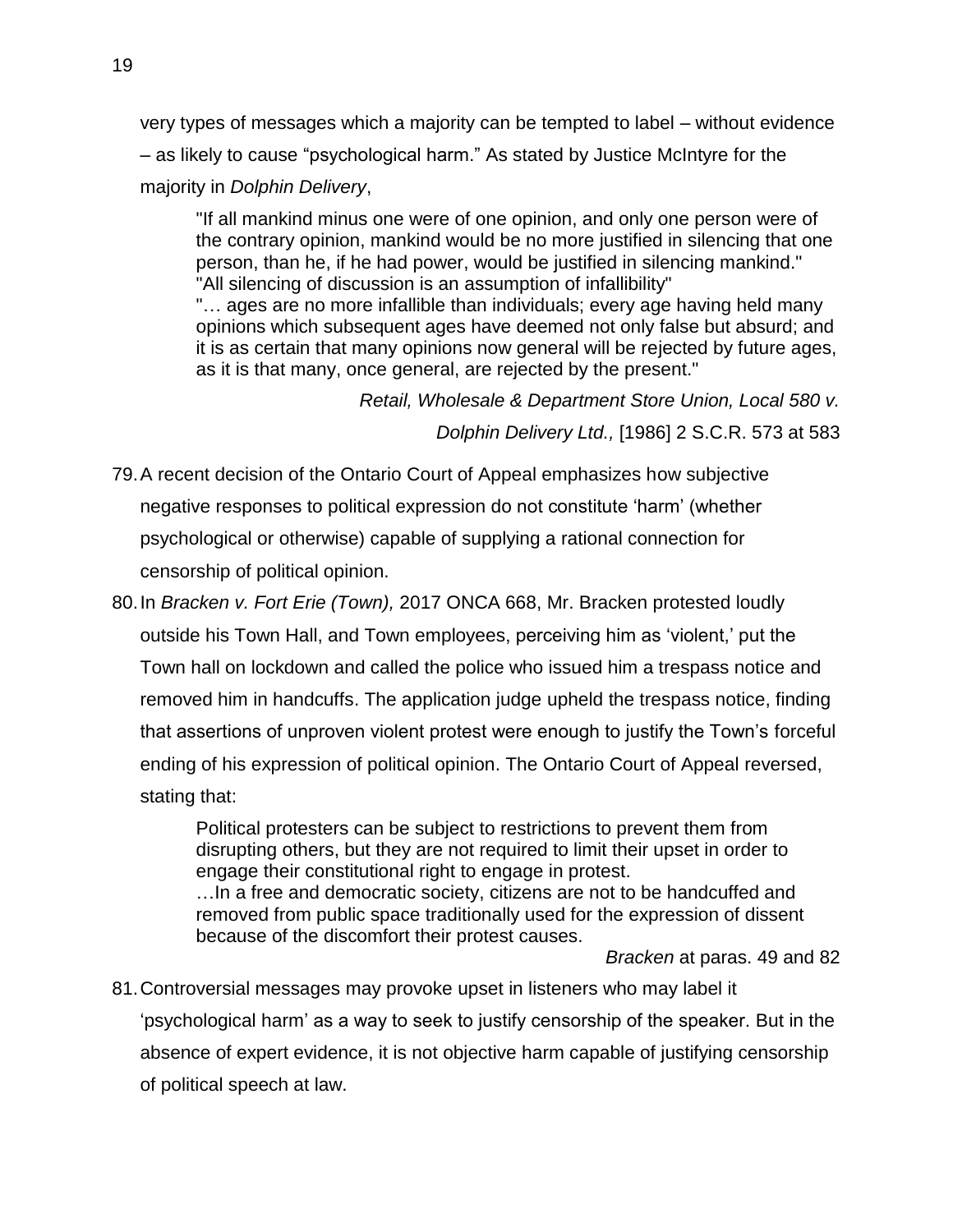82.Second, the willingness of the chambers judge to presume that psychological harm would be the result of controversy for children is out of step with repeated pronouncements from the Supreme Court that exposure to opposing viewpoints and resulting minority stress is an unavoidable feature of living in a pluralistic society, for both adults and children:

> The argument based on cognitive dissonance essentially asserts that children should not be exposed to information and ideas with which their parents disagree… But such dissonance is neither avoidable nor noxious. … The cognitive dissonance that results from such encounters is simply a part of living in a diverse society. It is also a part of growing up. Through such experiences, children come to realize that not all of their values are shared by others. … Exposure to some cognitive dissonance is arguably necessary if children are to be taught what tolerance itself involves.

*Chamberlain v. School District No. 36*, 2002 SCC 86, paras. 64-66 See also: *S.L. v. Commission scolaire*, 2012 SCC 7 at para. 40; *E.T.* at para. 94; *TWU v. NSBS*, 2015 NSSC 25, at paras. 8, 180, 204-205.

83.Third, there was no expert evidence before the chambers judge capable of supporting his finding of psychological harm. While the reasoned apprehension of harm test can use common sense and logic to supplement conflicting or inconclusive expert evidence, it is not a wholesale substitute for evidence. Even in areas of great scientific complexity, such as the impact of third party advertising on election fairness, the Supreme Court has gone no further than to state that "logic and reason assisted by some social science evidence is sufficient proof of the harm that Parliament seeks to remedy." In the case at bar, by contrast there was no expert evidence which could complement logic and reason.

> *Harper v. Canada*, 2004 SCC 33 at para. 79 [emphasis added] See other leading cases applying the reasoned apprehension of harm test where extensive expert evidence was present: e.g. R. v. Malmo - Levine; *R. v. Caine*, 2003 SCC 74; *R. v. Butler*, [1992] 1 SCR 452

84.This is of more than formalistic importance. If TransLink can successfully assert "psychological harm" on judicial review without evidence, and without the matter having even been considered by the actual decision maker, it will have a virtually unreviewable power to censor political speech based on mere offensiveness of the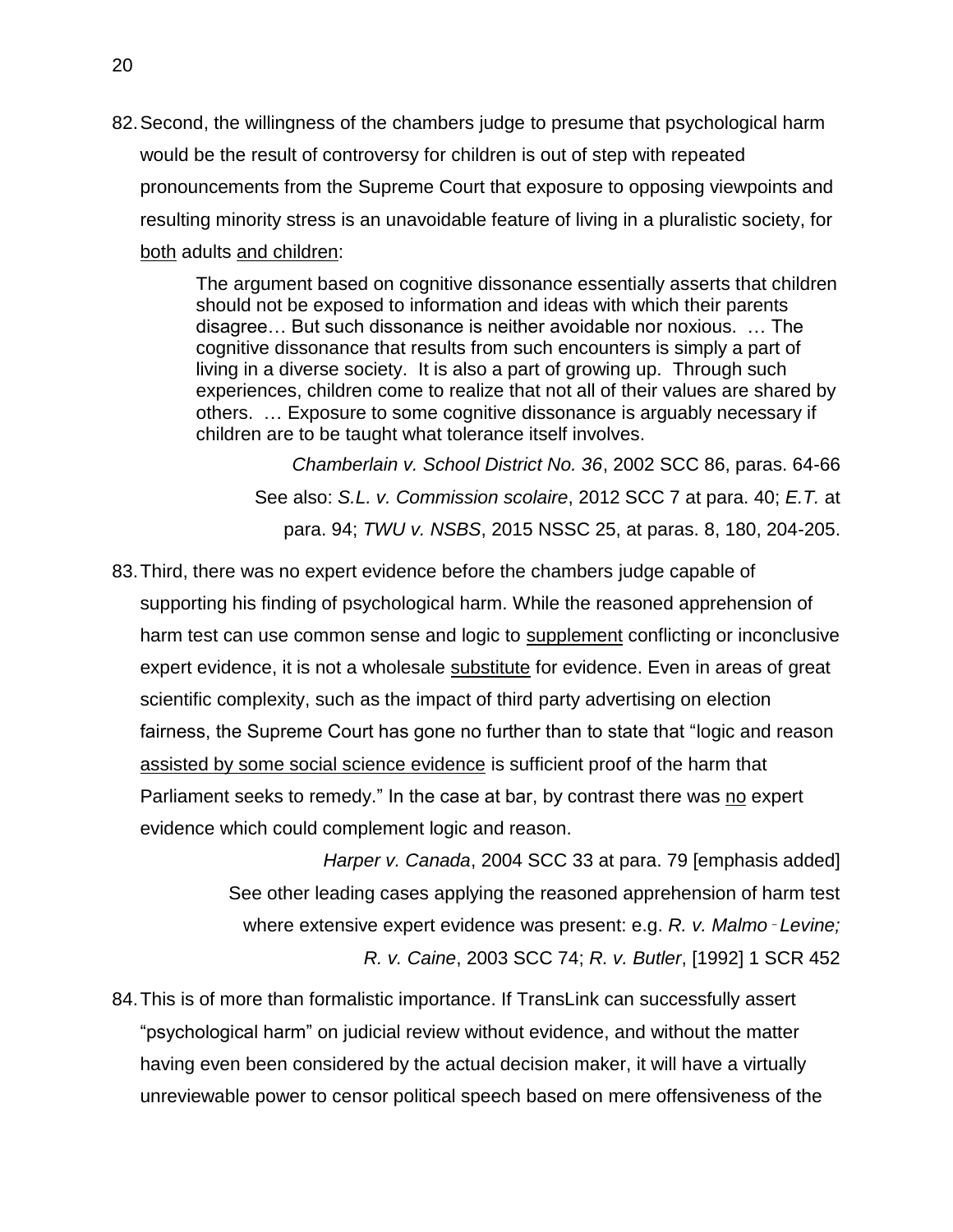message to some viewers, without any meaningful constitutional analysis. 'Psychological harm' would simply become a dressed up label for what a political appointee subjectively believes will "create controversy" – the very standard which the Supreme Court has expressly rejected as a constitutional justification for censorship of political opinion (*Greater Vancouver* at para. 77).

- 85.Many transit riders have no doubt been offended when they or their children have been confronted in recent years by TransLink bus ads featuring: women wearing nothing but lingerie; ads for condoms; ads asserting that there is either no God, or advertising religious meetings; ads supporting any politician with whom the viewer vehemently disagrees; or ads denouncing those who eat meat. But the Supreme Court has answered those complaints very simply at para. 77 of *Greater Vancouver*: "bus riders, are expected to put up with some controversy in a free and democratic society."
- 86.Fourth, it is objectively unreasonable for Mr. Beaudoin to conclude that the ad in this case was likely to cause psychological harm. The ad expresses the straightforward political opinion that a human fetus is a human being and deserving of legal protection. It does not label anyone a murderer. If political speech could be censored on the basis that those who benefit from the *status quo ante* could be offended from the inference that the speaker believes them to be behaving immorally, any advocacy for legal reform could be validly prohibited by those presently in power. This would nullify one of the core purposes of s. 2(b) of the *Charter*: "participation in social and political decision-making." Even if Mr. Beaudoin subjectively perceived a risk of psychological harm, it was not a reasoned perception. The situation is analogous to *Bracken* where "The employees were indeed frightened, but the evidence does not disclose any reasonable basis for their fear."

*Irwin Toy Ltd. v. Quebec (Attorney General)*, [1989] 1 S.C.R. 927 at 976 followed by the Supreme Court most recently in *Ernst v. Alberta Energy Regulator*, 2017 SCC 1 at para. 156 *Bracken* at para. 46 [emphasis added]

#### **d) Conclusion on rational connection**

<span id="page-25-0"></span>87.The respondent's statutory objective is the maintenance of a safe, welcoming public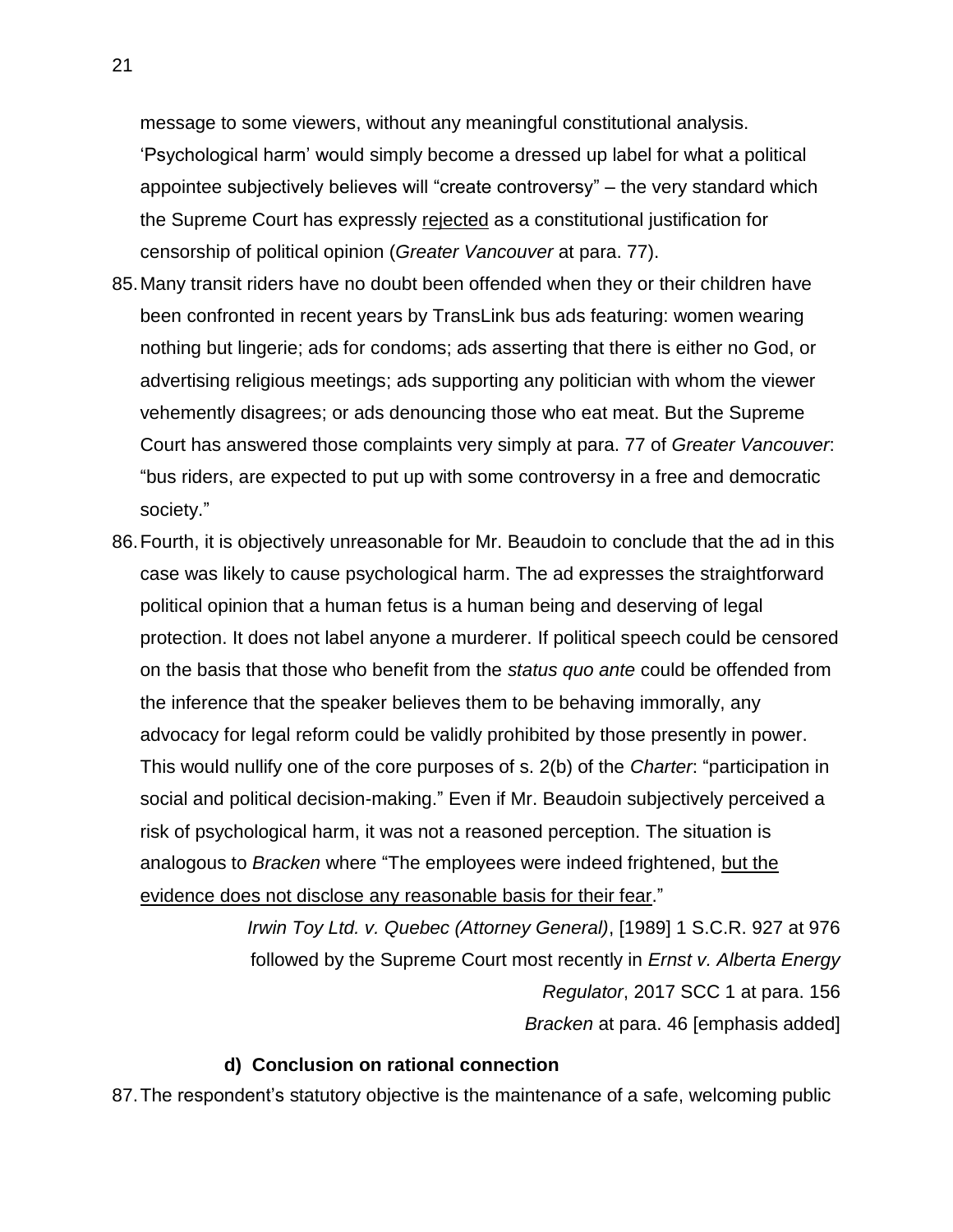transit system, which necessarily implies a right to censor speech in two categories narrowly defined by unanimous judgments of the Supreme Court in *Greater Vancouver* as read through the lens of *Whatcott* – i.e. the type of extreme speech which is validly prohibited by a statute – namely s. 7 of the BC *Human Rights Code* (as read down in *Whatcott*), and the *Criminal Code*.

88.It is manifestly clear that none of the reasons given by TransLink for the rejection of CCBR's ad fall within these narrow prohibitions. As set out in Part 1 of this factum, the reasons given by the various TransLink operatives up to and including Mr. Beaudoin were that the ad was censored because it was of "questionable taste", "offensive", "inaccurate or unclear, or the images were "sensitive content." The ad falls neither within the *Human Rights Code* prohibition on discriminatory publications (as read down in *Whatcott*), nor within any *Criminal Code* prohibition.

AAB pp. 6, 12, 19-20

89.As none of the justifications asserted by Mr. Beaudoin are rationally connected to TransLink's statutory objectives, the Decision fails the first prong of the *Doré* test and the judicial review must be allowed.

# <span id="page-26-0"></span>**iv. The Decision was not minimally impairing of CCBR's freedom of expression**

90.In *R. v. K.R.J.,* the Supreme Court cited *Carter* to state that "the limit on the right [should be] reasonably tailored to the objective" (*Carter*, at para. 102) and where there are alternative, less harmful means of achieving the government's objective 'in a real and substantial manner' that a law should fail the minimal impairment test." *R. v. K.R.J.*, 2016 SCC 31, para. 70

See also *Multani v. Commission scolaire Marguerite-Bourgeoys*, 2006 SCC 6, at 99

91.*Bracken* is particularly instructive on this point, holding that when there are many options outside of a complete prohibition on expression, a total prohibition will not be minimally impairing (para. 79). The Court also held that a total ban based on upset on is overbroad (paras. 80-81). Even if TransLink had the legislative competence to censor speech generally:

> [the] statutory obligation to promote workplace safety, and the "safe space" policies enacted pursuant to them, cannot be used to swallow whole *Charter*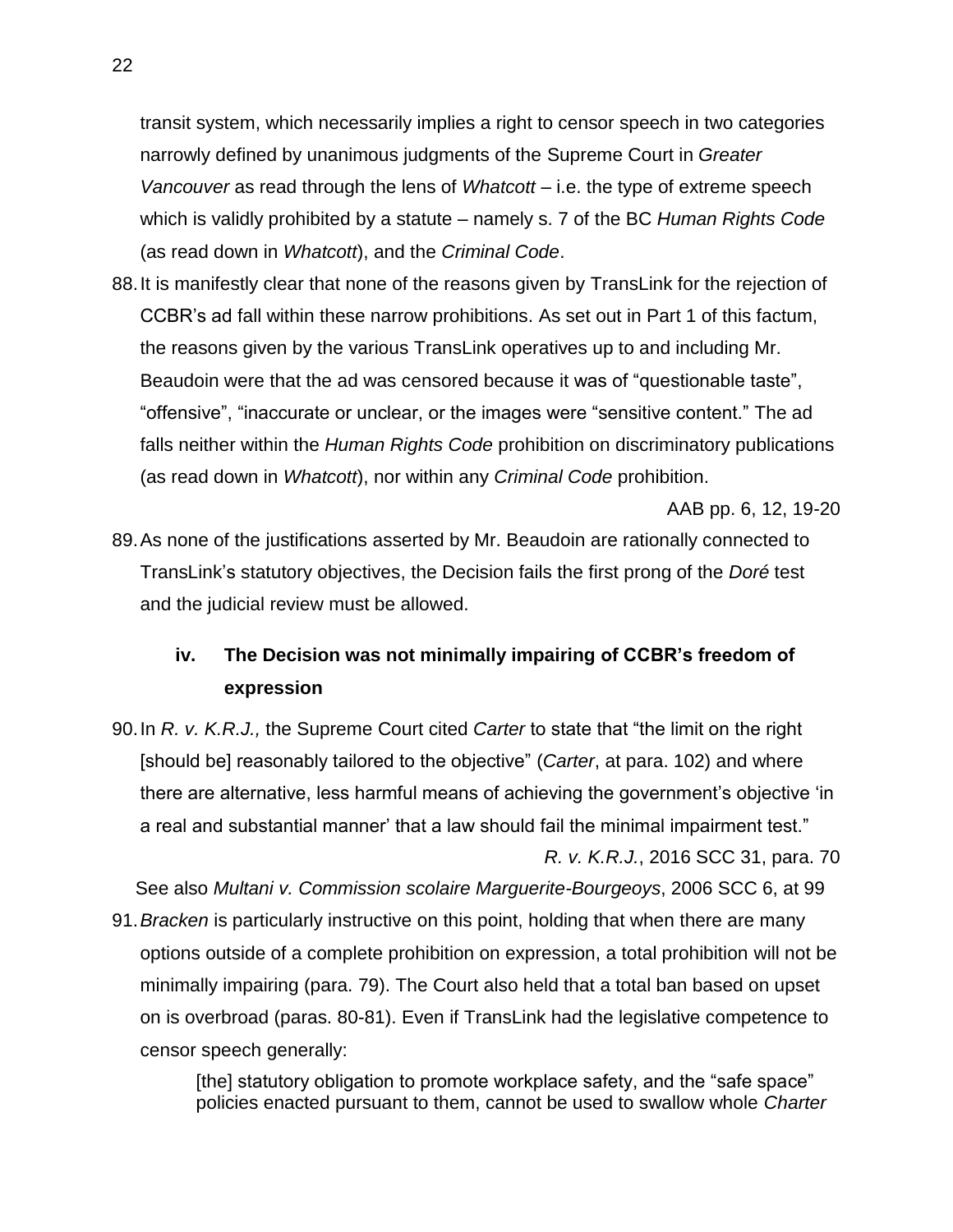rights. In a free and democratic society, citizens are not to be handcuffed and removed from public space traditionally used for the expression of dissent because of the discomfort their protest causes.

*Bracken* at para. 82

- 92.The only lesser impairment which TransLink considered in this case was that it would reconsider its decision if CCBR removed the images of the two fetuses. The images in question are simple pictures of babies in utero, similar to what is pictured in high school textbooks, numerous websites frequently consulted by expectant mothers to see the degree of development of their baby, and even by the province on HealthLink BC. But more to the point, the images of the healthy fetuses were the representation of CCBR's message – i.e. that fetuses are human children whose lives should receive legal protection. The situation is analogous to the abolition movement publishing photographs of mistreated slaves to persuade citizens to vote for parliamentarians who would abolish the slave trade. In the same way, the photographs of fetuses in CCBR's ad could not be removed without fundamentally changing the nature of CCBR's constitutionally protected political belief and expression. Demanding a fundamental change in a speaker's political message as a condition of it being 'permitted' cannot constitute a minimal impairment.
- 93.As set out in Part 1, the respondent prohibited the ad on the following grounds: Lamar 1<sup>st</sup> basis: images of fetuses are too direct, shocking and sensitive; Lamar 2<sup>nd</sup> basis: section 2 offensive or of questionable taste; and ASC basis: inaccurate and unclear re: when life begins and when abortions occur. AAB p. 6, 12, and 19-20, respectively.
- 94.Outside of a complete ban, TransLink provided no meaningful alternative to CCBR which would better accord with TransLink's view of its statutory objectives while respecting CCBR's *Charter* rights. TransLink did not respond to CCBR's requests for suggested modifications to the ad, with the result that CCBR remains uninformed to this day as to what ad content would satisfy TransLink.
- 95.When the respondent refused the appellant's ad, it restricted CCBR's *Charter* right to political expression more than was necessary in order to meet TransLink's statutory objectives, as properly identified. As the Decision is not minimally impairing, the Decision fails the *Doré* test and must be set aside.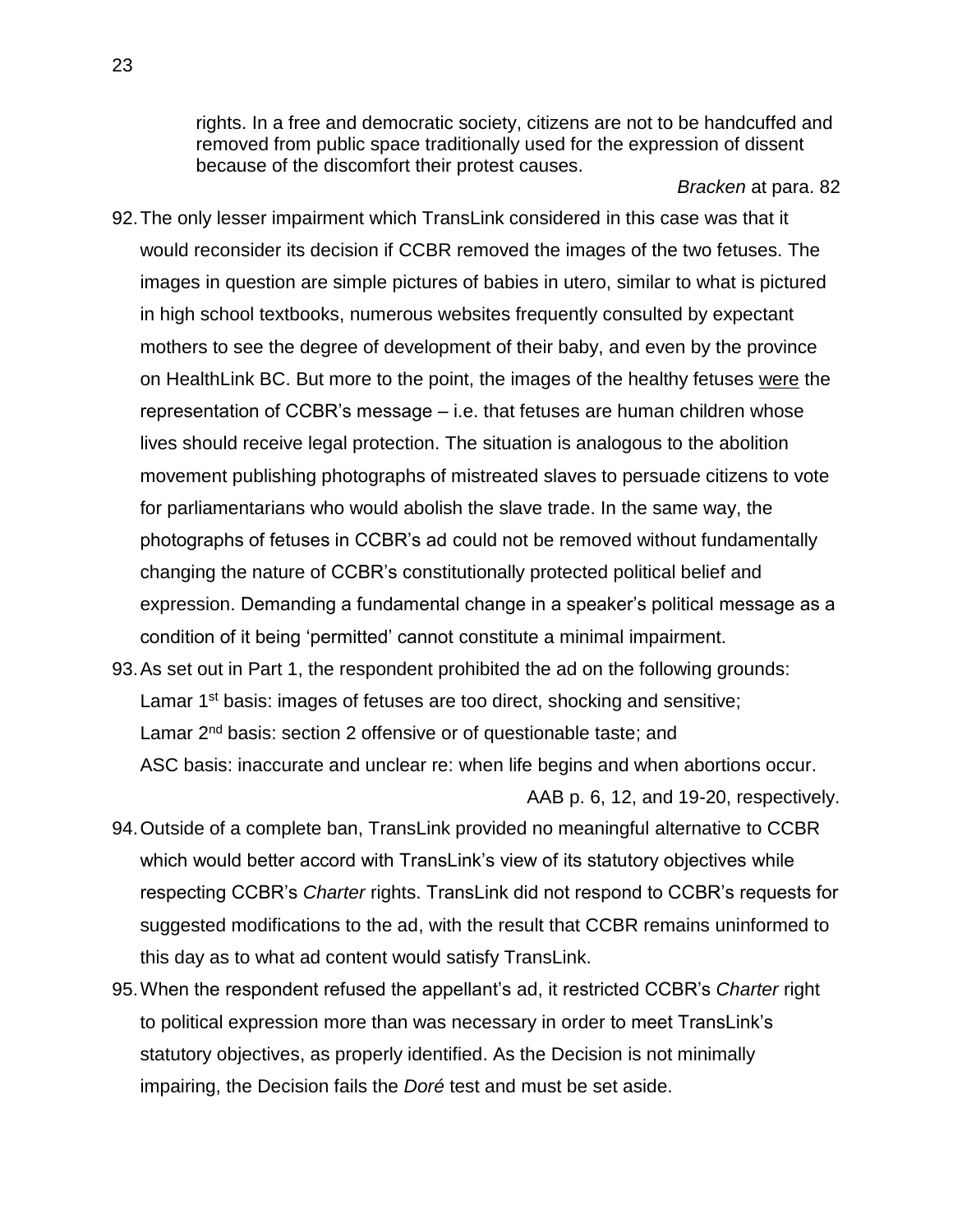<span id="page-28-0"></span>**v. The Decision had a disproportionate effect on CCBR freedom of expression**

96.In any event, the Decision's deleterious effects on freedom of expression are disproportionate to any possible salutary effects with respect to the achievement of the respondent's statutory objective.

# **a) Severe deleterious effect on freedom of expression**

<span id="page-28-1"></span>97.The appellant's ad is political speech on a crucial topic of public debate which a

unanimous panel of this court has previously recognized falls at the very core of the

s. 2(b) protection under the *Charter*:

[26] Beliefs about the meaning and value of human life are fundamental to political thought and religious belief. Those beliefs find expression in the debate on abortion. Professor Dworkin has said this about the importance of those convictions to most people:

[neither the religious nor the non-religious] can lead even a mildly reflective life without expressing such convictions. …

[27] It follows that the importance of communicating those ideas and beliefs lies at the "very heart of freedom of expression".

[91] The right to express opposition to abortion is a constitutionally protected right. …

*R. v. Spratt*, 2008 BCCA 340

98.Accordingly, censorship of views about human life, when it begins, and abortion is a severe deleterious effect not only the rights of CCBR and its staff and volunteers, but on the rights of all persons to hear this message, and the functioning of our democracy as a whole through the rough and tumble, and sometimes heated, exchange of ideas and criticisms of current public policy positions. The *Charter* not only protects the right to share, but the right to receive, expressive material.

*Edmonton Journal v. Alberta (Attorney General)*, [1989] 2 S.C.R. 1326,

para. 10, citing *Ford v. Quebec (Attorney General)*, [1988] 2 S.C.R. 712, at

p. 767.

99.The chambers judge fell into error by seeking to downplay the importance of the expression, and the severity of its censorship, by a misguided analysis of the interaction of the nature of the expression (possibly upsetting to certain viewers) with the nature of the place where the ad was to be posted (the sides of busses).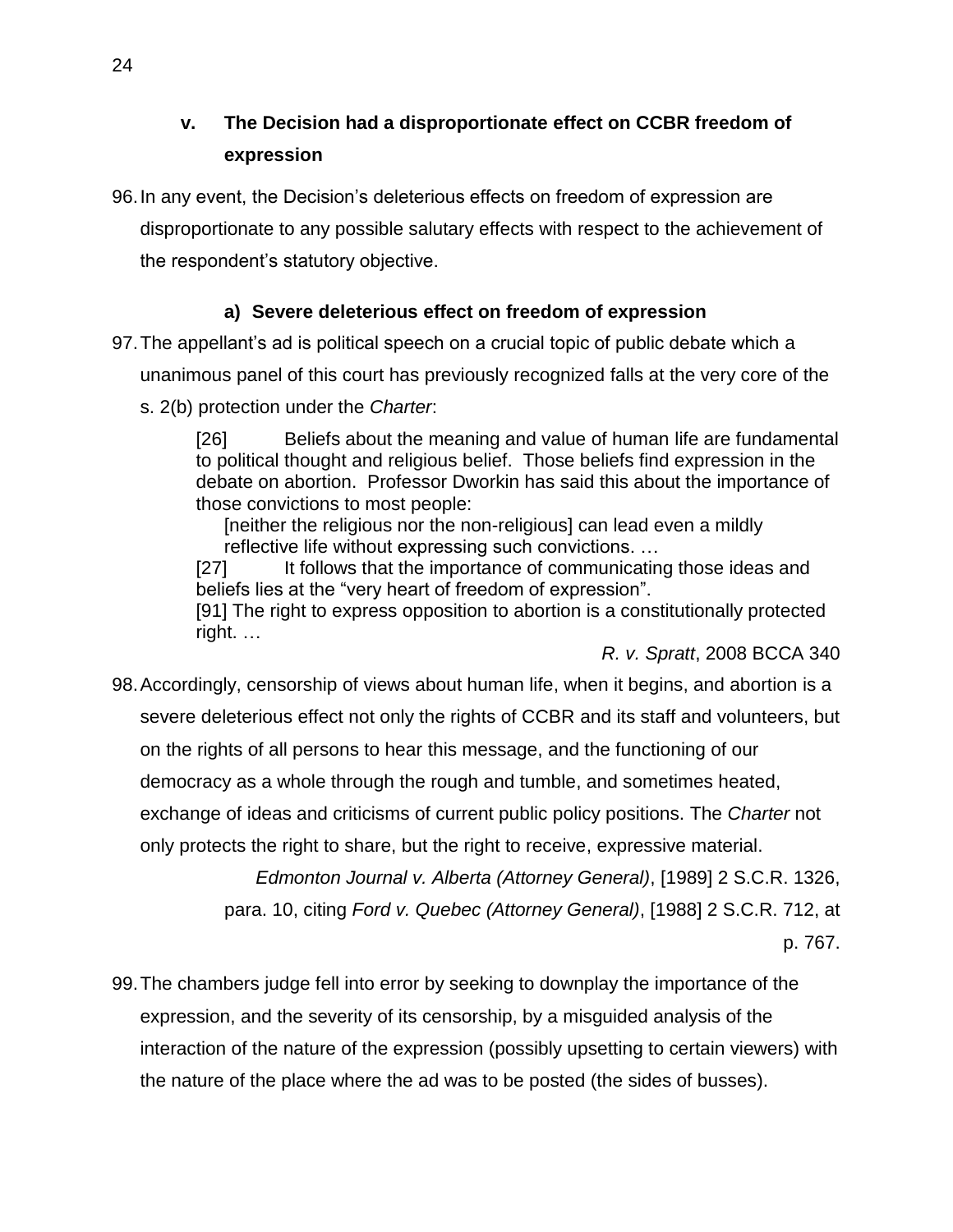- 100. Locations are either appropriate for expression and protected by s. 2(b) or they are not. That certain expression may be "upsetting" to certain viewers does not reduce the severity of the s. 2(b) breach.
- 101. In *Greater Vancouver*, Deschamps J. for the court held that the side of a bus was a location as appropriate for political expression as was a city street. If censorship of political speech on the sides of busses is proportionate because of the nature of the space, then the state can censor political speech on every public sidewalk, city square, and telephone poll in Canada.
- 102. Similarly, if censorship of political speech on the sides of busses is proportionate because children are able to see it, then the state can censor political speech anywhere that children can go – which is virtually every public space in the country. No street, park, or airport would be free from state censorship.
- 103. Prohibiting expression on such weak bases goes much too far, flying in the face of consistent appellate jurisprudence which protects even the following:
	- a. "false" statements (denying the holocaust) on the basis that:

… The purpose of the guarantee [of freedom of expression] is to permit free expression to the end of promoting truth, political or social participation, and self-fulfilment. That purpose extends to the protection of minority beliefs which the majority regard as wrong or false… Tests of free expression frequently involve a contest between the majoritarian view of what is true or right and an unpopular minority view. As Holmes J. stated over sixty years ago, the fact that the particular content of a person's speech might "excite popular prejudice" is no reason to deny it protection… the guarantee of freedom of expression serves to protect the right of the minority to express its view… it serves to preclude the majority's perception of `truth' or `public interest' from smothering the minority's perception.

*R v Zundel,* [1992] 2 S.C.R. 731

b. "repugnant or offensive" statements on the basis that:

However, even if, viewed objectively, the words were to be interpreted as calling for homosexuality to be illegal, the statement is not combined with any representations of detestation and vilification delegitimizing those of same-sex orientation. Rather, as the Court of Appeal determined, these flyers are potentially offensive but lawful contributions to the public debate on the morality of homosexuality.

*Whatcott* at para. 57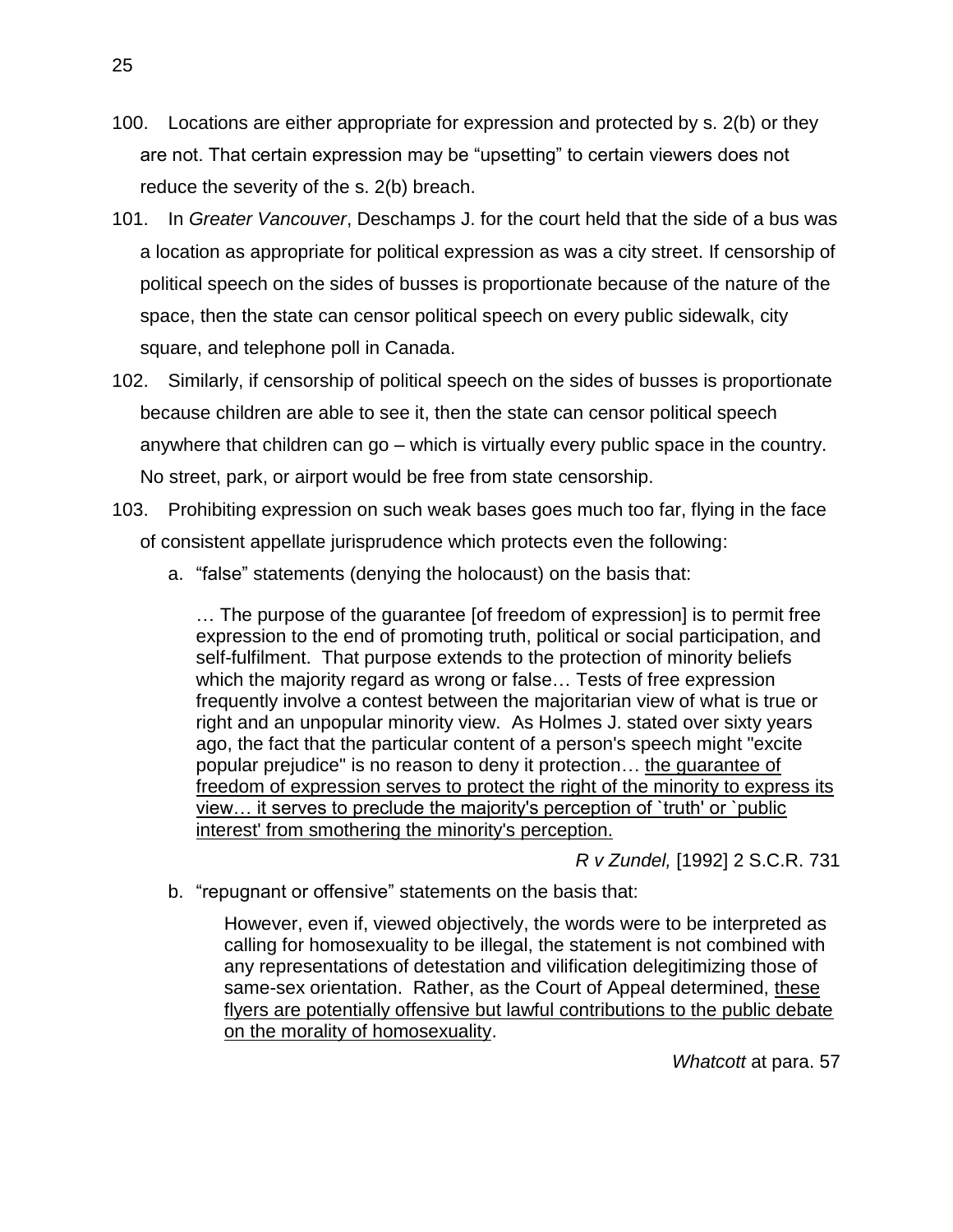c. "extreme and insensitive" and "polemical" comments on the basis that:

…While his views are expressed in strong, insensitive, and some might say bigoted terms, the words are clearly the expression of his opinion. … Matters of morality, including the perceived morality of certain types of sexual behaviour, are topics for discussion in the public forum. … It is unfortunate when some choose to express their opinions in a crude and offensive manner, but … Freedom of speech does not just protect polite speech…

- *Lund v. Boissoin*, *supra*. at paras. 70-72; see also paras. 4, 60 104. The result of broad and ambiguous prohibitions on speech as in this case reflect the concerns of the *Zundel* Court when it emphasized that when government overreaches in restricting free speech, "extending to virtually all controversial statements," a "chilling effect" is imposed and an objective which may seem innocuous at first blush "is capable of almost infinite extension" to prohibit "worthy minority groups." (*Zundel*, paras. 60-67).
- 105. Freedom of political expression in Canada is far more robust than contended by TransLink. The state cannot pay lip service to freedom of speech while denying it in practice on the basis of a subjective determination of what will be "disturbing" or that children may be present. The fact that expression may be offensive to *one portion* of the public is not a license to prohibit it from being expressed to *all* of the public.

# **b) Minor salutary effect**

<span id="page-30-0"></span>106. The *Charter* is presumed to provide at least as great a level of protection as is found in Canada's international human rights obligations. International treaties binding on Canada require Canada to protect freedom of expression, and authorize restrictions on free expression only where "provided by law [and] necessary: (a) For respect of the rights or reputations of others; [or] (b) For the protection of national security or of public order (*ordre public*), or of public health or morals."

> *Ktunaxa Nation v. British Columbia (Forests, Lands and Natural Resource Operations)*, 2017 SCC 54 at para. 65, and citations therein *Universal Declaration of Human Rights*, G.A. Res. 217 A (III), U.N. Doc. A/810, at 71 (1948), article 19. *International Covenant on Civil and Political Rights*, Can. T.S. 1976 No. 47, article 19.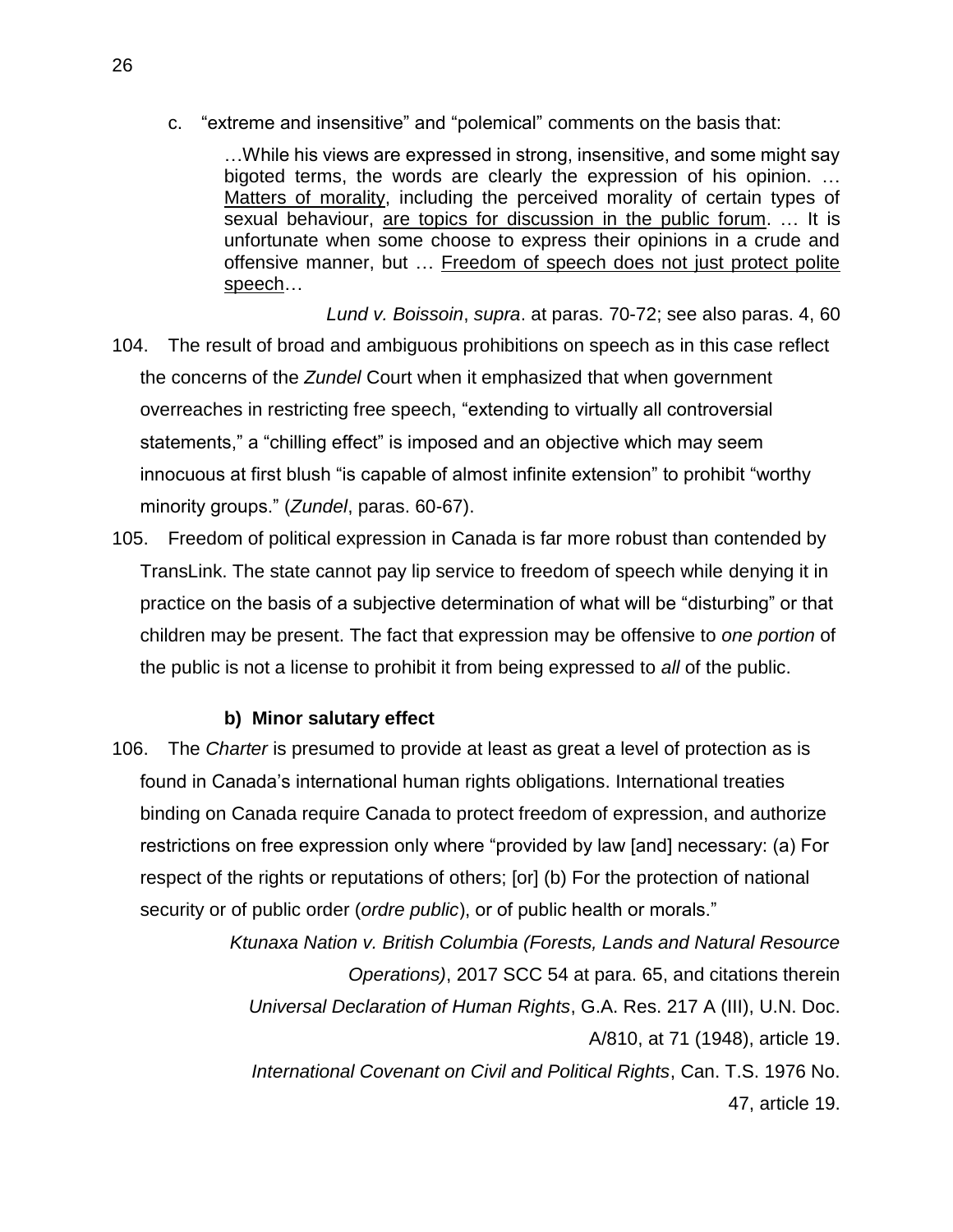- 107. It has been argued herein that there is no "right" for viewers to never encounter views with which they disagree, which make them uncomfortable, or which they find offensive, such that the Decision below is not even rationally connected to its valid objective. But if this is wrong, then any salutary effect of the Decision is minimal.
- 108. The nature of the ad is a straightforward expression of political belief of the humanity of the fetus which is objectively quite 'tame' in the spectrum of expressions of political belief regarding abortion – if it can have any impact upon the respondent's ability to maintain a safe and welcoming transit environment, it is a minimal impact only upon those who wish to insulate themselves from cognitive dissonance in the public square – something which the Supreme Court of Canada has held is not a valid public policy objective even for children.
- 109. Only the most fragile of personalities can be imagined to select their transit vehicles by which ads they agree with. In a pluralistic democracy, political expression is not limited to what the most fragile – the 'lowest common denominator' – is comfortable with; the health of our democracy depends upon robust freedom of political expression. Fragile persons can seek to avoid such expression if they wish, but they cannot call upon the coercive power of the state to eliminate its existence.
- 110. Two Canadian courts have ruled in favour of CCBR's right to post the same ad at issue in this case, and as a result the very ad at issue ran on the back of Peterborough buses in the summer of 2017. The result in Peterborough was that those with an opposing view also exercised their freedom of expression by posting "pro-choice" messages on Peterborough buses. Assuredly, this result nurtured our functioning democracy rather than eroding it.

*Canadian Centre for Bio-Ethical Reform v. Peterborough*, 2016 ONSC 1972

*Greater Vancouver* at para. 77

*Canadian Centre for Bio-Ethical Reform v. Hinton*, [2017] A.J. No. 347

111. The only court which has upheld a municipal censorship of the ad at issue in this case is *Canadian Centre for Bio-Ethical Reform v Grande Prairie (City)*, 2016 ABQB 734, relied upon by the chambers judge at para. 52 of the reasons below. The Alberta decision is presently on appeal (hearing scheduled for January 10, 2017).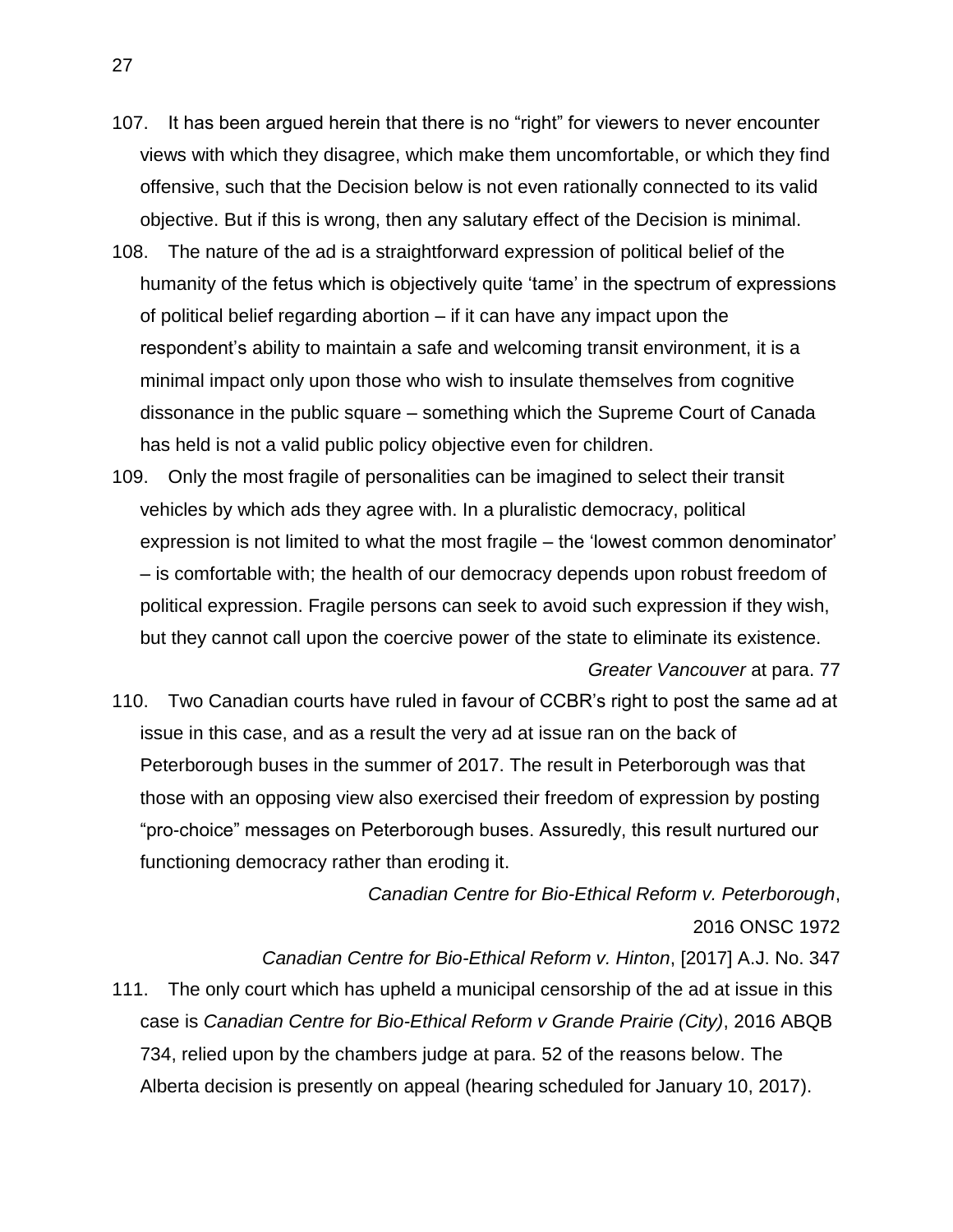# **vi. Conclusion on proportionality**

<span id="page-32-0"></span>112. The deleterious effects of the Decision on the s. 2(b) rights of CCBR to speak, and members of the public to hear, its message, far outweigh the salutary effects for the respondent's statutory objectives. The Decision fails the *Doré* test and must be set aside.

# **vii. Conclusion on Ultimate Issue**

- <span id="page-32-1"></span>113. TransLink did not possess either the constitutional or statutory jurisdiction to restrict CCBR's ad on any of the justifications stated by TransLink in 2015*.*
- 114. Further, none of the justifications that formed the basis for TransLink's Decision were rationally connected to its statutory objective, nor does the Decision provide for a minimally impairing or proportionate balancing of CCBR's *Charter* rights with TransLink's statutory objective. Therefore, the Decision limited CCBR's freedom of expression more than was reasonably necessary or proportionate to TransLink's statutory objectives. The Decision fails the *Doré*/*Loyola* test, and must be set aside.

# <span id="page-32-2"></span>**E. Remedy**

- 115. If CCBR's arguments on the merits have been accepted, the decision must at a minimum be quashed. The question is whether it should simply be remitted at large, remitted with directions/prohibition or, as CCBR seeks, that a mandamus order should issue.
- 116. Where, on the record before the original decision maker, there is only one decision which could have been made in keeping with the requirements of the *Charter*, the Supreme Court (and this court) has repeatedly substituted the only constitutionally compliant result by mandamus order.

*Canada (Attorney General) v. PHS Community Services Society*, 2011 SCC 44, paras. 146-150 *Loyola High School v. Quebec (Attorney General)*, 2015 SCC 12, paras. 163 and 165. *Trinity Western University v. The Law Society of British Columbia*,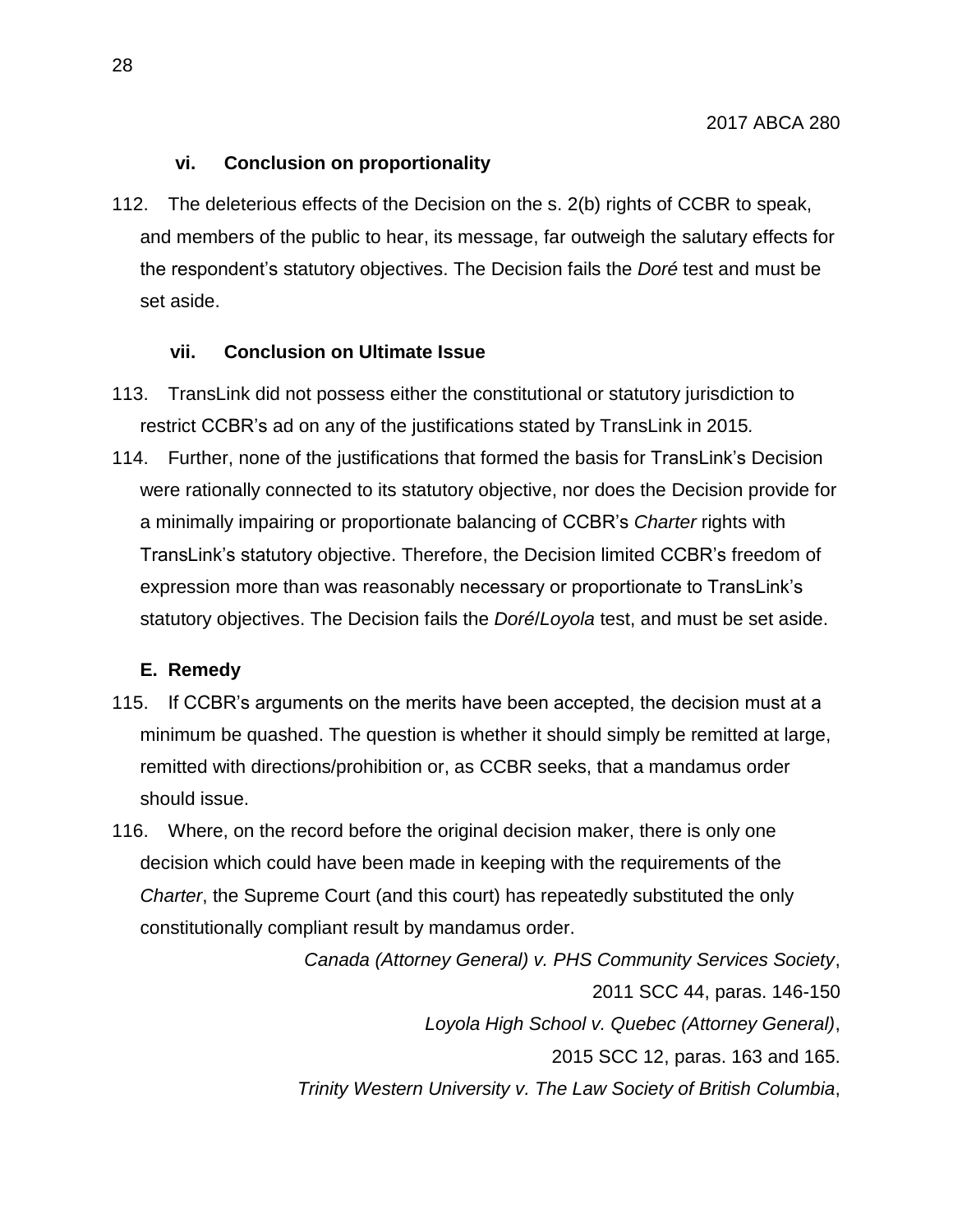#### 2016 BCCA 423

*Allman v. Amacon Property Management Services Inc.*, 2007 BCCA 302 at para. 16, citing *Renaud c. Québec (Commission des affaires sociales)*, [1999] 3 S.C.R. 855

see generally Brown, *Administrative Law in Canada* (looseleaf) §5:2220. 117. If the court is at the point of considering the appropriate remedy in this case, it is because the court has concluded that the admitted infringement of s. 2(b) of the *Charter* is not justified under s. 1 on the *Doré* analysis by any of the justifications asserted by the original decision maker with reference to the record actually before him at the time his decision was made. Accordingly, the only constitutionally compliant response from TransLink was to post the ad upon the payment by CCBR of the standard fee.

- 118. In both *PHS* and *Loyola*, the Supreme Court issued a mandamus order because "on the facts as found here" (*PHS*); "on the application judge's findings of fact, and considering the record" (*Loyola*) there was only one Constitutional outcome. The Supreme Court rejected the requests of the decision makers in both cases to remit the matter for fresh consideration, even though the decision maker may have been able to gather new evidence which might have supported its original decision.
- 119. Therefore, a mandamus order should issue. To remit the matter would be to invite TransLink to do indirectly (through a reconsideration) what it is not permitted to do directly on judicial review: seek to bolster its preferred outcome through new evidence or arguments. A state entity which makes an unconstitutional decision which it then defends on judicial review should not be rewarded by having the matter remitted to it in order to give the state entity a second opportunity to achieve its majoritarian ends to censor minority speech, particularly when the victim of the *Charter* breach is a small non-profit which is litigating against the deep pockets of government, and has previously been required to post security for costs in the court below.
- 120. In the alternative, if the matter is remitted to Translink, it should be decided by a different official whom this court should limit to performing "a reconsideration of the same facts", i.e. TransLink should not be permitted to add to the record.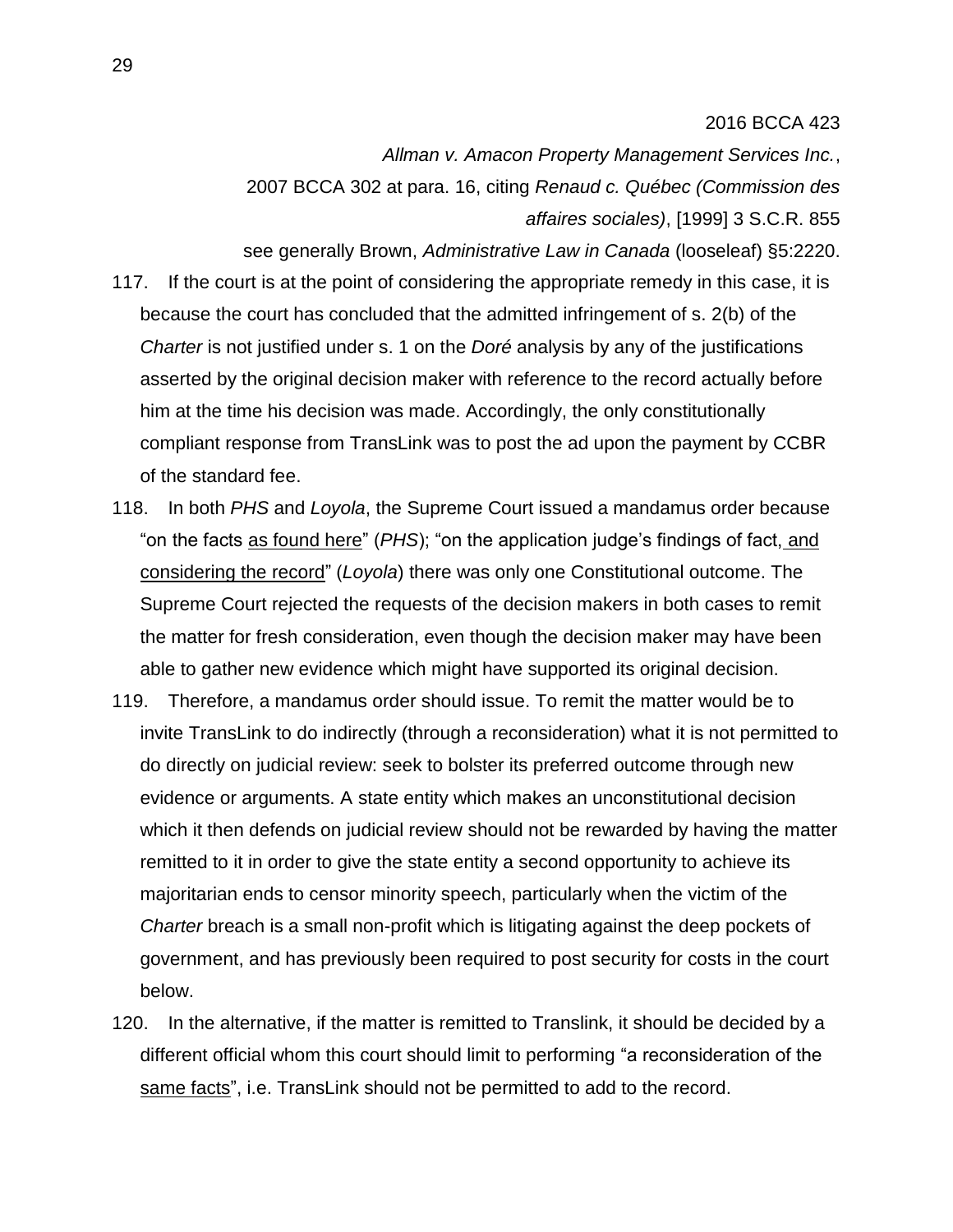# **PART 4 – NATURE OF ORDER SOUGHT**

- <span id="page-34-0"></span>121. The appellants seek the following orders and declarations:
	- d. An order setting aside paragraphs 4-6 of the order below;
	- e. A declaration that the decision of John Beaudoin, TransLink Director, Customer Engagement and Marketing, dated February 11, 2015, to refuse to post CCBR's ad (the "Ad" and "Decision", respectively), violates section 2(b) of the Charter, and is not saved by section 1;
	- f. An Order that the Decision is quashed and set aside;
	- g. An order in the nature of mandamus requiring TransLink to post CCBR's ad upon the payment of TransLink's standard fees;
	- h. An Order in the nature of prohibition enjoining TransLink from violating CCBR's Charter rights in future; and
	- i. costs in this court and in the court below.

ALL OF WHICH IS RESPECTFULLY SUBMITTED, this 6<sup>th</sup> day of December, 2017 at Vancouver, British Columbia.

> \_\_\_\_\_\_\_\_\_\_\_\_\_\_\_\_\_\_\_\_\_\_\_\_\_\_\_\_\_ Carol Crosson and Geoffrey Trotter Lawyers for the appellant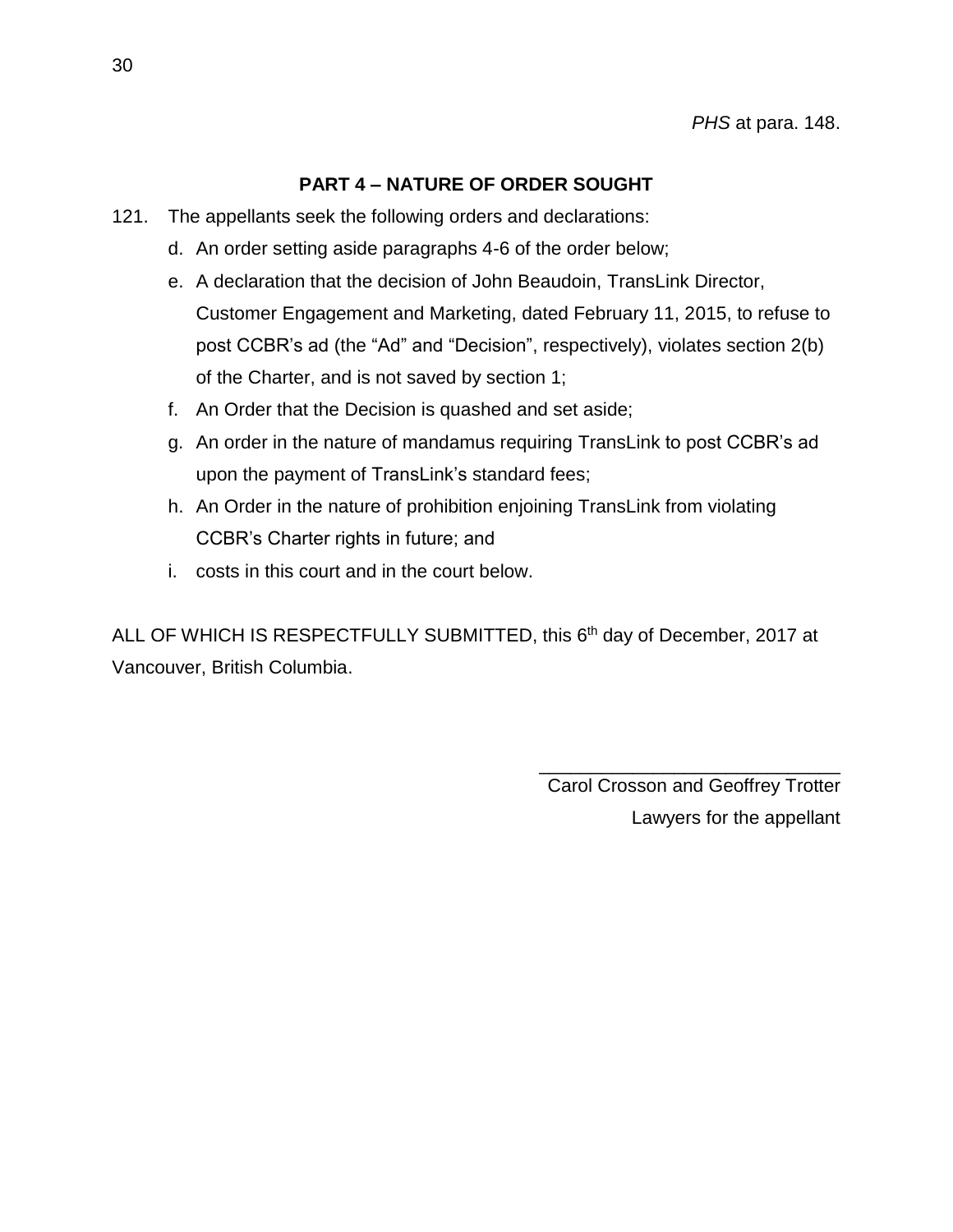<span id="page-35-0"></span>*Human Rights Code*, R.S.B.C. 1996, c. 210

7 (1) A person must not publish, issue or display, or cause to be published, issued or displayed, any statement, publication, notice, sign, symbol, emblem or other representation that

(a) indicates discrimination or an intention to discriminate against a person or a group or class of persons, or

(b) is likely to expose a person or a group or class of persons to hatred or contempt

because of the race, colour, ancestry, place of origin, religion, marital status, family status, physical or mental disability, sex, sexual orientation, gender identity or expression, or age of that person or that group or class of persons.

(2) Subsection (1) does not apply to a private communication, a communication intended to be private or a communication related to an activity otherwise permitted by this Code.

*Criminal Code*, R.S.C. 1985, c. C-46

163 (1) Every one commits an offence who

 (a) makes, prints, publishes, distributes, circulates, or has in his possession for the purpose of publication, distribution or circulation any obscene written matter, picture, model, phonograph record or other thing whatever; or

 (b) makes, prints, publishes, distributes, sells or has in his possession for the purpose of publication, distribution or circulation a crime comic. Marginal note:Idem

 (2) Every one commits an offence who knowingly, without lawful justification or excuse,

 (a) sells, exposes to public view or has in his possession for such a purpose any obscene written matter, picture, model, phonograph record or other thing whatever;

(b) publicly exhibits a disgusting object or an indecent show;

 (c) offers to sell, advertises or publishes an advertisement of, or has for sale or disposal, any means, instructions, medicine, drug or article intended or represented as a method of causing abortion or miscarriage; or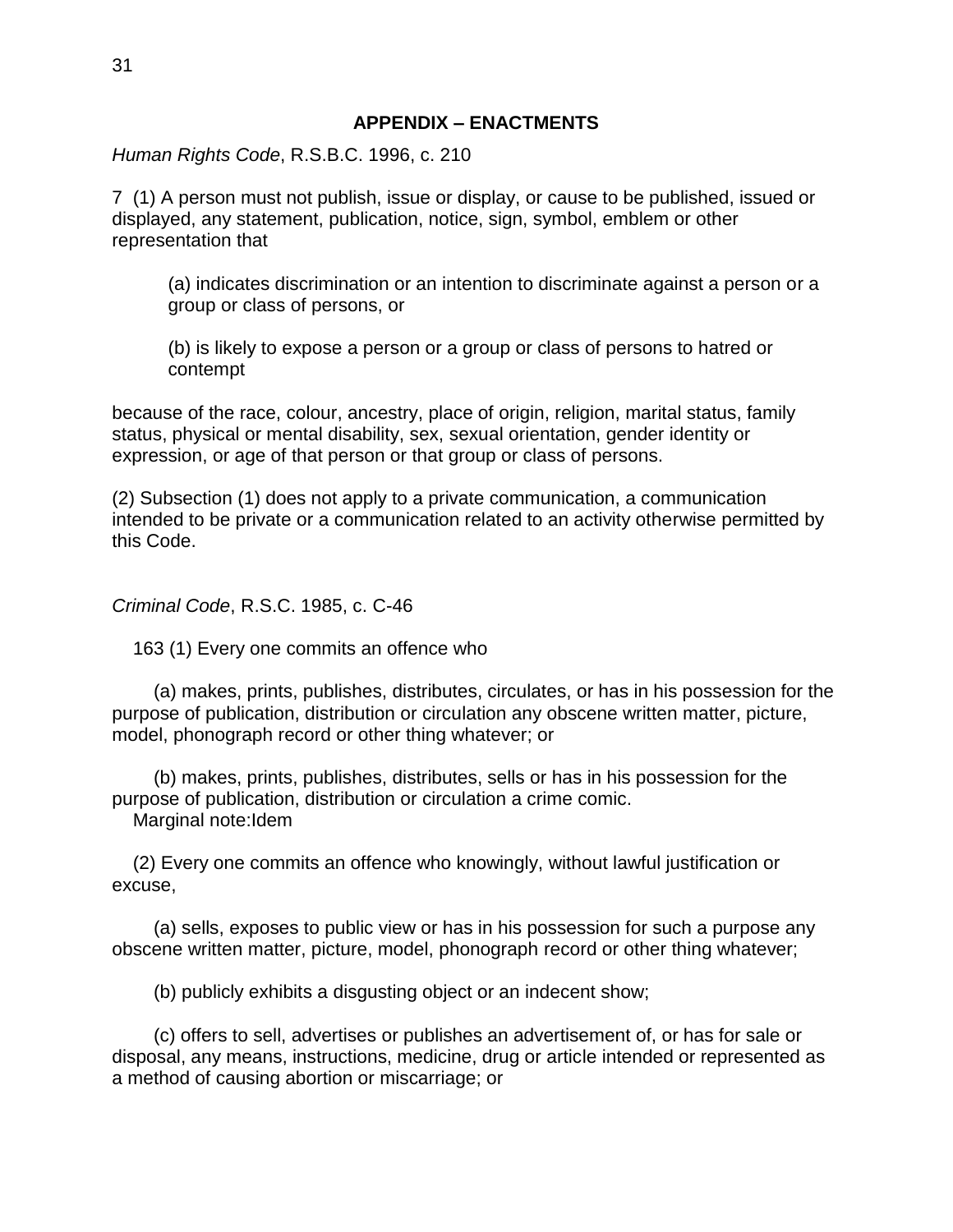(d) advertises or publishes an advertisement of any means, instructions, medicine, drug or article intended or represented as a method for restoring sexual virility or curing venereal diseases or diseases of the generative organs.

Marginal note:Defence of public good

 (3) No person shall be convicted of an offence under this section if the public good was served by the acts that are alleged to constitute the offence and if the acts alleged did not extend beyond what served the public good.

Marginal note:Question of law and question of fact

 (4) For the purposes of this section, it is a question of law whether an act served the public good and whether there is evidence that the act alleged went beyond what served the public good, but it is a question of fact whether the acts did or did not extend beyond what served the public good.

Marginal note:Motives irrelevant

(5) For the purposes of this section, the motives of an accused are irrelevant.

(6) [Repealed, 1993, c. 46, s. 1]

Definition of crime comic

 (7) In this section, crime comic means a magazine, periodical or book that exclusively or substantially comprises matter depicting pictorially

(a) the commission of crimes, real or fictitious; or

 (b) events connected with the commission of crimes, real or fictitious, whether occurring before or after the commission of the crime.

 (8) For the purposes of this Act, any publication a dominant characteristic of which is the undue exploitation of sex, or of sex and any one or more of the following subjects, namely, crime, horror, cruelty and violence, shall be deemed to be obscene.

Hate Propaganda Advocating Genocide

 318 (1) Every one who advocates or promotes genocide is guilty of an indictable offence and liable to imprisonment for a term not exceeding five years.

 (2) In this section, genocide means any of the following acts committed with intent to destroy in whole or in part any identifiable group, namely,

(a) killing members of the group; or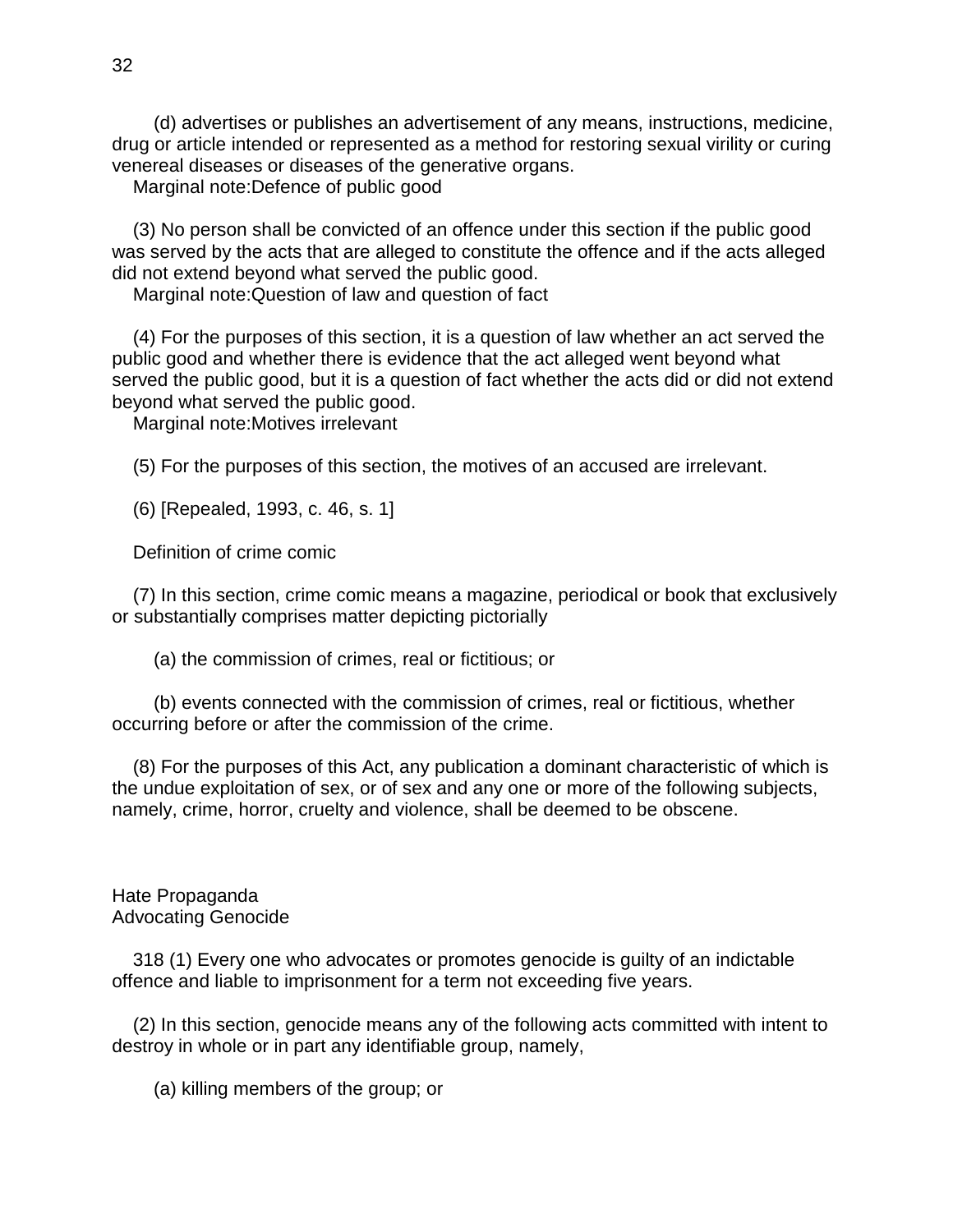(b) deliberately inflicting on the group conditions of life calculated to bring about its physical destruction.

Marginal note:Consent

 (3) No proceeding for an offence under this section shall be instituted without the consent of the Attorney General.

Marginal note:Definition of identifiable group

 (4) In this section, identifiable group means any section of the public distinguished by colour, race, religion, national or ethnic origin, age, sex, sexual orientation, gender identity or expression, or mental or physical disability.

Public incitement of hatred

 319 (1) Every one who, by communicating statements in any public place, incites hatred against any identifiable group where such incitement is likely to lead to a breach of the peace is guilty of

 (a) an indictable offence and is liable to imprisonment for a term not exceeding two years; or

 (b) an offence punishable on summary conviction. Marginal note:Wilful promotion of hatred

 (2) Every one who, by communicating statements, other than in private conversation, wilfully promotes hatred against any identifiable group is guilty of

 (a) an indictable offence and is liable to imprisonment for a term not exceeding two years; or

 (b) an offence punishable on summary conviction. Marginal note:Defences

(3) No person shall be convicted of an offence under subsection (2)

(a) if he establishes that the statements communicated were true;

 (b) if, in good faith, the person expressed or attempted to establish by an argument an opinion on a religious subject or an opinion based on a belief in a religious text;

 (c) if the statements were relevant to any subject of public interest, the discussion of which was for the public benefit, and if on reasonable grounds he believed them to be true; or

(d) if, in good faith, he intended to point out, for the purpose of removal, matters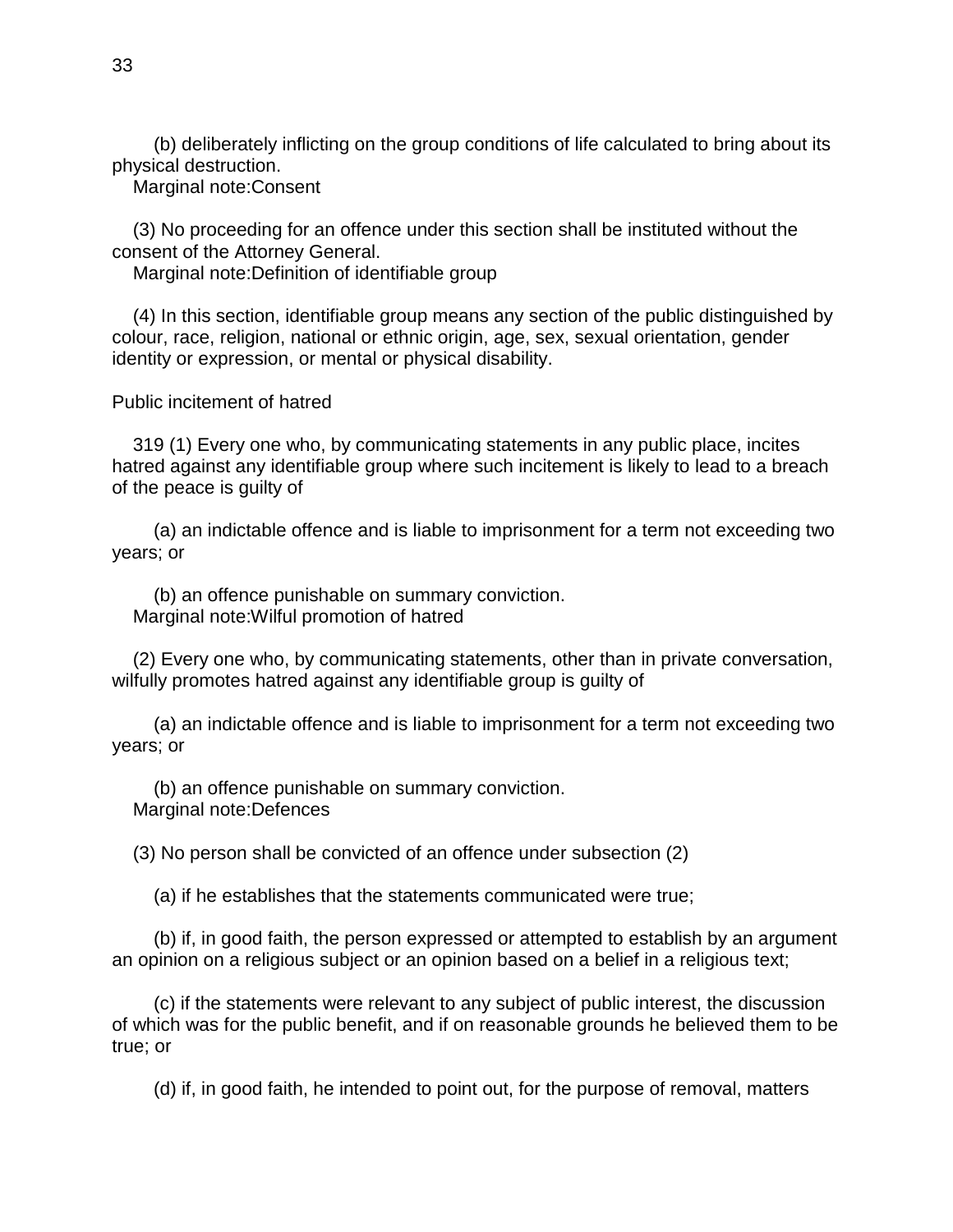producing or tending to produce feelings of hatred toward an identifiable group in Canada.

Marginal note:Forfeiture

 (4) Where a person is convicted of an offence under section 318 or subsection (1) or (2) of this section, anything by means of or in relation to which the offence was committed, on such conviction, may, in addition to any other punishment imposed, be ordered by the presiding provincial court judge or judge to be forfeited to Her Majesty in right of the province in which that person is convicted, for disposal as the Attorney General may direct.

Marginal note:Exemption from seizure of communication facilities

 (5) Subsections 199(6) and (7) apply with such modifications as the circumstances require to section 318 or subsection (1) or (2) of this section. Marginal note:Consent

 (6) No proceeding for an offence under subsection (2) shall be instituted without the consent of the Attorney General.

Marginal note:Definitions

(7) In this section,

 communicating includes communicating by telephone, broadcasting or other audible or visible means; (communiquer)

identifiable group has the same meaning as in section 318; (groupe identifiable)

 public place includes any place to which the public have access as of right or by invitation, express or implied; (endroit public)

 statements includes words spoken or written or recorded electronically or electromagnetically or otherwise, and gestures, signs or other visible representations. (déclarations)

*International Covenant on Civil and Political Rights*, Can. T.S. 1976 No. 47, art. 18(1).

# Article 19

2. Everyone shall have the right to freedom of expression; this right shall include freedom to seek, receive and impart information and ideas of all kinds, regardless of frontiers, either orally, in writing or in print, in the form of art, or through any other media of his choice.

3. The exercise of the rights provided for in paragraph 2 of this article carries with it special duties and responsibilities. It may therefore be subject to certain restrictions, but these shall only be such as are provided by law and are necessary: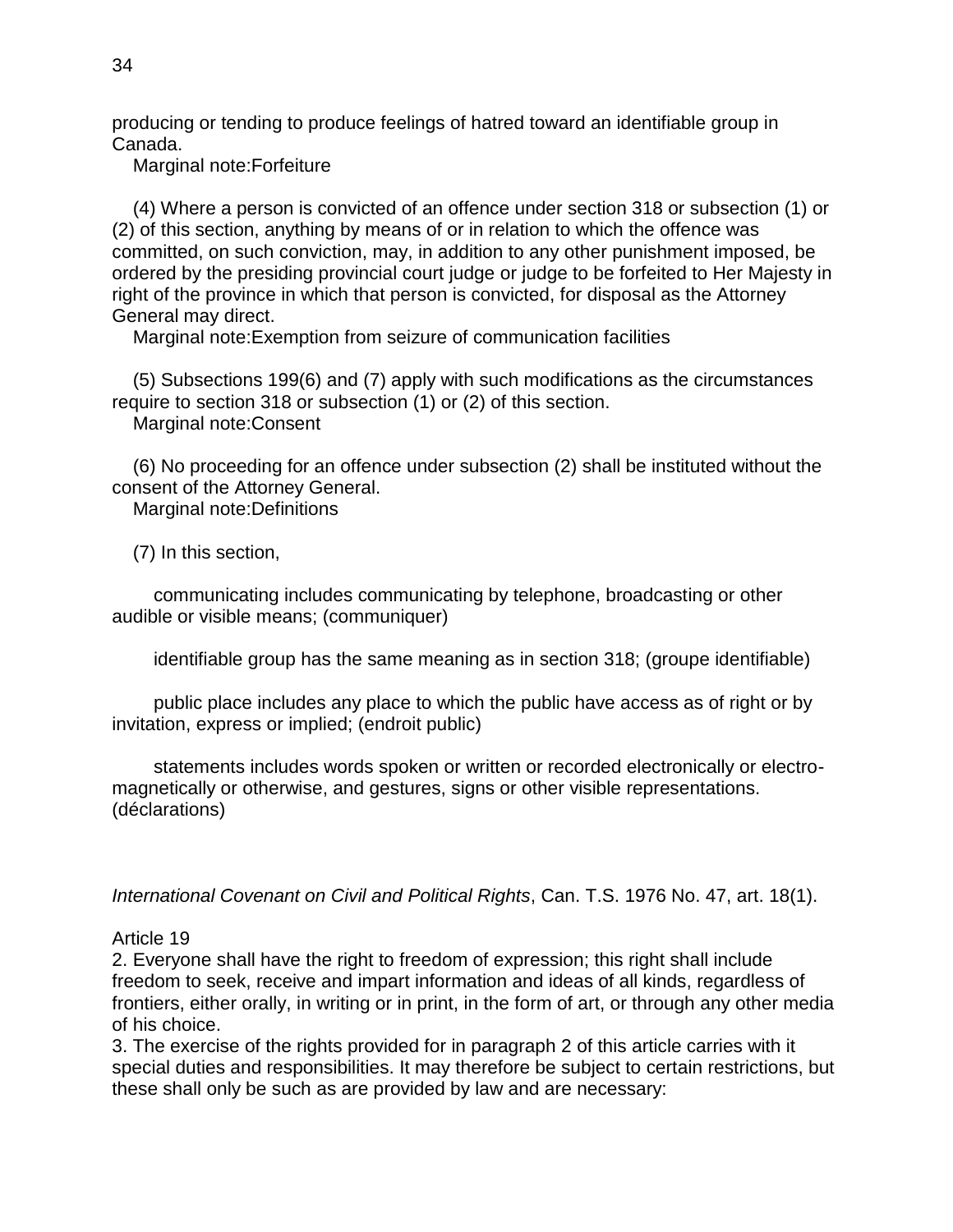(a) For respect of the rights or reputations of others;

(b) For the protection of national security or of public order (ordre public), or of public health or morals.

*Universal Declaration of Human Rights*, G.A. Res. 217 A (III), U.N. Doc. A/810, at 71 (1948), art. 18.

Article 19

1. Everyone shall have the right to hold opinions without interference.

2. Everyone shall have the right to freedom of expression; this right shall include freedom to seek, receive and impart information and ideas of all kinds, regardless of frontiers, either orally, in writing or in print, in the form of art, or through any other media of his choice.

3. The exercise of the rights provided for in paragraph 2 of this article carries with it special duties and responsibilities. It may therefore be subject to certain restrictions, but these shall only be such as are provided by law and are necessary:

(a) For respect of the rights or reputations of others;

(b) For the protection of national security or of public order (ordre public), or of public health or morals.

Article 20

1. Any propaganda for war shall be prohibited by law.

2. Any advocacy of national, racial or religious hatred that constitutes incitement to discrimination, hostility or violence shall be prohibited by law.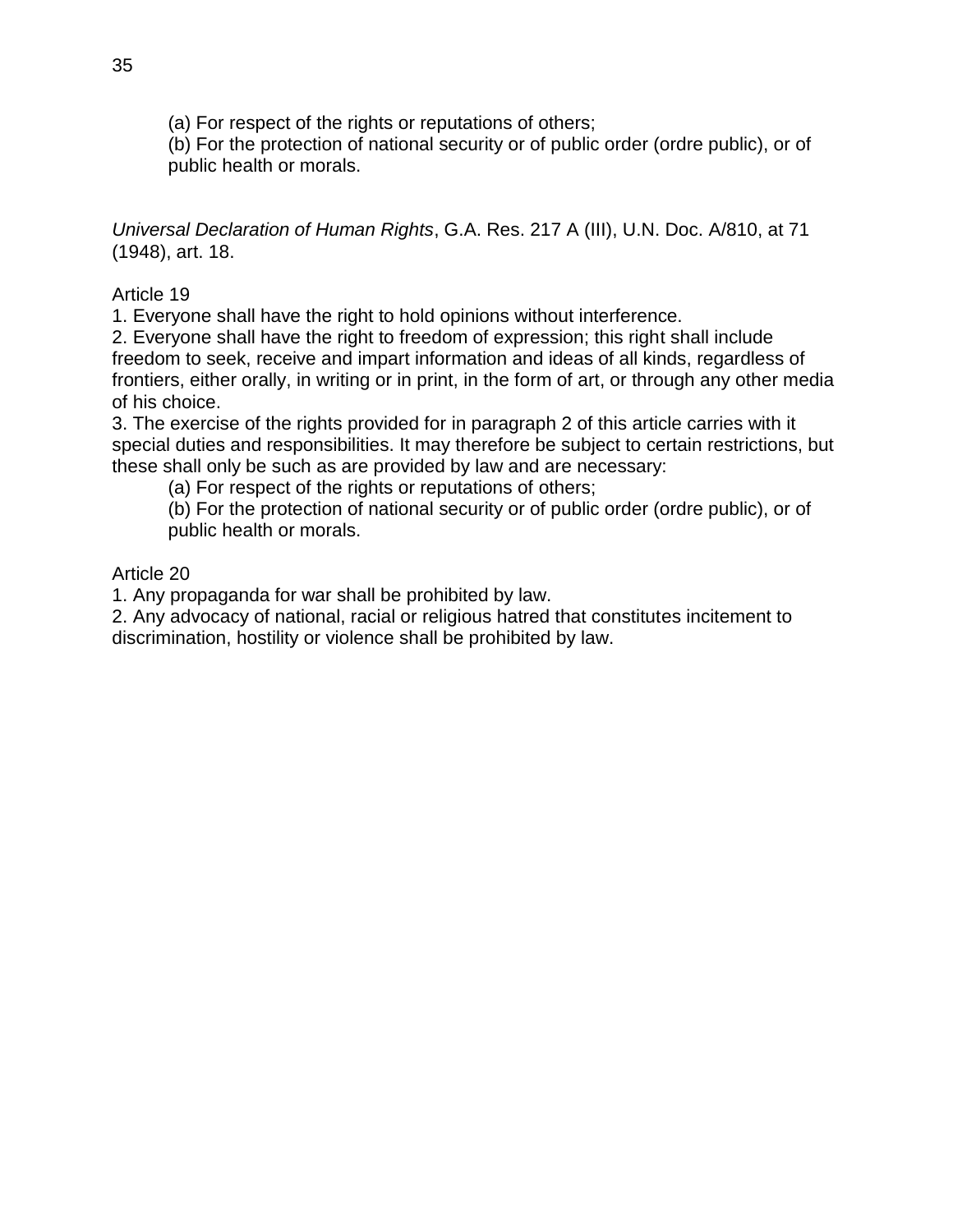# **LIST OF AUTHORITIES**

<span id="page-40-0"></span>

| <b>Authority</b>                                                                  | Paragraph(s)   |
|-----------------------------------------------------------------------------------|----------------|
| <b>Caselaw</b>                                                                    |                |
| Albu v. The University of British Columbia, 2015 BCCA 41                          | 39             |
| Allman v. Amacon Property Management Services Inc., 2007<br><b>BCCA 302</b>       | 116            |
| Allen v Alberta, 2015 ABCA 277                                                    | 40             |
| Bentley v. The Police Complaint Commissioner, 2014 BCCA 181                       | 24             |
| Bracken v. Fort Erie (Town), 2017 ONCA 668                                        | 73, 80, 86, 91 |
| Canada (Attorney General) v. JTI-Macdonald Corp., 2007 SCC 30                     | 54, 56, 74     |
| Canada (Attorney General) v. Misquadis, 2003 FCA 370                              | 34             |
| Canada (Attorney General) v. PHS Community Services Society,<br>2011 SCC 44       | 116, 118, 120  |
| Canadian Centre for Bio-Ethical Reform v. Peterborough, 2016<br><b>ONSC 1972</b>  | 110            |
| Canadian Centre for Bio-Ethical Reform v. Hinton, [2017] A.J. No.<br>347          | 110            |
| Canadian Centre for Bio-Ethical Reform v. Grande Prairie (City),<br>2016 ABQB 734 | 69, 111        |
| Canadian Centre for Bio-Ethical Reform v. Grande Prairie (City),<br>2017 ABCA 280 | 111            |
| Chamberlain v. School District No. 36, 2002 SCC 86                                | 82             |
| Crookes v. Newton, 2011 SCC 47                                                    | 33             |
| Doré v. Barreau du Québec, 2012 SCC 12                                            | 26, 46         |
| E.T. v. Hamilton-Wentworth District School Board, 2017 ONCA 893                   | 40, 44, 82     |
| Edmonton Journal v. Alberta (Attorney General), [1989] 2 S.C.R.<br>1326           | 98             |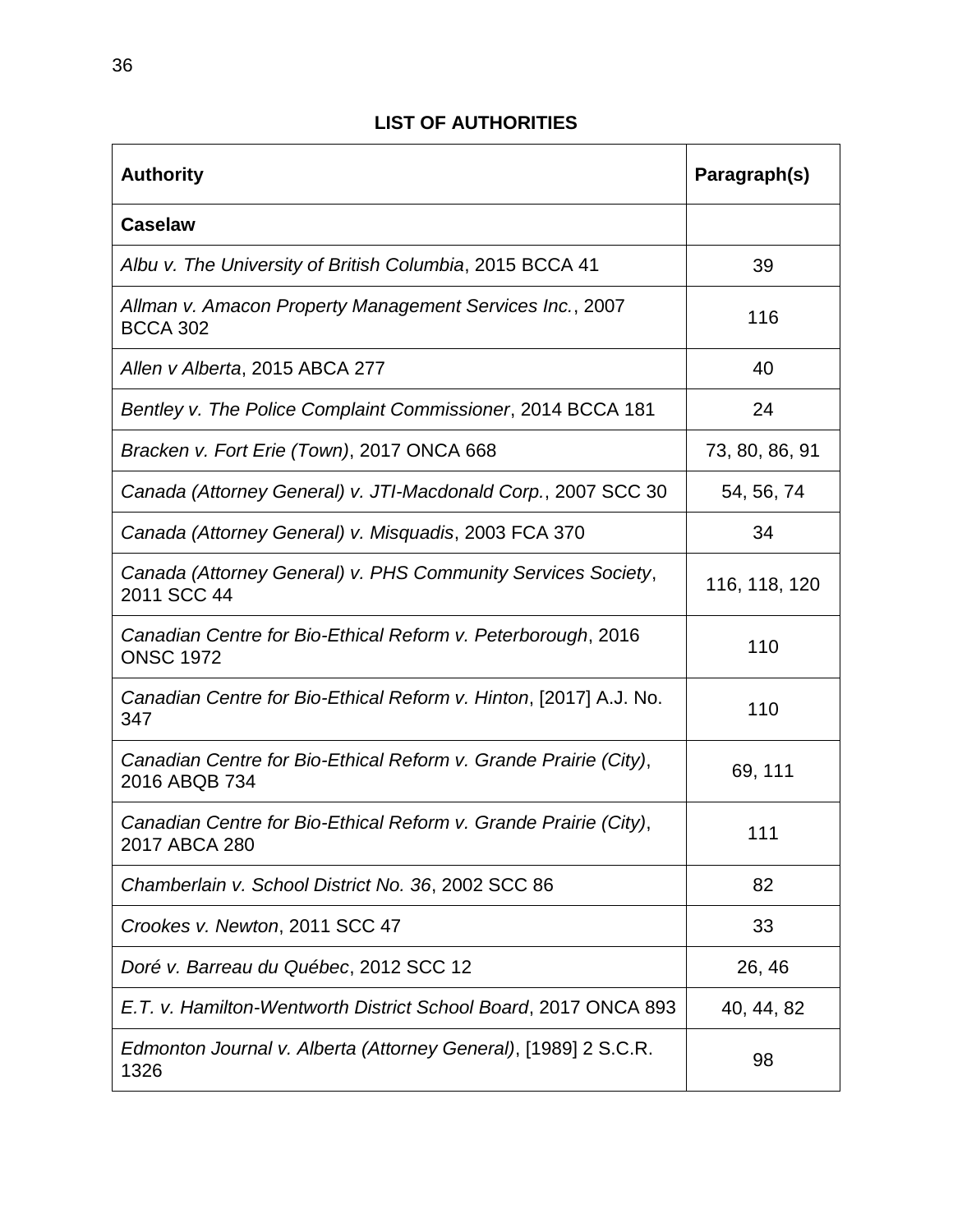| <b>Authority</b>                                                                                    | Paragraph(s)                 |
|-----------------------------------------------------------------------------------------------------|------------------------------|
| Caselaw                                                                                             |                              |
| Ernst v. Alberta Energy Regulator, 2017 SCC 1                                                       | 86                           |
| Ford v. Quebec (Attorney General), [1988] 2 S.C.R. 712                                              | 98                           |
| Greater Vancouver Transportation Authority v. Canadian<br>Federation of Students, 2009 SCC 31       | iv, 50-51, 66,<br>84-85, 109 |
| Harper v. Canada, 2004 SCC 33 at para. 79                                                           | 83                           |
| Housen v. Nikolaisen, 2002 SCC 33                                                                   | 22                           |
| JC v. Health Professions Review Board, 2014 BCSC 372                                                | 35                           |
| Kanthasamy v. Canada (Citizenship and Immigration), 2015 SCC<br>61                                  | 21                           |
| Ktunaxa Nation v. British Columbia (Forests, Lands and Natural<br>Resource Operations), 2017 SCC 54 | 106                          |
| Loyola High School v. Quebec (Attorney General), 2015 SCC 12                                        | 26, 46, 116, 118             |
| Lund v. Boissoin, 2012 ABCA 300                                                                     | 49, 103                      |
| Multani v. Commission scolaire Marguerite Bourgeoys, 2006 SCC<br>6                                  | 90                           |
| Ontario (Energy Board) v. Ontario Power Generation Inc., 2015<br><b>SCC 44</b>                      | 43                           |
| Prophet River First Nation v. British Columbia (Environment), 2017<br>BCCA 58                       | 25                           |
| R. v. Ahmad, 2011 SCC 6                                                                             | 64                           |
| R. v. Balen, 2012 ONSC 2209                                                                         | 34-35                        |
| R. v. Butler, [1992] 1 SCR 452                                                                      | 83                           |
| R. v. Conway, 2010 SCC 22                                                                           | 66                           |
| R. v. Glad Day Bookshops (2004), 70 O.R. (3d) 691 (S.C.J.)                                          | 59                           |
| R. v. K.R.J., 2016 SCC 31                                                                           | 90                           |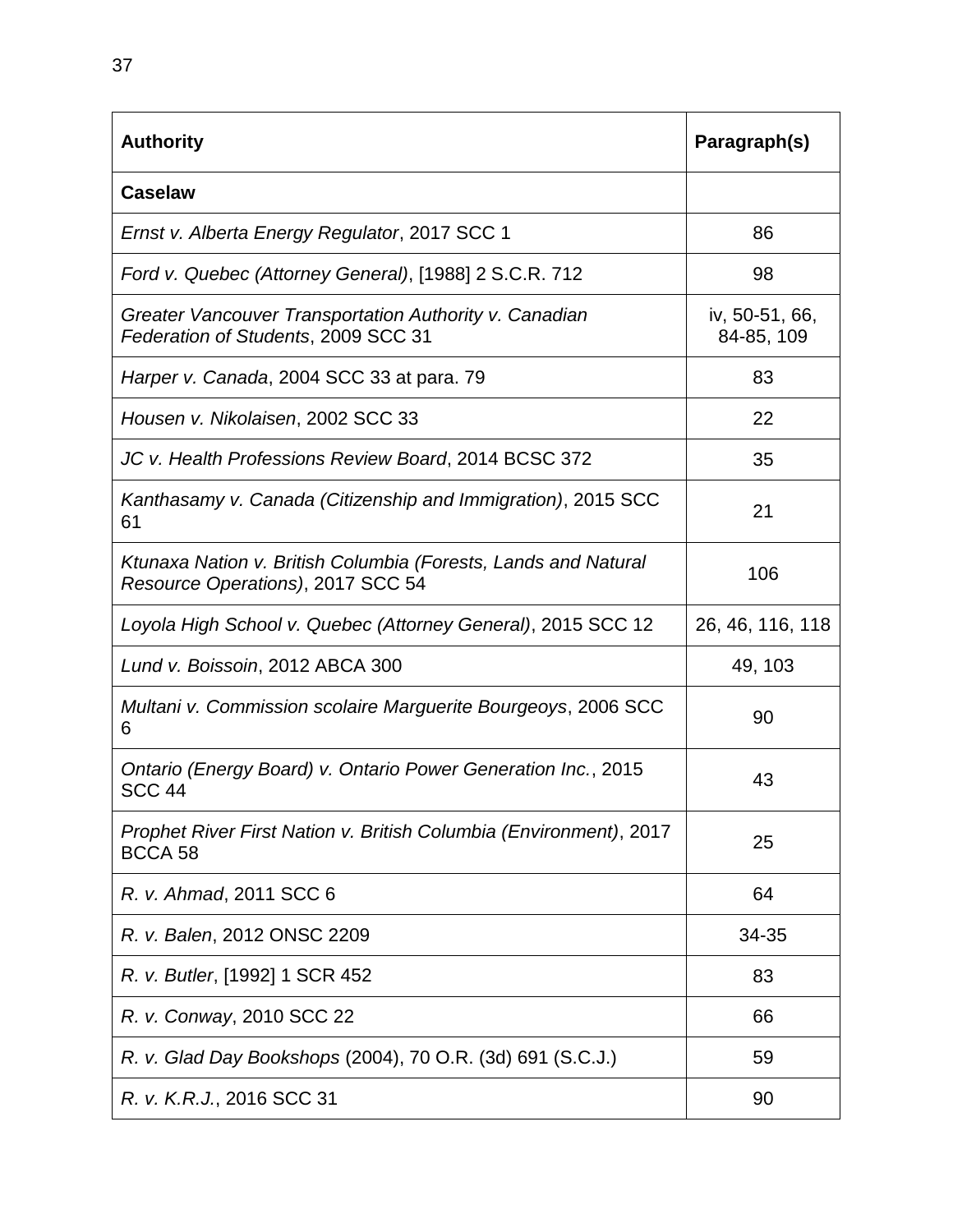| <b>Authority</b>                                                                                              | Paragraph(s)          |
|---------------------------------------------------------------------------------------------------------------|-----------------------|
| <b>Caselaw</b>                                                                                                |                       |
| R. v. Malmo-Levine; R. v. Caine, 2003 SCC 74                                                                  | 83                    |
| R. v. Ruzic, 2001 SCC 24                                                                                      | 64-65                 |
| R. v. Spratt, 2008 BCCA 340                                                                                   | 97                    |
| R. v Zundel, [1992] 2 S.C.R. 731                                                                              | iv, 72, 103-104       |
| Ramsden v. Peterborough (City), [1993] 2 S.C.R. 1084                                                          | 58                    |
| Re Ontario Film and Video Appreciation Society (1984), 45 O.R.<br>$(2d)$ 80 $(C.A.)$                          | 59                    |
| Reference re: Alberta Statutes, [1938] SCR 100                                                                | 57,59                 |
| Retail, Wholesale & Department Store Union, Local 580 v.<br>Dolphin Delivery Ltd., [1986] 2 S.C.R. 573 at 583 | 78                    |
| S.L. v. Commission scolaire, 2012 SCC 7                                                                       | 82                    |
| Saskatchewan (HR Commission) v. Whatcott, 2013 SCC 11                                                         | iv, 53, 61-62,<br>103 |
| Saumur v. City of Quebec, [1953] 2 SCR 299                                                                    | 57                    |
| Schachter v. Canada, [1992] 2 SCR 679                                                                         | 66                    |
| Sobeys West Inc. v. College of Pharmacists of British Columbia,<br>2016 BCCA 41                               | 39                    |
| Stemijon Investments Ltd. v. Canada (Attorney General), 2011 FCA<br>299 at para. 24                           | 21, 43                |
| Switzman v. Elbling and A.G. of Quebec, [1957] SCR 285                                                        | 57                    |
| TD Bank v. British Columbia (Commissioner of Income Tax), 2017<br><b>BCCA 159</b>                             | 37,43                 |
| Trinity Western University v. Nova Scotia Barristers Society, 2015<br><b>NSSC 25</b>                          | 82                    |